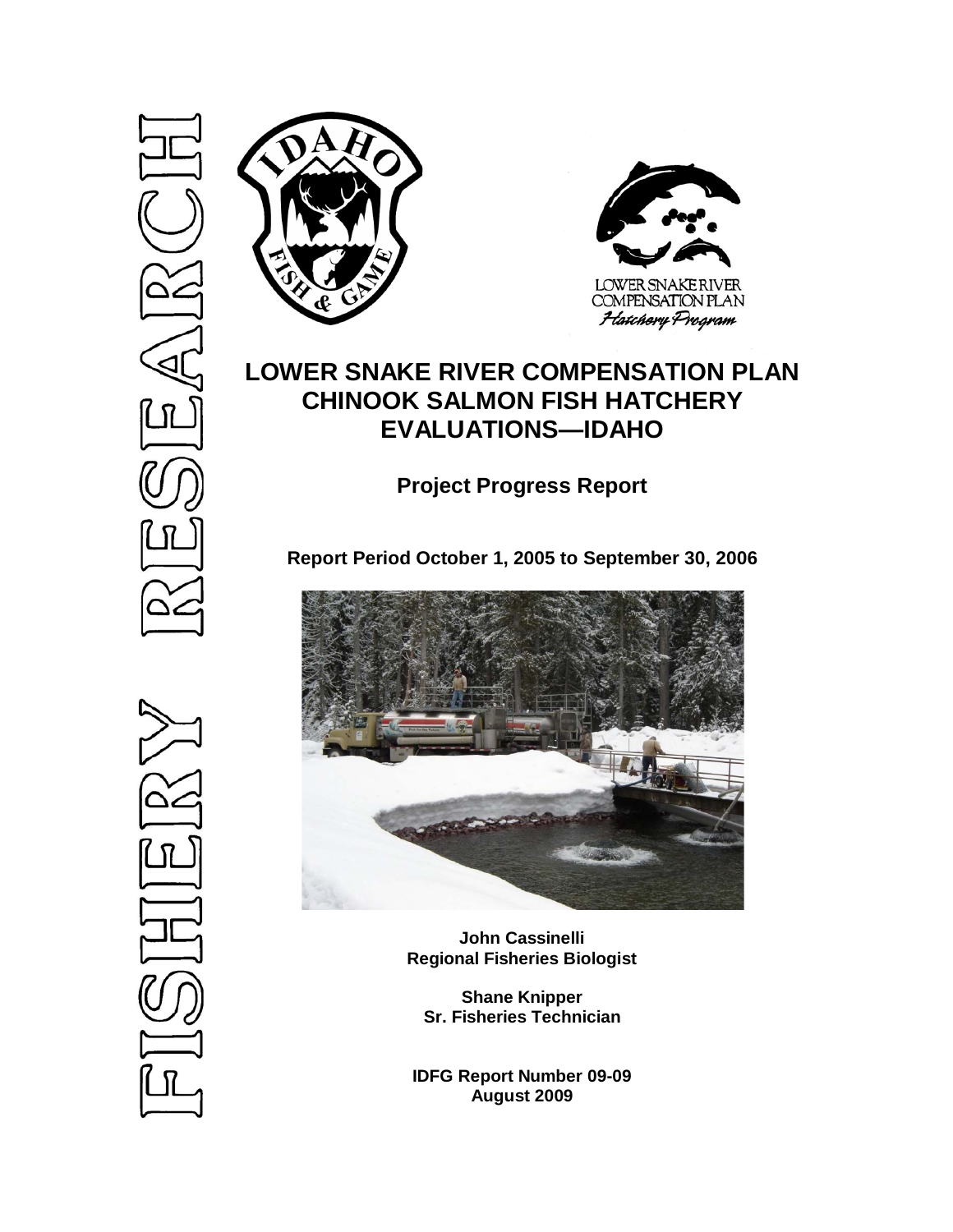# **Lower Snake River Compensation Plan Chinook Salmon Fish Hatchery Evaluations—Idaho Part 1: Chinook Salmon**

**2006 Annual Report October 1, 2005 to September 30, 2006**

> **By John Cassinelli Shane Knipper**

**Idaho Department of Fish and Game 600 South Walnut Street P.O. Box 25 Boise, ID 83707**

**To**

**U.S. Fish and Wildlife Service Lower Snake River Compensation Plan Office 1387 S. Vinnell Way, Suite 343 Boise, ID 83709**

> **Cooperative Agreement 141107J007**

**IDFG Report Number 09-09 August 2009**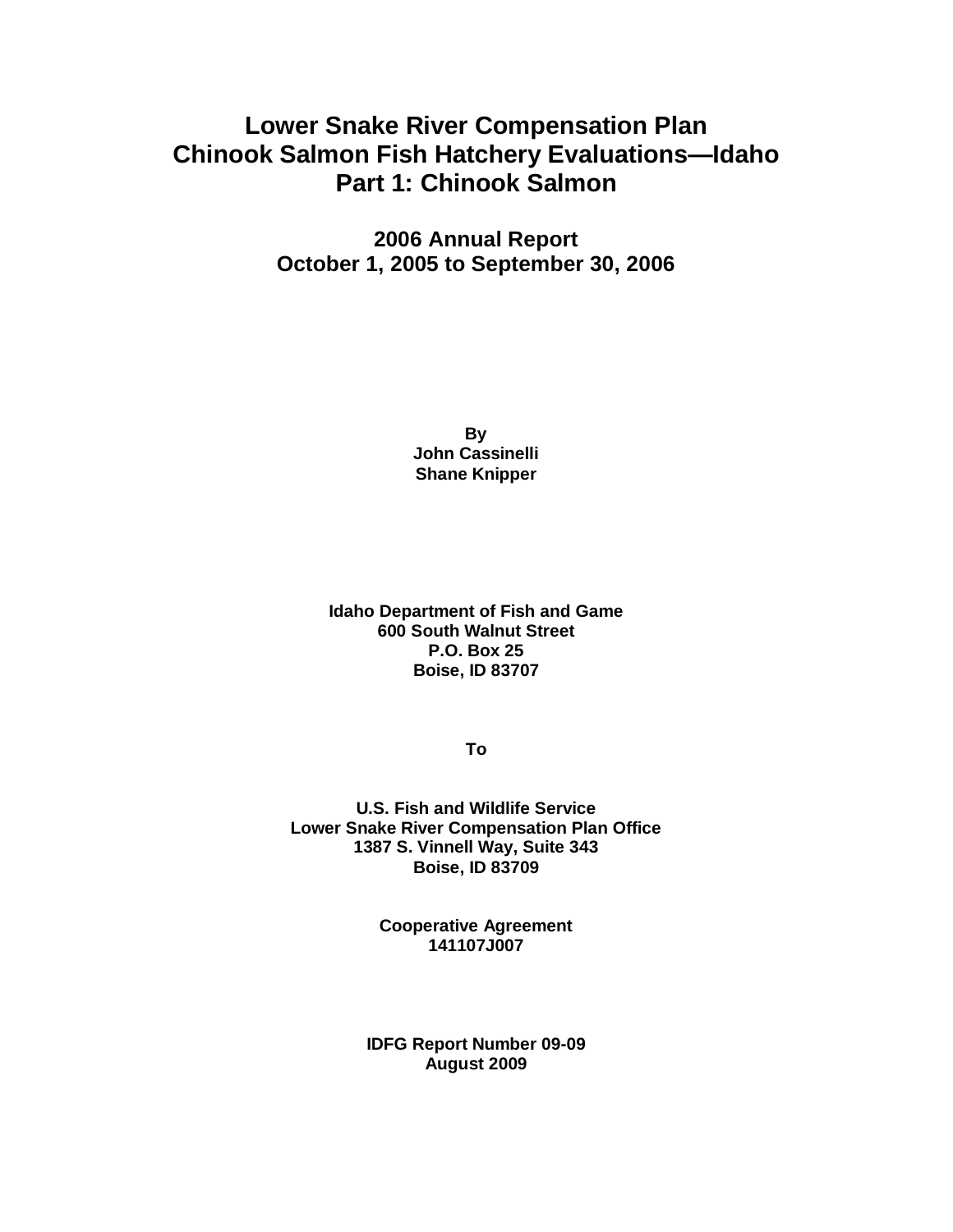# **TABLE OF CONTENTS**

# Page

| Migration Timing and Survival of Brood Year 2004 Juvenile Chinook Salmon13 |     |
|----------------------------------------------------------------------------|-----|
|                                                                            |     |
|                                                                            |     |
|                                                                            |     |
|                                                                            |     |
|                                                                            |     |
|                                                                            |     |
|                                                                            |     |
|                                                                            |     |
|                                                                            |     |
|                                                                            |     |
|                                                                            |     |
|                                                                            |     |
|                                                                            | .26 |
|                                                                            |     |
|                                                                            |     |
|                                                                            |     |
|                                                                            |     |
|                                                                            |     |
|                                                                            |     |
|                                                                            |     |
|                                                                            |     |
|                                                                            |     |
|                                                                            |     |
|                                                                            |     |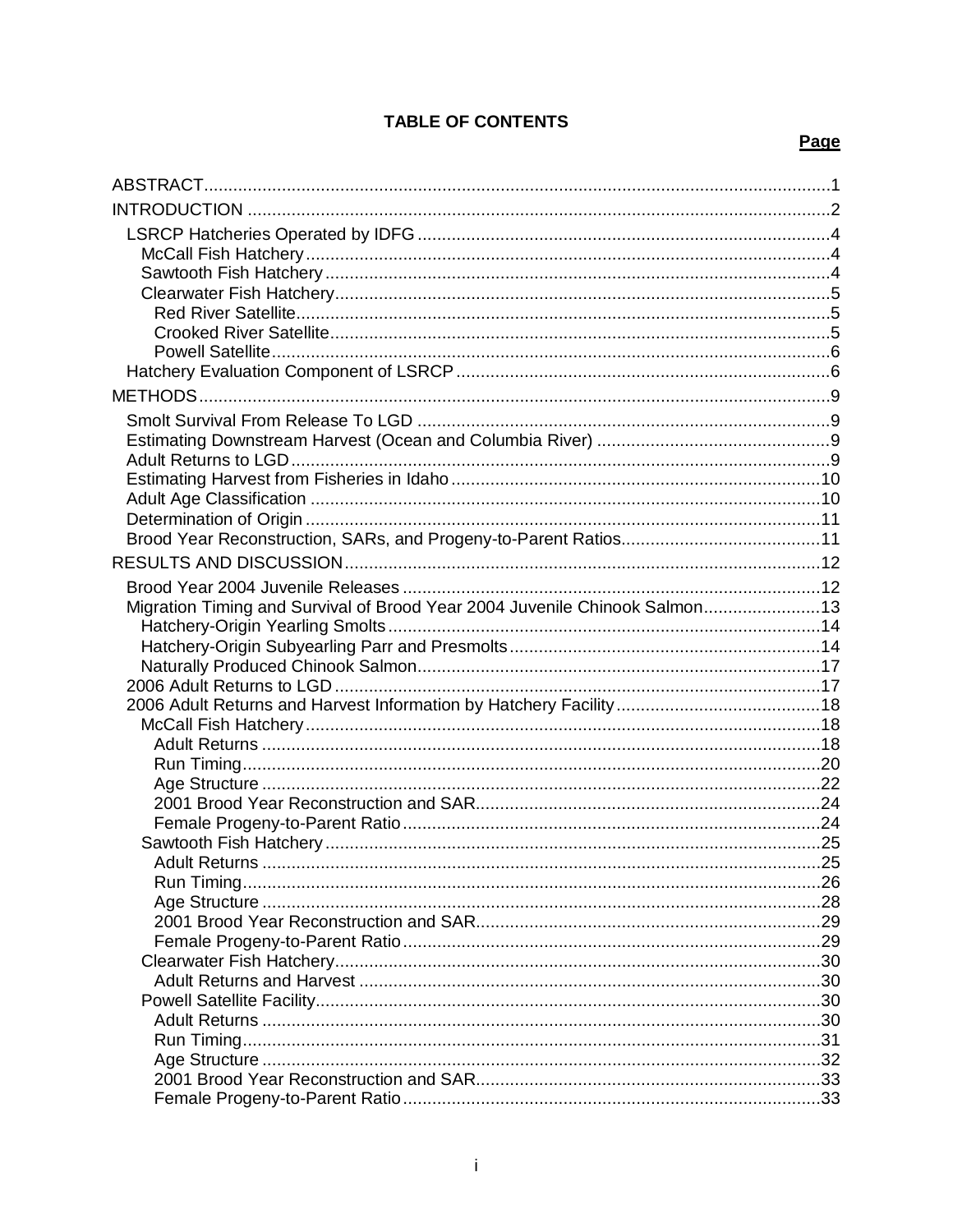# Table of Contents, continued.

# Page

| South Fork Clearwater River Satellites (Red River and Crooked River) 34 |  |
|-------------------------------------------------------------------------|--|
|                                                                         |  |
|                                                                         |  |
|                                                                         |  |
|                                                                         |  |
|                                                                         |  |
|                                                                         |  |
|                                                                         |  |
|                                                                         |  |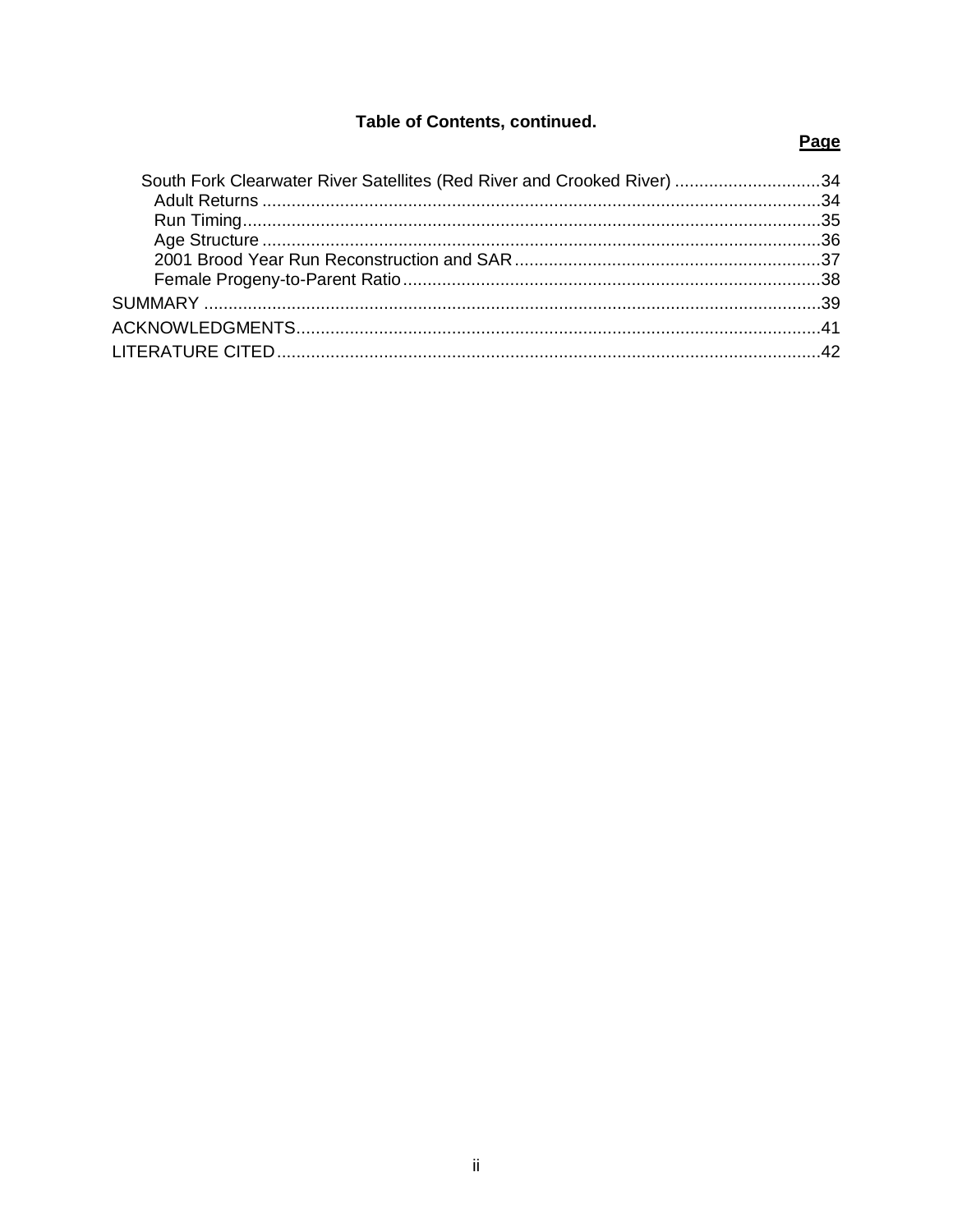# **LIST OF TABLES**

| Table 1.  | Adult spring and summer run Chinook salmon return goals for the LSRCP<br>. 3                                                                                                                                                                                                                                                                                                                                                                                                                                                                                                                                       |
|-----------|--------------------------------------------------------------------------------------------------------------------------------------------------------------------------------------------------------------------------------------------------------------------------------------------------------------------------------------------------------------------------------------------------------------------------------------------------------------------------------------------------------------------------------------------------------------------------------------------------------------------|
| Table 2.  | Adult spring and summer run Chinook salmon return goals for LSRCP<br>funded hatcheries located in Idaho and operated by IDFG. Return goals<br>listed for satellite facilities are a subset of the overall hatchery return goal<br>. 3                                                                                                                                                                                                                                                                                                                                                                              |
| Table 3.  | Brood year 2004 juvenile Chinook salmon released in 2005 (subyearling<br>fry, parr, or presmolts) and 2006 (yearling smolts) from hatcheries located                                                                                                                                                                                                                                                                                                                                                                                                                                                               |
| Table 4.  | Estimated survival, migration and arrival timing of brood year 2004<br>juvenile Chinook salmon released from fish hatcheries located in Idaho<br>and from natural-origin juveniles PIT tagged in populations adjacent to the<br>hatchery release sites. Probability of detection is based on output from<br>the SURPH computer program and represents collection efficiency of the<br>juvenile detection system at Lower Granite Dam. Survival data for natural-<br>origin fish is from David Venditti (IDFG, personal communication).<br>Interrogation data is from the PTAGIS database (http://www.ptagis.org)15 |
| Table 5.  | Hatchery- and natural-origin spring and summer Chinook salmon counted<br>at Lower Granite Dam (LGD) 1979-2006. Spring Chinook salmon are<br>defined as crossing LGD March 1 to June 17 and summer Chinook<br>salmon as crossing June 18 to August 17. Data obtained from Fish                                                                                                                                                                                                                                                                                                                                      |
| Table 6.  | Estimated harvest and escapement of hatchery-origin Chinook salmon in<br>2006. Recoveries are from fish released from McCall Fish Hatchery into<br>the South Fork Salmon River (SFSR) above the adult weir and include                                                                                                                                                                                                                                                                                                                                                                                             |
| Table 7.  | Estimated age structure of hatchery-origin Chinook salmon that returned<br>to South Fork Salmon River Trap in 2006. Average length-at-age is based<br>on fish recovered with CWTs. Fish lengths are in centimeters. $SD =$<br>standard deviation. The "Number Represented" and 95% confidence                                                                                                                                                                                                                                                                                                                      |
| Table 8.  | Estimated age composition of natural-origin Chinook salmon that returned                                                                                                                                                                                                                                                                                                                                                                                                                                                                                                                                           |
| Table 9.  | Number of females spawned and survival of resultant progeny from egg<br>to release at the McCall Fish Hatchery for brood year 2001 fish released<br>above the SFSR weir as yearling smolts. The "# of Females Spawned"<br>does not include females whose eggs were culled and is an estimate<br>. 25                                                                                                                                                                                                                                                                                                               |
| Table 10. | Estimated escapement and harvest of brood year 2001 hatchery-origin<br>Chinook salmon adults from McCall Fish Hatchery in 2004, 2005, and<br>2006. Numbers in parentheses represent the percentage of the total for<br>each recovery type. Estimated harvest and strays are reported for the<br>area downstream of LGD (Blw. LGD) and upstream of LGD (Abv. LGD)<br>25                                                                                                                                                                                                                                             |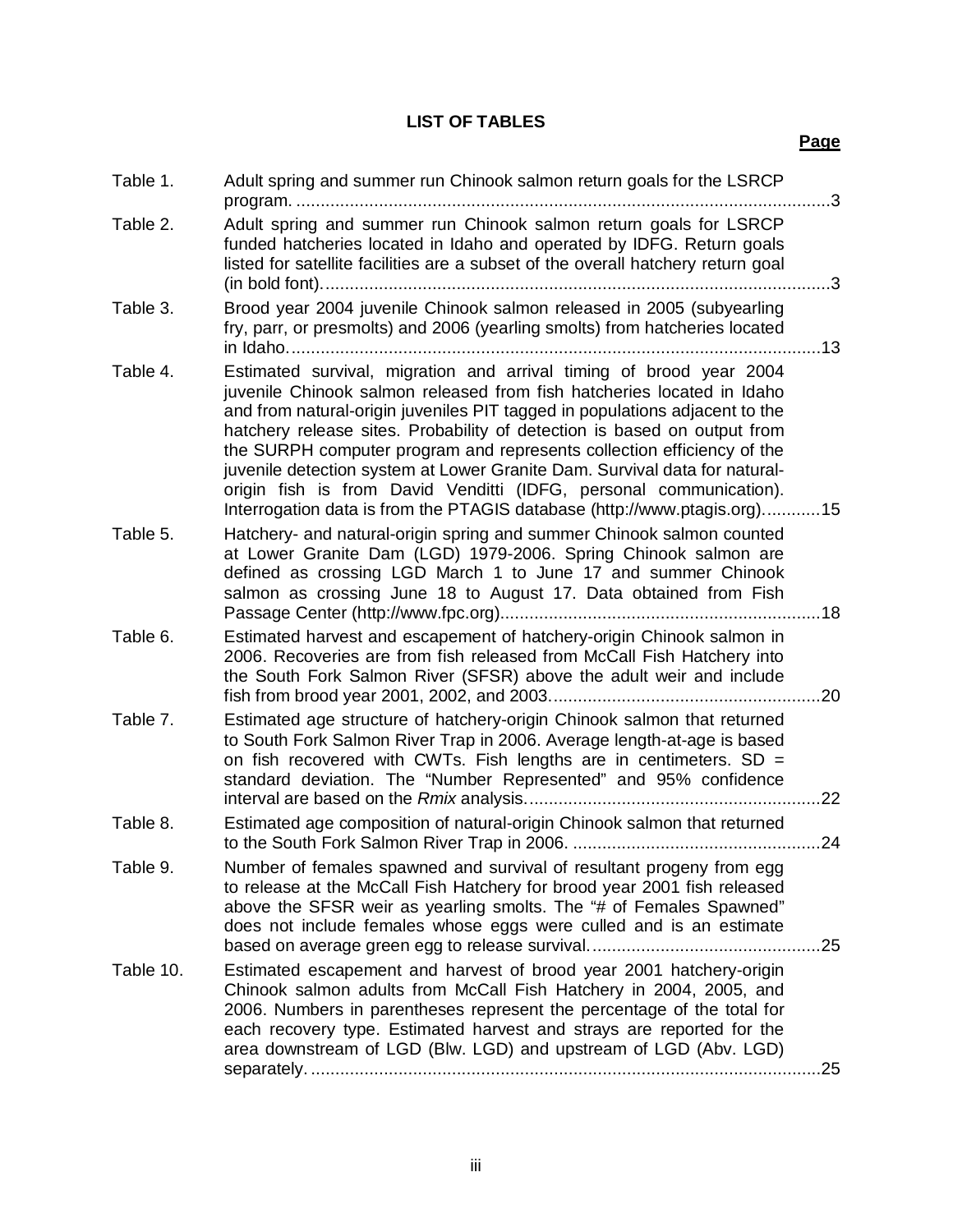**List of Tables, continued.**

| Table 11. | Estimated harvest and escapement of hatchery-origin Chinook salmon in<br>2006. Recoveries are from fish released from Sawtooth Fish Hatchery. 26                                                                                                                                                                                                                         |
|-----------|--------------------------------------------------------------------------------------------------------------------------------------------------------------------------------------------------------------------------------------------------------------------------------------------------------------------------------------------------------------------------|
| Table 12. | Estimated age structure of hatchery-origin Chinook salmon that returned<br>to Sawtooth Fish Hatchery in 2006. The Number Trapped is based on the<br>.28                                                                                                                                                                                                                  |
| Table 13. | Estimated age composition of natural-origin Chinook salmon trapped at<br>the Sawtooth Fish Hatchery weir in 2006. Lengths are in centimeters and<br>.29                                                                                                                                                                                                                  |
| Table 14. | Number of females spawned and survival of resultant progeny from egg<br>to release at the Sawtooth Fish Hatchery for brood year 2001<br>.29                                                                                                                                                                                                                              |
| Table 15. | Estimated escapement and harvest of brood year 2001 hatchery-origin<br>Chinook salmon adults from Sawtooth Fish Hatchery in 2004, 2005, and<br>2006. Numbers in parentheses represent the percentage of the total for<br>the recovery type. Estimated harvest and strays are reported for the area<br>downstream of LGD (Blw. LGD) and upstream of LGD (Abv. LGD)<br>.30 |
| Table 16. | Estimated harvest and escapement of hatchery-origin Chinook salmon in<br>2006. Recoveries are from fish released from the Powell satellite facility31                                                                                                                                                                                                                    |
| Table 17. | Estimated age composition of hatchery-origin Chinook salmon that<br>.33                                                                                                                                                                                                                                                                                                  |
| Table 18. | Number of females spawned and survival of resultant progeny from egg<br>to release at the Powell satellite facility for brood year 2001. 33                                                                                                                                                                                                                              |
| Table 19. | Estimated escapement and harvest of brood year 2001 Chinook salmon<br>from the Powell satellite facility in 2004, 2005, and 2006. Numbers in<br>parentheses represent the percentage of the total for the recovery type.<br>Estimated harvest and strays are reported for the area upstream of LGD<br>.34                                                                |
| Table 20. | Estimated harvest and escapement of hatchery-origin Chinook salmon in<br>2006. Recoveries are from fish released from the Red and Crooked River<br>.35                                                                                                                                                                                                                   |
| Table 21. | Estimated age composition of hatchery-origin Chinook salmon that<br>returned to Red and Crooked River satellite facilities in 200637                                                                                                                                                                                                                                     |
| Table 22  | Estimated age composition of natural-origin Chinook salmon trapped at                                                                                                                                                                                                                                                                                                    |
| Table 23. | Number of females spawned and survival of resultant progeny from egg<br>to release at the Red and Crooked River release sites for brood year                                                                                                                                                                                                                             |
| Table 24. | Estimated escapement and harvest of brood year 2001 Chinook salmon<br>adults from the Red and Crooked river satellite facilities in 2004, 2005,<br>and 2006. Numbers in parentheses represent the percentage of the total<br>for that recovery type. Estimated harvest only includes the terminal<br>fishery on the Clearwater and South Fork Clearwater River<br>.38    |
| Table 25. | Mitigation adult return goals for Idaho LSRCP Hatcheries and actual                                                                                                                                                                                                                                                                                                      |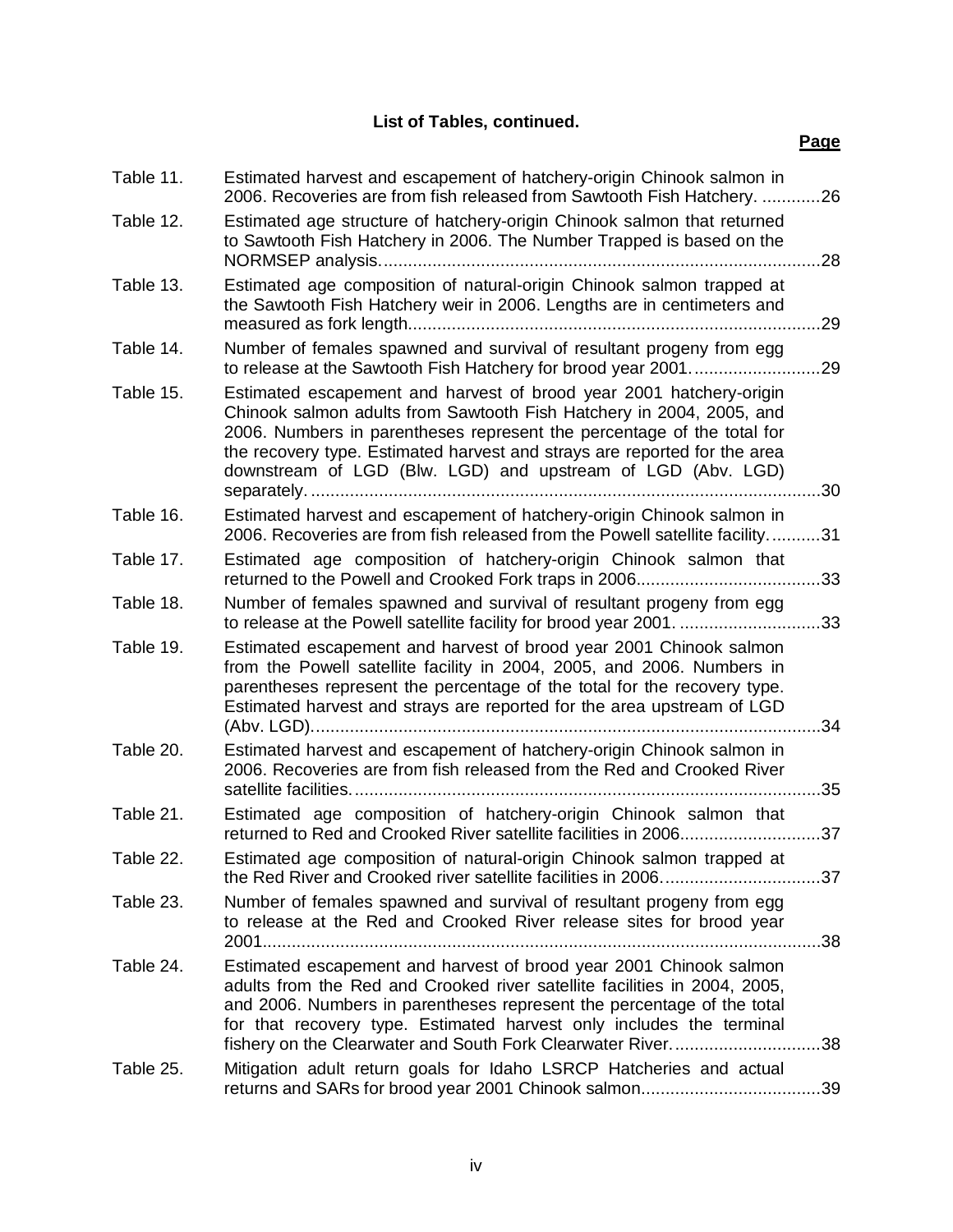# **LIST OF FIGURES**

| Figure 1. | Locations of Chinook salmon hatcheries and trapping facilities in Idaho.<br>Solid circles represent adult trapping or hatchery locations. Circles with<br>dot matrix represent locations where natural-origin Chinook salmon are                                                                                      |     |
|-----------|-----------------------------------------------------------------------------------------------------------------------------------------------------------------------------------------------------------------------------------------------------------------------------------------------------------------------|-----|
| Figure 2. | Estimated survival to Lower Granite Dam (LGD) of hatchery- and natural-<br>origin Chinook salmon tagged and released as yearling smolts, spring<br>2006. Release sites are ordered in increasing distance from LGD (see                                                                                               | .16 |
| Figure 3. | Relationship between estimated survival and distance from release site to<br>Lower Granite Dam (LGD) for hatchery-origin Chinook salmon PIT tagged<br>and released as yearling smolts, 2006. Error bars represent two standard                                                                                        | …16 |
| Figure 4. | Run timing of hatchery- and natural-origin Chinook salmon at the South                                                                                                                                                                                                                                                | .21 |
| Figure 5. | Length frequency and estimated age composition of natural-origin<br>Chinook salmon trapped at the South Fork Salmon River Trap in 2006.<br>Solid vertical bars represent length cutoffs between age classes. These<br>cutoffs were determined after the number of fish in each age-class was<br>determined in NORMSEP | .23 |
| Figure 6. | Run timing of hatchery- and natural-origin Chinook salmon at Sawtooth                                                                                                                                                                                                                                                 | 27  |
| Figure 7. | Run timing of hatchery- and natural-origin Chinook salmon at the Powell                                                                                                                                                                                                                                               | 32  |
| Figure 8. | Run timing of hatchery- and natural-origin Chinook salmon at the Crooked                                                                                                                                                                                                                                              | .35 |
| Figure 9. | Run timing of hatchery- and natural-origin Chinook salmon at the Red                                                                                                                                                                                                                                                  | 36  |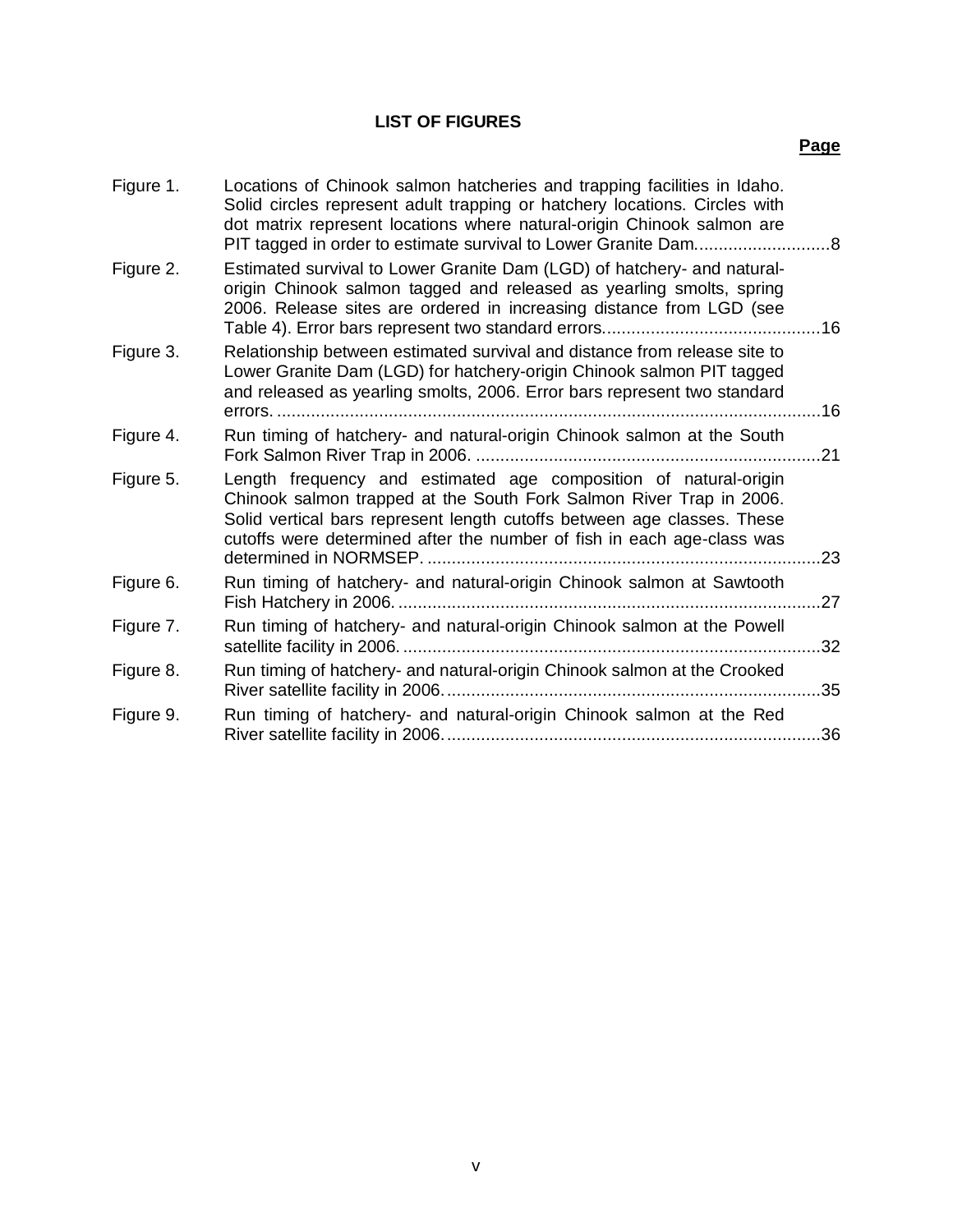#### **ABSTRACT**

<span id="page-7-0"></span>This annual report provides a finalized summary of the brood year 2001 Chinook salmon *Oncorhynchus tshawytscha* run and summarizes brood year 2004 juvenile survival and 2006 adult return data for Chinook salmon at Lower Snake River Compensation Plan (LSRCP) hatcheries operated by the Idaho Department of Fish and Game (IDFG).

Idaho-LSRCP hatcheries (McCall, Clearwater, and Sawtooth) released a combined total of 5,299,651 brood year 2004 Chinook salmon, including 650,462 subyearling parr and presmolts in 2005 and 4,649,189 yearling smolts in 2006.

Representative groups of brood year 2004 hatchery-origin Chinook salmon juveniles were tagged with passive integrated transponder (PIT) tags to estimate survival to Lower Granite Dam (LGD). Estimated survival rates ranged from 4.6% for presmolts released from Powell Pond to 79.0% for smolts released from Powell Pond.

In 2006, 31,223 adult and jack spring and summer Chinook salmon were counted at LGD, which was slightly lower than the 2005 return of 35,100, and 2.1 times lower than the previous 10-year average (1996-2005) of 64,622. Of the total 2006 return, 21,360 were estimated to be hatchery-origin (68.4%).

Contribution to the total hatchery return of adult Chinook salmon from individual LSRCP fish hatcheries operated by IDFG include 3,729 for McCall stock released at Knox Bridge, 490 for Sawtooth stock released at Sawtooth Fish Hatchery, and 2,050 for the Clearwater Fish Hatchery satellite facilities (822 at Powell, 1,228 at Red and Crooked rivers). These numbers include the estimated number of fish harvested in the Pacific Ocean, the Columbia and Snake river basins, and those trapped at the hatchery weirs.

Smolt-to-adult return (SAR) rates for brood year 2001 LSRCP spring and summer Chinook salmon released as yearling smolts (including the estimated harvest) ranged from 0.05% for the South Fork Clearwater to 0.56% for fish released from McCall Fish Hatchery.

Authors:

John Cassinelli Fisheries Research Biologist

Shane Knipper Sr. Fisheries Technician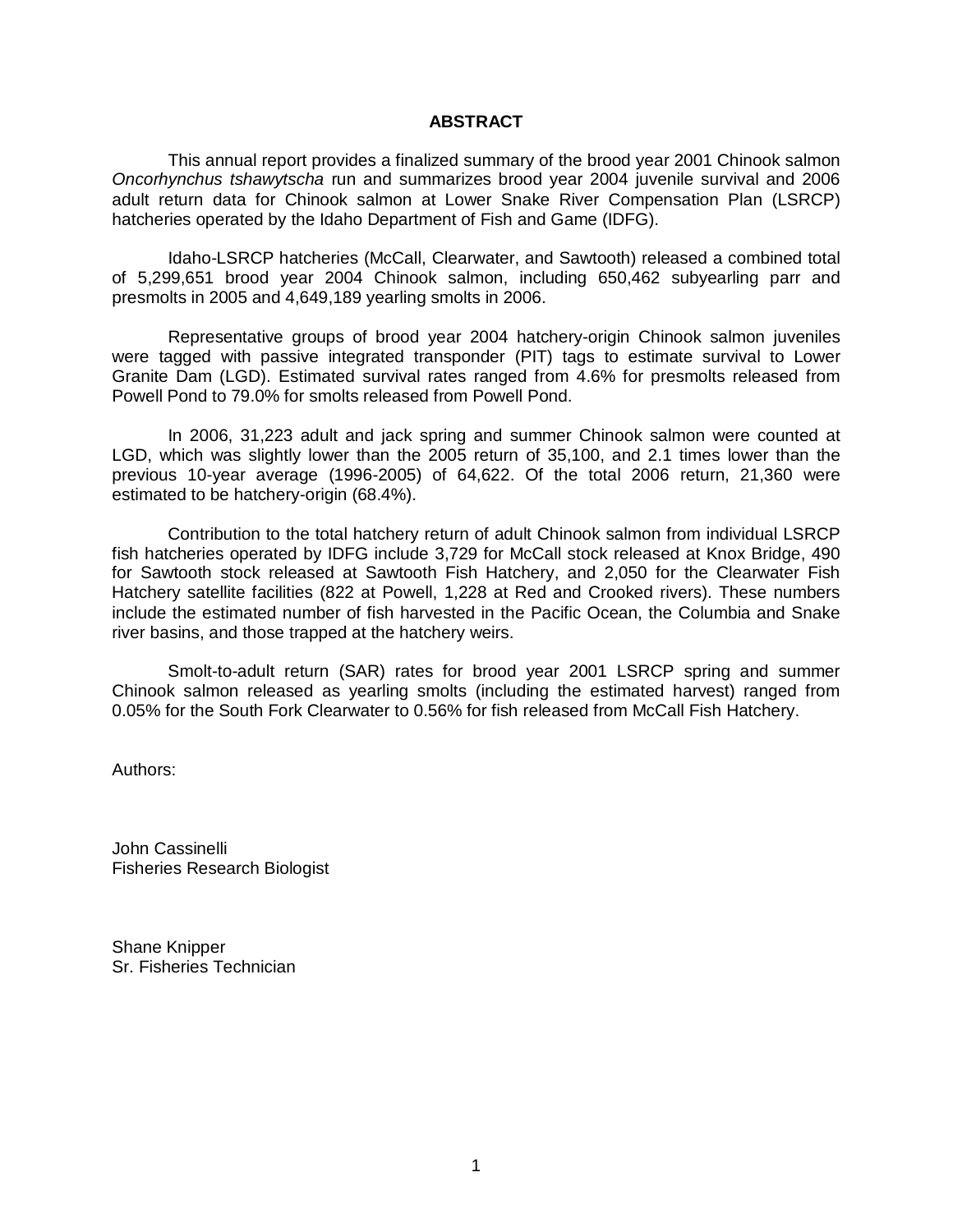#### **INTRODUCTION**

<span id="page-8-0"></span>The U.S. Army Corps of Engineers (USACE) constructed four hydroelectric dams (Ice Harbor, Lower Monumental, Little Goose, and Lower Granite) on the lower Snake River between 1961 and 1975. Fishery managers and biologists expected the survival of downstream migrating smolts and upstream migrating adults to be reduced by dam construction and operation as well as by the alteration of the river ecosystem. A joint Coordination Act Report (CAR) written by the U.S. Fish and Wildlife Service (USFWS) and National Marine Fisheries Service (NMFS) in 1972 was submitted to the USACE describing the impacts of the four lower Snake River dams on both fish and wildlife. Based on that report, the USACE submitted a Special Report to Congress which was used to authorize the Lower Snake River Compensation Plan (LSRCP) through the Water Resources Development Act of 1976 (90 Stat. 2917). Intent of the LSRCP is to mitigate for the reduced survival of anadromous fish resulting from the construction and operation of the four lower Snake River dams. The primary compensation tool specified in the LSRCP is a hatchery mitigation program. In 1977, the USFWS was given budgeting and administrative responsibility for operation and maintenance funding of LSRCP fish hatchery programs through an interagency agreement among the USACE, NMFS, and the USFWS.

The LSRCP hatchery program specified the use of fish hatcheries to produce and release enough juvenile anadromous salmonids to meet adult return goals established to offset the estimated mortality caused by the four lower Snake River dams. Original mortality estimates for spring and summer run Chinook salmon O*ncorhynchus tshawytscha* attributable to the four lower Snake River dams were derived by applying a 15% smolt mortality rate at each of the four projects (a total estimated loss of 48%) (U.S. Army Engineer District, 1975). That expected loss was multiplied by the estimated return of spring/summer Chinook salmon adults (122,200) to the Snake River in 1957 (pre-dam construction). This resulted in an annual mitigation goal of 58,677 spring and summer run (50,677 spring run and 8,000 summer run) Chinook salmon above Lower Granite Dam (LGD) (LSRCP 1991, Table 1). Additionally, a return goal of 18,300 adult fall run Chinook salmon above LGD was also established using similar criteria, but those fish are not included in this report.

To achieve the established mitigation goals, LSRCP-funded hatcheries were constructed in Idaho, Oregon, and Washington. Hatcheries located in Idaho include three operated by Idaho Department of Fish and Game (IDFG) and one operated by the USFWS. Facilities operated by IDFG include Clearwater, McCall, and Sawtooth fish hatcheries (with four associated satellite facilities) (Figure 1; Table 2). Facilities operated by USFWS include Dworshak National Fish Hatchery (DNFH) and the associated Kooskia satellite facility (Figure 1). Adult return goals for LSRCP hatcheries operated by IDFG account for 39,360 of the 58,677 return goal above LGD (Table 2). Hatchery capacity specifications for LSRCP facilities operated by IDFG were based on adult escapement goals (Table 2) (U.S. Army Engineer District 1975) and an average smoltto-adult return (SAR) rate of 0.87%.

In addition to the LSRCP funded hatcheries located in Idaho, Idaho Power Company (IPC) owns and maintains three additional Chinook salmon hatcheries that are operated by IDFG. Idaho Power Company's Rapid River Hatchery rears spring Chinook salmon, Pahsimeroi Hatchery rears summer Chinook salmon, and Oxbow Hatchery rears fall Chinook salmon (Figure 1). Specific information pertaining to the DNFH and IPC hatcheries are summarized in separate reports.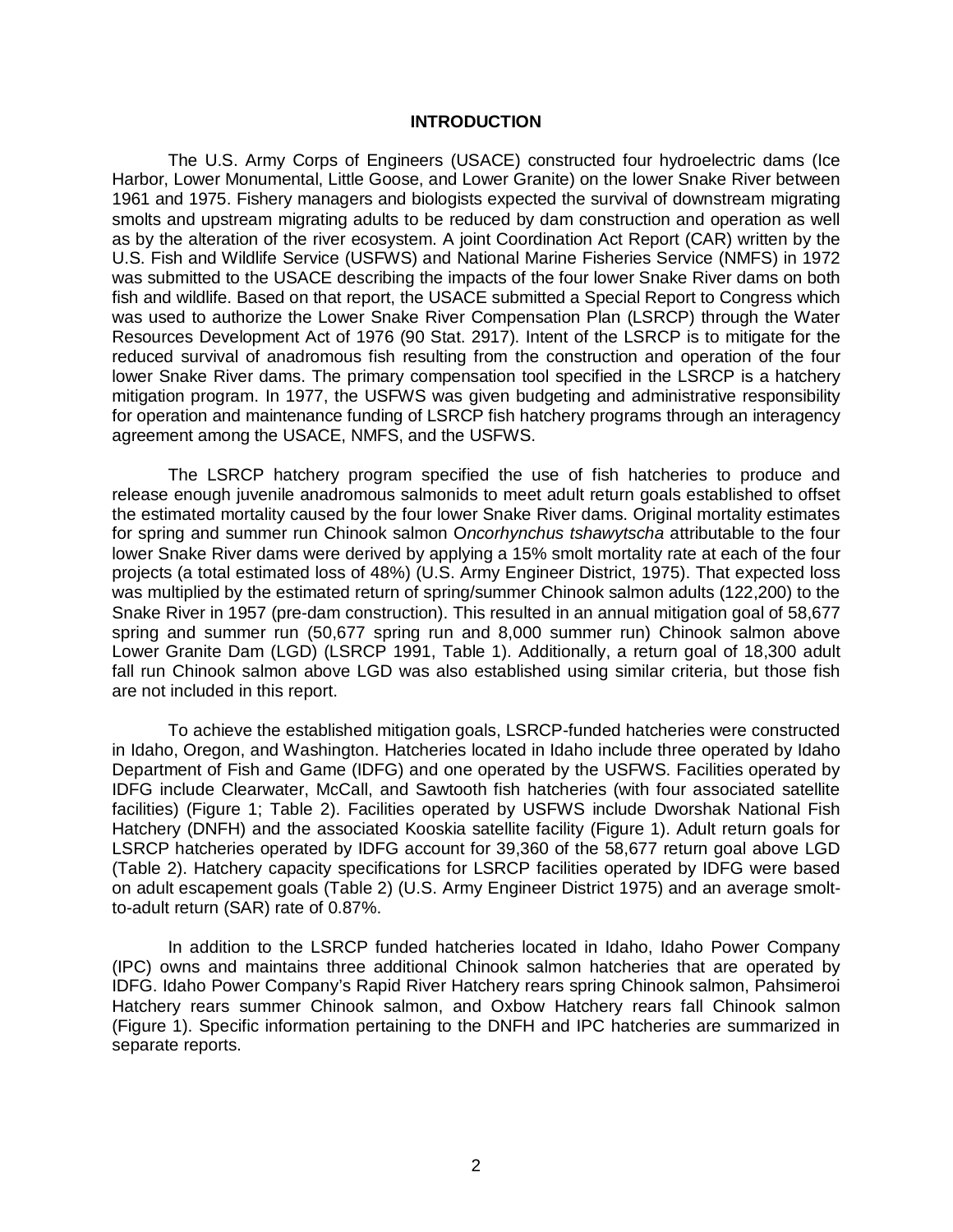| <b>Agency / River System</b> | <b>Run Type</b> | <b>Adult Return Goal</b> |
|------------------------------|-----------------|--------------------------|
| <b>IDFG</b>                  |                 |                          |
| S.F. Salmon River            | Summer          | 8,000                    |
| <b>Upper Salmon River</b>    | Spring          | 19,445                   |
| <b>Clearwater River</b>      | Spring          | 11,915                   |
|                              |                 | 39,360                   |
| <b>USWFS</b>                 |                 |                          |
| <b>Clearwater River</b>      | Spring          | 9,135                    |
|                              |                 | 9,135                    |
| <b>ODFW</b>                  |                 |                          |
| Grande Ronde River           | Spring          | 5,820                    |
| Imnaha River                 | Spring          | 3,210                    |
|                              |                 | 9,030                    |
| <b>WDFW</b>                  |                 |                          |
| <b>Tucannon River</b>        | Spring          | 1,152                    |
|                              |                 | 1,152                    |
|                              | <b>TOTAL</b>    | 58,677                   |

<span id="page-9-0"></span>Table 1. Adult spring and summer run Chinook salmon return goals for the LSRCP program.

<span id="page-9-1"></span>Table 2. Adult spring and summer run Chinook salmon return goals for LSRCP funded hatcheries located in Idaho and operated by IDFG. Return goals listed for satellite facilities are a subset of the overall hatchery return goal (in bold font).

|                               | <b>First Year</b> |                 | <b>Adult Return</b> |
|-------------------------------|-------------------|-----------------|---------------------|
| <b>Hatchery and Satellite</b> | of Operation      | <b>Run Type</b> | Goal                |
| McCall                        | 1979              | Summer          | 8,000               |
| Sawtooth                      | 1985              | Spring          | 19,445              |
| E.F. Salmon                   | 1984              | Spring          | 6,090               |
| Clearwater                    | 1990              | Spring          | 11,915              |
| Powell                        | 1989              | Spring          | 2,553               |
| <b>Red River</b>              | 1986              | Spring          | 2,553               |
| <b>Crooked River</b>          | 1990              | Spring          | 6,809               |
|                               |                   | <b>TOTAL</b>    | 39,360              |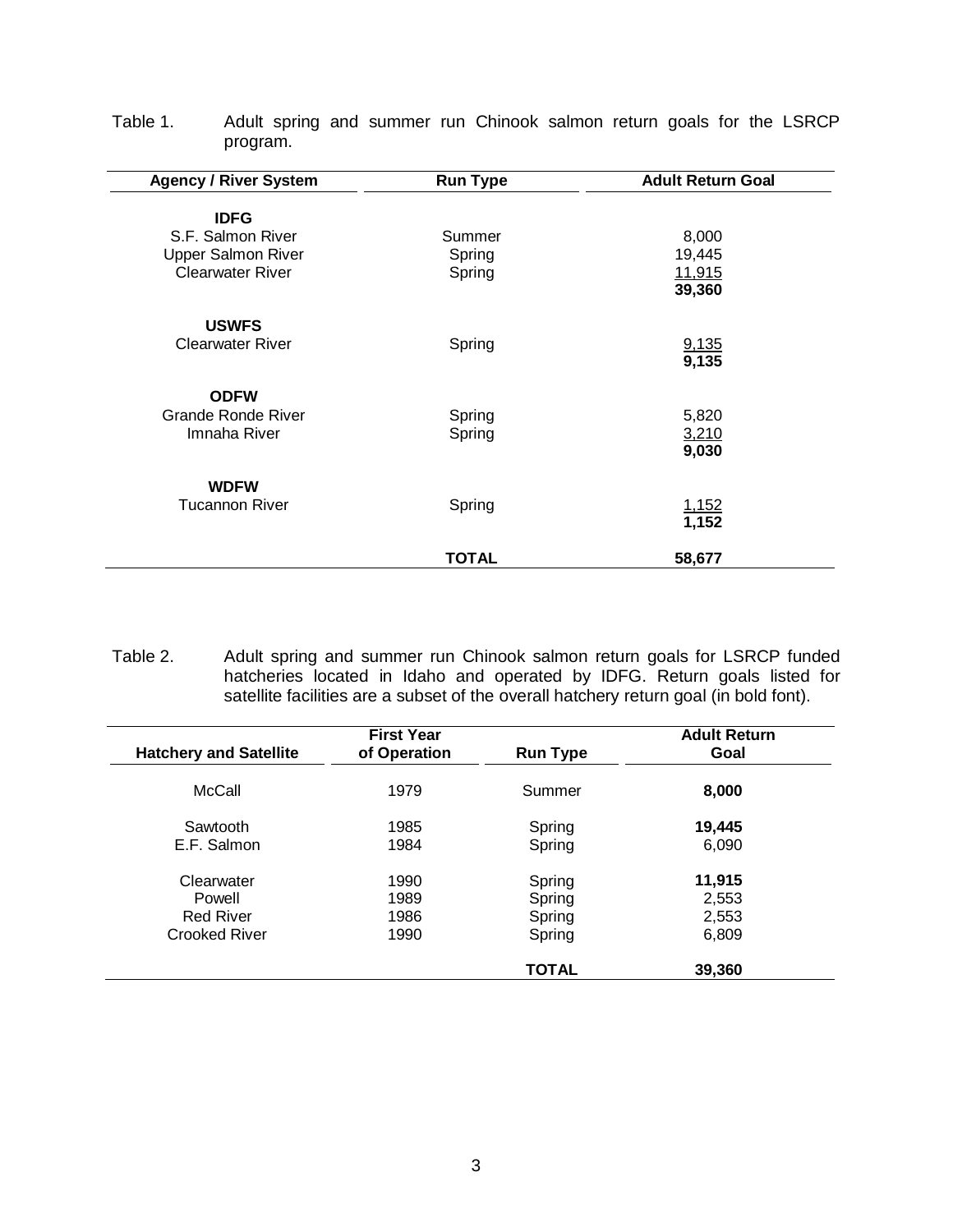# **LSRCP Hatcheries Operated by IDFG**

### <span id="page-10-1"></span><span id="page-10-0"></span>**McCall Fish Hatchery**

McCall Fish Hatchery was built in 1979 and is located in the city of McCall, Idaho on the North Fork of the Payette River approximately 0.16 km below the outlet of Payette Lake (Figure 1). The hatchery is the incubation and rearing facility for the South Fork Salmon River (SFSR) summer Chinook salmon program and has a rearing capacity for 1,100,000 smolts at 17 fish per pound. An adult trapping and spawning satellite facility is located on the upper SFSR near Warm Lake (Figure 1). The adult escapement goal for the SFSR is 8,000 adults above LGD.

The original broodstock for the SFSR program was composed of summer run adults collected at Little Goose Dam from 1974 to 1978, from Lower Granite Dam in 1979, and from LGD and the SFSR trap in 1980 (Kiefer et al. 1992). Adults collected between 1974 and 1980 were spawned at Rapid River or Dworshak National fish hatcheries. Resulting juveniles were released into the upper SFSR near the current location of the adult trap. Beginning in 1981, broodstock collection has come exclusively from adults captured at the adult trap site on the SFSR. From the inception of the SFSR program through brood year 1990, not all of the juvenile Chinook salmon released were marked with a fin clip. Therefore, an unknown proportion of the unmarked retuning adults through 1995 were hatchery-origin. Beginning with brood year 1991, all juvenile Chinook salmon released into the upper SFSR were marked with a fin clip, a visual implant tag, or a coded wire tag (CWT), allowing the differentiation of hatchery and naturally produced adults.

# <span id="page-10-2"></span>**Sawtooth Fish Hatchery**

Sawtooth Fish Hatchery (SFH) was completed in 1985. The hatchery is located on the mainstem Salmon River approximately 10 km upstream from the town of Stanley, Idaho (Figure 1). The hatchery consists of an adult weir, adult trap, spawning and incubation facilities, and rearing capacity of 1.7 million Chinook salmon smolts at 15 fish per pound. The original escapement goal for Sawtooth Fish Hatchery was 19,445 adult spring Chinook salmon above LGD from juvenile releases at SFH, the East Fork Salmon River, and Valley Creek.

The history of the Chinook broodstock at Sawtooth is complex. In 1966, a rearing pond was constructed at the current SFH site and received hatchery fry releases from Hayden Creek and Rapid River (Idaho), and Marion Forks fish hatchery (Oregon) (Bowles and Leitzinger 1991). During the 1970s, several releases from the Rapid River stock were made into the rearing pond. However, Bowles and Leitzinger (1991) note that adult returns from these releases were negligible. The original brood source for the SFH program came from adults captured at a temporary weir operated from 1981-1984 at the site of the current hatchery location. It was estimated that at least 50% of the adults trapped in 1981 resulted from a hatchery smolt release (914,000) in 1979 from Rapid River stock raised at the Mullen Fish Hatchery (Moore 1981). Also, an unknown proportion of adults trapped in 1982 consisted of age-5 adults from the same Rapid River smolt release. Beginning in 1983, all returning hatchery adults were SFH stock. Eggs collected from adults trapped at the temporary weir were incubated and reared at the McCall Fish Hatchery from 1981-1983 and at Pahsimeroi Fish Hatchery in 1984 and released in the upper Salmon River at the current hatchery location. Brood year 1985 was the first year that all adult trapping, incubation, and rearing occurred at the SFH. Through brood year 1990, not all of the juvenile Chinook salmon released were marked with a fin clip. Because of this, an unknown proportion of the unmarked retuning adults through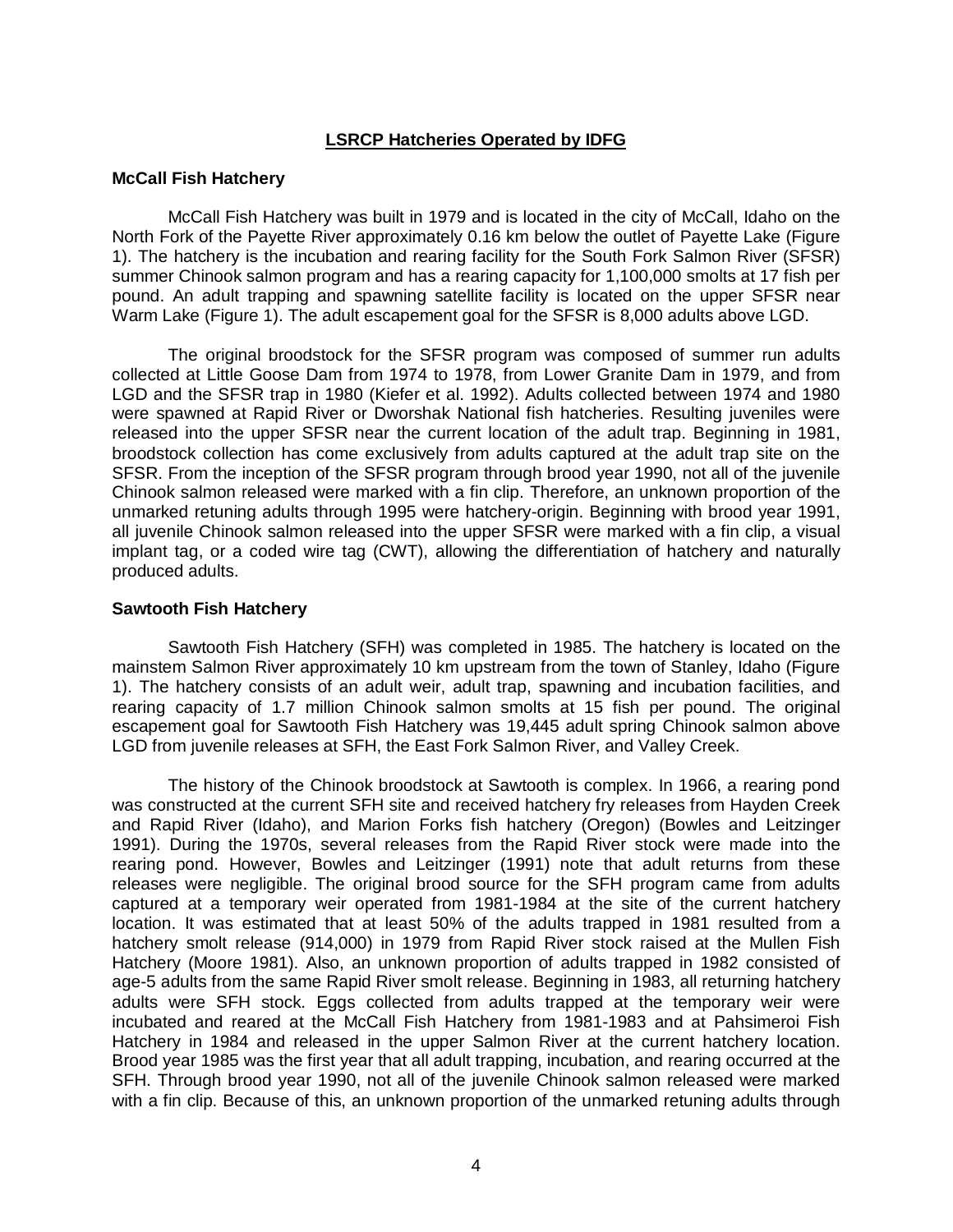1995 were hatchery-origin. Beginning with brood year 1991, all juvenile Chinook salmon released at or above the Sawtooth Fish Hatchery weir were fin clipped or CWT and the origin of the retuning adults could be distinguished from naturally produced adults.

The East Fork Salmon River adult trap is a satellite facility of SFH that began operation in 1984. The trap is located approximately 29 km upstream of the mouth of the East Fork Salmon River (Figure 1). The escapement goal for the East Fork weir is 6,090 above LGD (Table 2). Eggs from adults that are trapped and spawned at the East Fork satellite are transferred to the SFH for incubation and rearing. Adult collection and spawning occurred at the East Fork satellite from 1985-1993. However, due to low numbers of returning adults, all adults captured were released above the weir to spawn naturally from 1994-1997. Trapping operations for Chinook salmon were discontinued from 1998-2003 due to low numbers of returning adults. Trapping resumed in 2004 but all Chinook salmon trapped since then have been released above the trap to spawn naturally.

Valley Creek, a tributary to the Salmon River just below the town of Stanley, was initially slated to receive off-site releases of up to 300,000 smolts annually. However, due to lack of adult returns to Sawtooth Fish Hatchery, no juvenile releases have occurred in Valley Creek.

# <span id="page-11-0"></span>**Clearwater Fish Hatchery**

Clearwater Fish Hatchery (CFH) was constructed in 1992 and is located on the North Fork Clearwater River approximately 1 km above the mouth near the town of Orofino, Idaho. The original adult escapement goal for CFH was set at 11,915 adult spring Chinook salmon above LGD. CFH contains adult holding, spawning, incubating facilities, and rearing space for 1,500,000 Chinook smolts and 1,700,000 steelhead smolts. Three satellite facilities (Red River, Crooked River, and Powell) associated with CFH were constructed prior to CFH (Table 2; Figure 1). Incubation and initial rearing of all Chinook salmon juveniles released at the three satellite facilities occurs at CFH.

<span id="page-11-1"></span>**Red River Satellite—**The facility is located 24 km east of Elk City, Idaho on the Red River, a tributary to the South Fork Clearwater River. The Red River satellite facility is located approximately 21 km upstream from the mouth of Red River and approximately 183 km upstream from Clearwater Fish Hatchery. The mitigation goal for the Red River facility is 2,553 adult spring Chinook salmon above LGD. In 1976, a rearing pond and temporary weir were constructed at the site of the current satellite facility as part of the Columbia River Fisheries Development Program (Kiefer et al. 1992). In 1986, the satellite facility was updated and a permanent weir was installed near the rearing pond as part of the LSRCP program. Both fall presmolt and spring smolt releases have occurred at Red River. All adult fish trapped at Red River are temporarily held and then spawned at the Red River facility or transported to CFH for final holding and spawning.

<span id="page-11-2"></span>**Crooked River Satellite—**An adult trap and juvenile rearing ponds were constructed on Crooked River, a tributary to the South Fork Clearwater River, in 1989. The adult trap is located on Crooked River approximately 1 km upstream from the mouth. The juvenile rearing ponds are located approximately 16 km upstream of the adult trap. The Crooked River satellite facility is located approximately 150 km upstream from the Clearwater Fish Hatchery. The mitigation goal for the Crooked River facility is 6,809 adult spring Chinook salmon above LGD. Both fall presmolt and spring smolt releases have occurred at Crooked River. There are no adult holding facilities at Crooked River so all adults retained for broodstock are transported to the Red River satellite facility. Initially, Red River and Crooked River adults were kept separate and treated as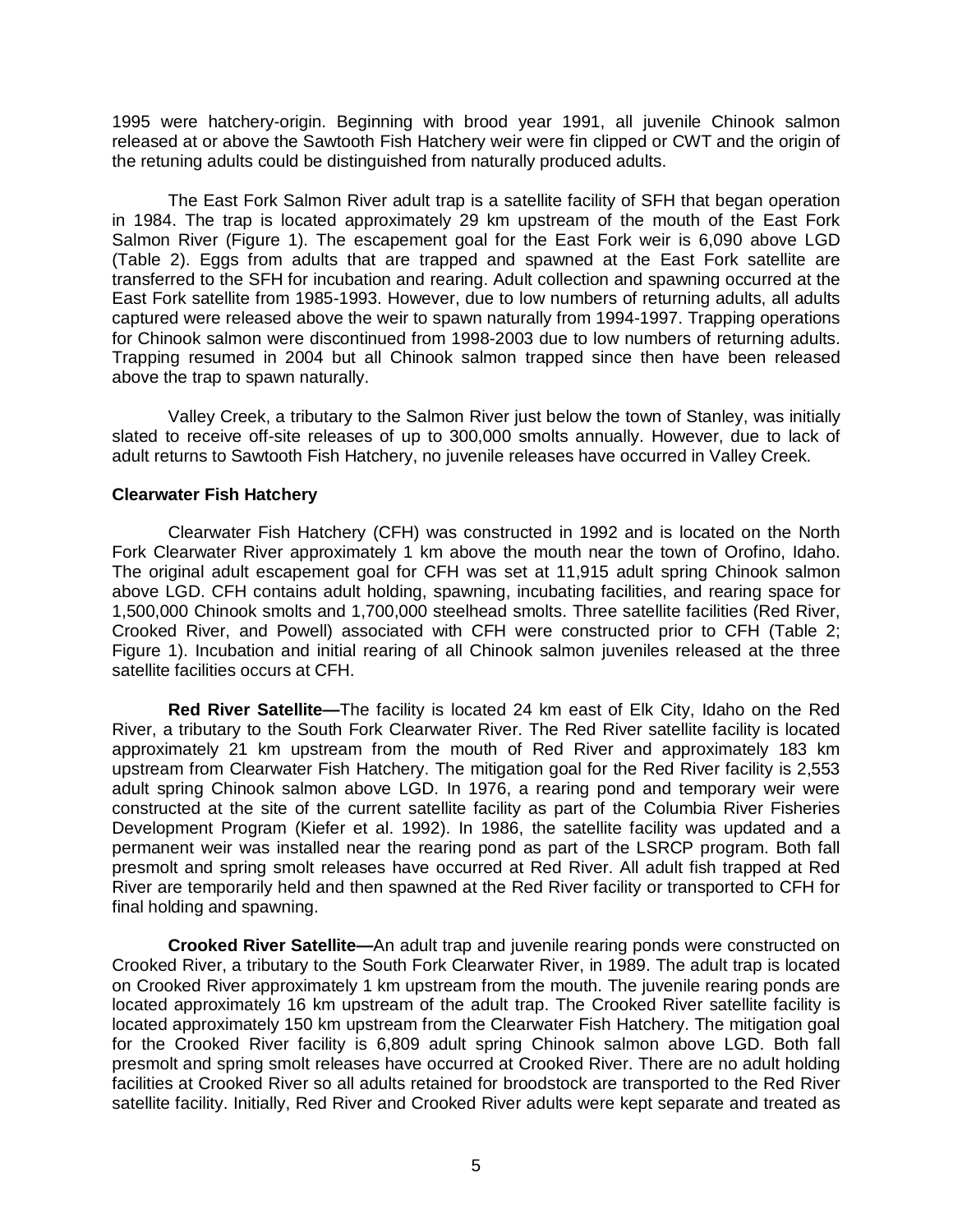two different stocks. However, in 1997, it was decided to treat the Red River and Crooked River adults as a single stock and adults trapped from each of the facilities are combined into the same holding ponds and are referred to as the "South Fork" stock (McGhee and Patterson 1999). For this report, harvest and escapement estimates for the South Fork stock will represent the combined juvenile release and adult recovery data from Red River and Crooked River satellite facilities.

<span id="page-12-0"></span>**Powell Satellite—**The Powell facility is located on the upper Lochsa River approximately 200 km upstream from the Clearwater Fish Hatchery at the confluence of Crooked Fork and Colt Killed creeks (Figure 1). Both fall presmolt and spring smolt releases occur at the Powell facility, and the mitigation goal is to return 2,553 adults above LGD. Construction of an adult trap, weir, holding ponds, and a juvenile rearing pond was completed in 1989 but adult trapping began in 1988. Originally, a floating weir that spanned the Lochsa River was used to guide fish into Walton Creek where another weir guided them into the trap box. The floating weir was operated from 1988 to 1992. High water events in 1992 caused extensive damage to weir panels and the floating weir has not been operated since. Since 1992, fish have no longer been guided to Walton Creek by a mechanical structure, but rather by attraction flow from the creek, which is a small tributary with no natural run of Chinook salmon and the water source for the Powell satellite facility. Adults retained for broodstock are spawned at the Powell facility and eggs are transferred to Clearwater Fish Hatchery for incubation and rearing.

# **Hatchery Evaluation Component of LSRCP**

<span id="page-12-1"></span>The LSRCP includes a Hatchery Evaluation Study (HES) component to monitor and evaluate the hatchery mitigation program. The primary goal of the HES is to work with individual hatcheries to help determine the best hatchery management practices that allow the hatcheries to meet LSRCP and IDFG anadromous fisheries goals. The objectives of the HES are: 1) to monitor and document the extent to which hatcheries meet their mitigation goals, and 2) to conduct small-scale manipulative studies involving modified or alternative hatchery practices that show potential for increasing adult returns and achieving LSRCP and IDFG goals. These small-scale studies may be printed and bound as independent reports.

In addition to monitoring production and productivity of the LSRCP hatcheries, some production and productivity data collected from natural populations that are adjacent to the LSRCP hatchery programs are also reported. These data are typically collected by ongoing IDFG research programs (e.g., Idaho Supplementation Studies and Idaho Natural Production Monitoring programs).

The primary purpose of this report is to summarize activities at each of the LSRCP funded hatcheries operated by IDFG and to estimate at what level each facility contributed to fisheries in the Pacific Ocean and Columbia River as well as to the adult return above LGD and back to the respective hatchery trapping facilities. This includes reporting adult returns to hatchery facilities and juvenile rearing and release information on a yearly basis. Additionally, life stage specific survival post-release is reported to address overall survival from release to return. In each annual report, a given brood year is summarized or "closed out" by consolidating the juvenile rearing and release information and the adult returns from that particular brood year. Because of the five-year generation length of Chinook salmon, there is a five-year lag associated with summarizing the productivity of a brood year. Hence, brood year 2001 is finalized in the current 2006 report while some preliminary data is reported for brood years 2002, 2003, and 2004. To avoid unnecessary duplication of data reporting, only the major components of data collected by hatchery staff are reported. Specific hatchery broodstock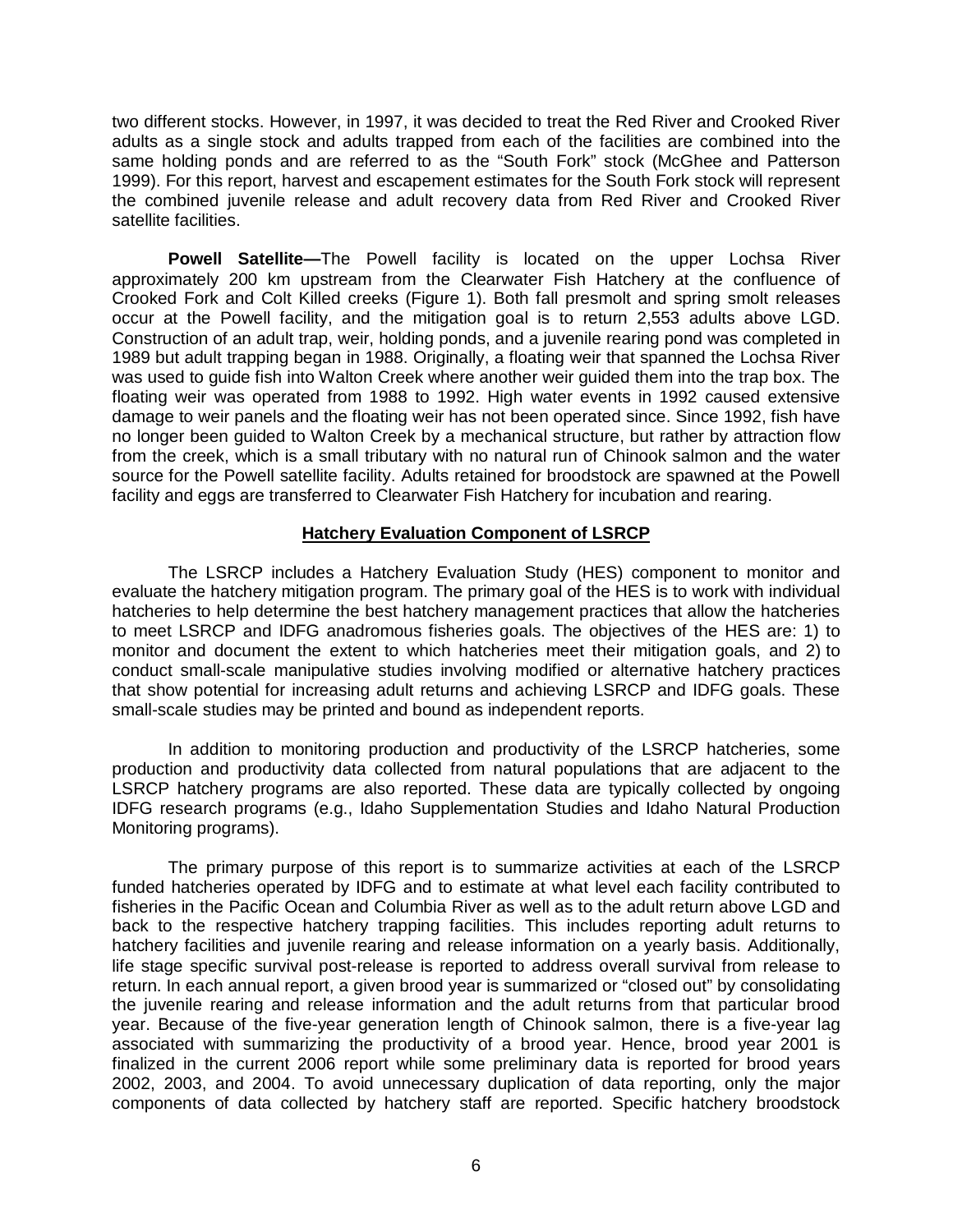collection, spawning, incubation, and rearing summaries can be found in hatchery specific brood year reports available from IDFG.

This report is organized into three major sections: 1) juvenile release and survival information for brood year 2004 juveniles including parr or presmolts released in 2005 and yearling smolts released in 2006; 2) adult return information, by age class (BY2001-2003), collected in 2006 including the estimated number of spring and summer Chinook salmon harvested in the Pacific Ocean, Columbia and Snake river fisheries, the number that passed over LGD, and the number of adults that returned to each hatchery; and 3) productivity estimates of the adults that returned to each hatchery facility from brood year 2001 (e.g., brood year reconstruction and parent:progeny relationships).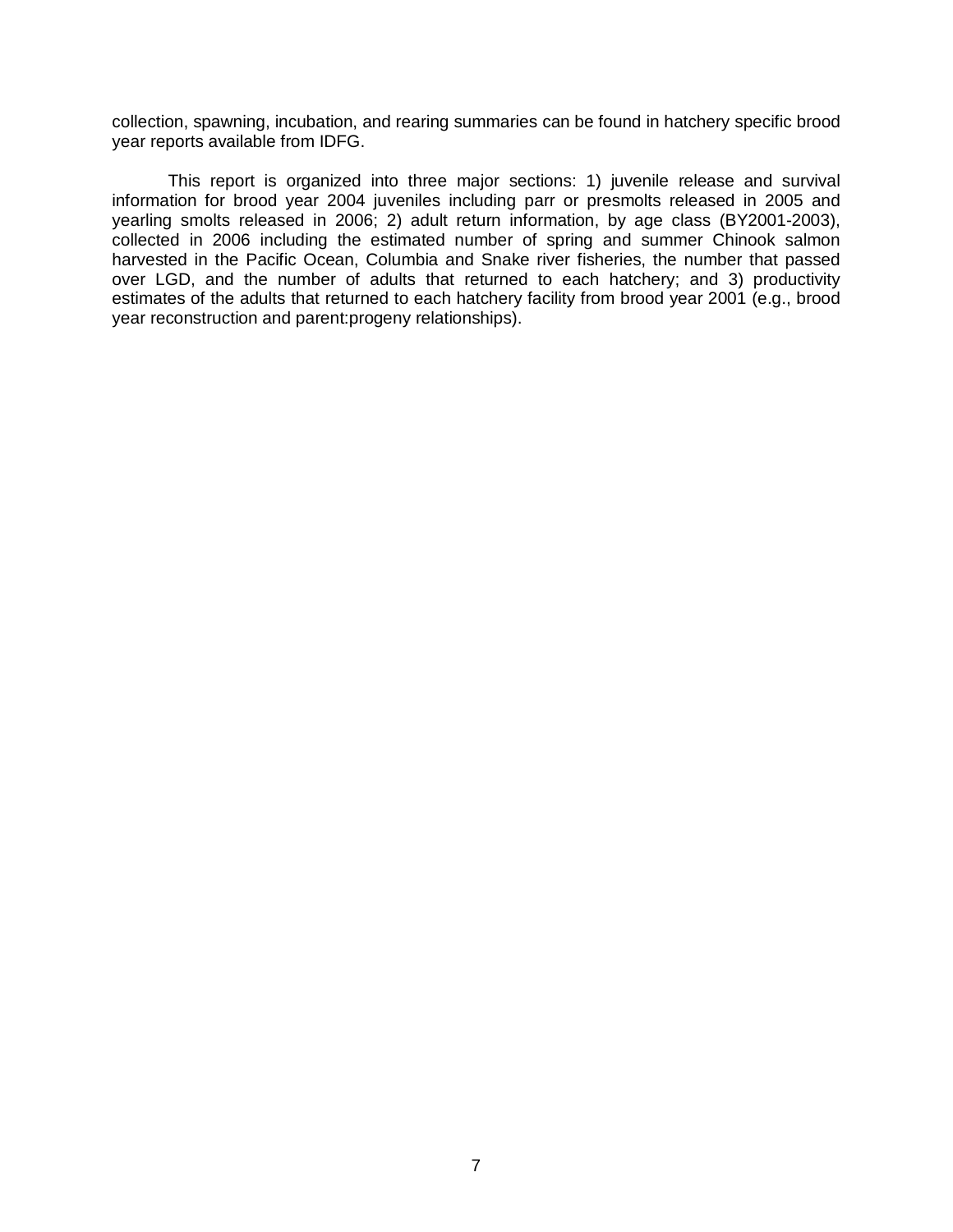

<span id="page-14-0"></span>Figure 1. Locations of Chinook salmon hatcheries and trapping facilities in Idaho. Solid circles represent adult trapping or hatchery locations. Circles with dot matrix represent locations where natural-origin Chinook salmon are PIT tagged in order to estimate survival to Lower Granite Dam.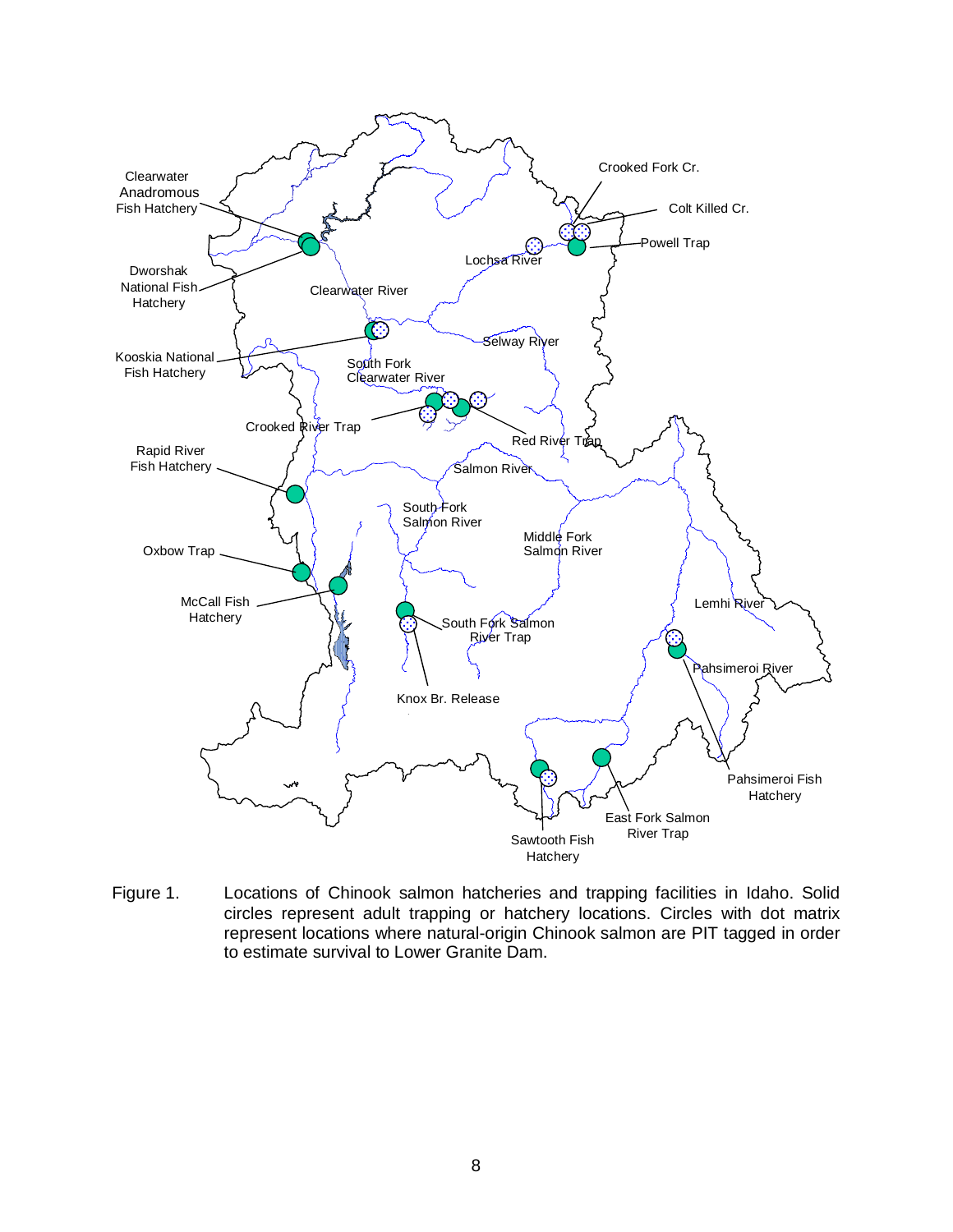### **METHODS**

#### **Smolt Survival From Release To LGD**

<span id="page-15-1"></span><span id="page-15-0"></span>PIT-tagged Chinook salmon groups are released every year from LSRCP facilities, and one of the roles of the PIT tags is to help evaluate migration timing and survival of hatcheryreared juveniles to LGD. We calculated survival estimates of hatchery-origin juvenile Chinook salmon from release to arrival at LGD using PIT tag release groups from the various hatchery facilities. We used the Survival Under Proportional Hazards (SURPH) computer program (Lady et al. 2002) to generate point estimates of survival and 95% confidence intervals. The program uses the Cormack-Jolly-Seber model (Cormack 1964, Jolly 1965, Seber 1965) for single release and multiple recapture events, which accounts for differences in collection efficiency at the dams. For BY2004, PIT tag groups of Chinook salmon ranged in size from 300 fish at Powell and Red River to 52,000 fish at McCall. In addition to reporting survival rates of hatchery-origin fish, survival rates for several groups of natural-origin Chinook salmon that are tagged from other ongoing research projects in Idaho are also reported for comparison. All PIT-tagged natural-origin fish were captured using rotary screw traps as they volitionally emigrated from the rearing areas. In order to make comparisons with the hatchery-origin parr, presmolt and smolt releases, natural-origin fish were also classified as parr, presmolts, or smolts based on the date they were captured and tagged. Subyearlings trapped prior to September 1 are considered parr, and those captured on or after September 1 are considered presmolts. Yearling smolts are captured between February and June of the following year.

To compare arrival timing at LGD among different release groups, we also report the "arrival window" in which the middle 80% of PIT tag detections occurred. This interval provides a measure of when fish arrive at LGD and how "spread out" the major component of each release group of juveniles were as they passed LGD.

#### **Estimating Downstream Harvest (Ocean and Columbia River)**

<span id="page-15-2"></span>In order to estimate the total adult production of the LSRCP hatchery facilities in Idaho, estimates of harvest from fisheries in the Pacific Ocean and Columbia River must also be evaluated. We generated harvest estimates by utilizing CWT harvest data retrieved from the Regional Mark Information System (RMIS) database, maintained by the Pacific States Marine Fisheries Commission (PSMFC). Coded-wire tags recovered from harvested fish were expanded based on two criteria: 1) the estimated sample rate of the fishery, and 2) the proportion of the release group that was tagged with CWTs. These expanded values represent the total estimated harvest of each release group within each fishery.

#### **Adult Returns to LGD**

<span id="page-15-3"></span>Adult Chinook salmon returns to LGD associated with this report are comprised of both spring and summer run components. Adult counting facilities operated by the Fish Passage Center (FPC) at Lower Snake and Columbia river hydroelectric projects categorize spring and summer runs of Chinook based on their arrival timing at individual projects. At LGD, Chinook salmon arriving between March 1 and June 17 are classified as spring run while Chinook salmon arriving between June 18 and August 17 are classified as summer run. The FPC does not differentiate returning Chinook salmon by their respective origins (natural or hatchery) because some hatchery-origin Chinook salmon have no external mark, and a visual determination of origin is not possible. However, the U.S. v. Oregon Technical Advisory Committee (TAC) further breaks down the adult escapement crossing LGD into hatchery or wild origin by using data collected at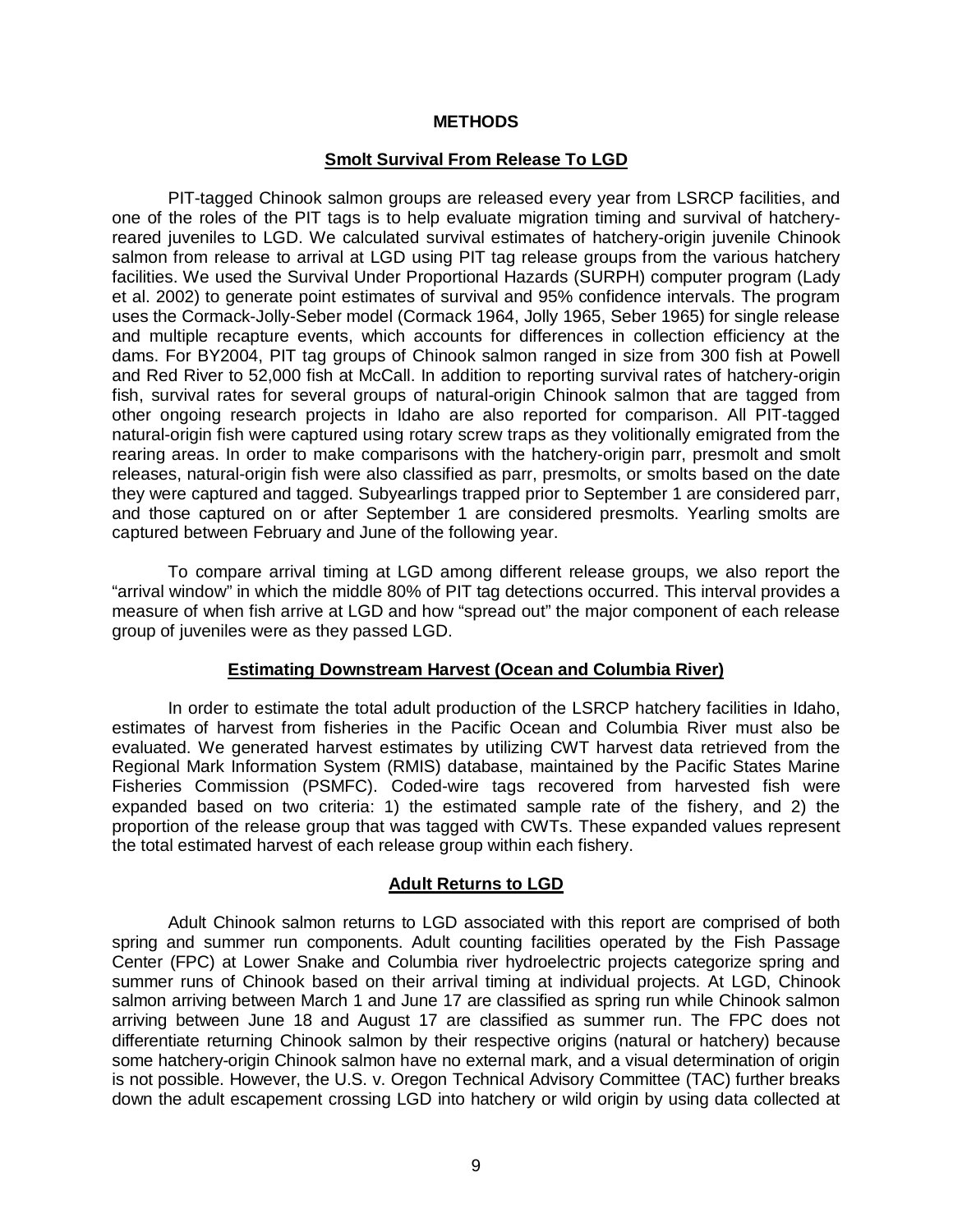hatcheries and from fisheries. It should be noted that the TAC estimate does do not include jacks. Adult Chinook salmon return data presented in this report is from both sources (FPC and TAC).

In addition to the TAC estimates, adults Chinook salmon returning from McCall Fish Hatchery were well represented with a group of roughly 52,000 PIT tags. These PIT tags are part of the Comparative Survival Study (CSS) and undergo separation by code, meaning 70% of the tags are treated as the run-at-large and represent the untagged population while 30% of the tags are default returned to the river when detected and do not represent untagged fish. PIT tag detection antennas are present in the adult ladder at LGD and detect tags in returning adults at a high percentage. Using the juvenile tagging rate and adult detections of the run-at-large group, the returning McCall Hatchery PIT tags were expanded to estimate the number of adult returns to LGD from this facility.

# **Estimating Harvest from Fisheries in Idaho**

<span id="page-16-0"></span>Chinook salmon sport fisheries in Idaho have been variable and between 1979 and 1996 only occurred on the Little Salmon River, a terminal fishery for the Rapid River Fish Hatchery. From 1996 to 2006, more widespread sport fisheries occurred in the Salmon and Clearwater rivers. Estimates of harvest from these fisheries were calculated by IDFG regional staff and by IDFG staff funded through the LSRCP Harvest Monitoring Program (HMP) from data collected through a combination of angler check stations, roving creel, and voluntary drop-off check station boxes. CWTs are used in the mixed-stock fisheries to help determine the proportion of the harvest that each stock represents and are also used to aid in estimating the age composition of harvested fish. An example of a mixed-stock fishery is the lower Salmon River, where anglers may encounter fish destined for the South Fork Salmon River, Rapid River, Pahsimeroi, or Sawtooth hatcheries.

# **Adult Age Classification**

<span id="page-16-1"></span>We determined the age composition of adults returning to individual LSRCP hatchery facilities by one of two methods, depending on the availability of known age information (e.g., CWTs, PIT tags, or other age-specific marks) recovered from returning adults. In cases where enough known age information is available, the computer program *Rmix* was used. *Rmix* was developed by Du (2002) as an add-on program to the R (R-Development Core Team 2004) computing environment that utilized the original MIX program developed by Macdonald and Pitcher (1979). *Rmix* was designed to estimate the parameters of a mixture distribution with overlapping components, such as the overlapping length distributions associated with adult salmon returns composed of multiple age classes. *Rmix* utilizes the maximum likelihood estimation method. If known age information was lacking, then age composition was determined using length frequency histograms and the estimated mean length at age imputed into the NORMSEP feature in the FAO-ICLARM Stock Assessment Tools (FiSat) II software (FAO Computerized Information Series 2005). This method applies the maximum likelihood concept to the separation of the normally distributed components of a length frequency sample and provides an estimated number of fish for each age class.

The age notations used throughout this report for returning adults refer to the total age of the fish (fresh- plus saltwater) and assume all juveniles migrate to the ocean as age-1+ smolts. Therefore, fish that spend one, two, or three years in the ocean are classified as three-, four-, and five-year-olds, respectively.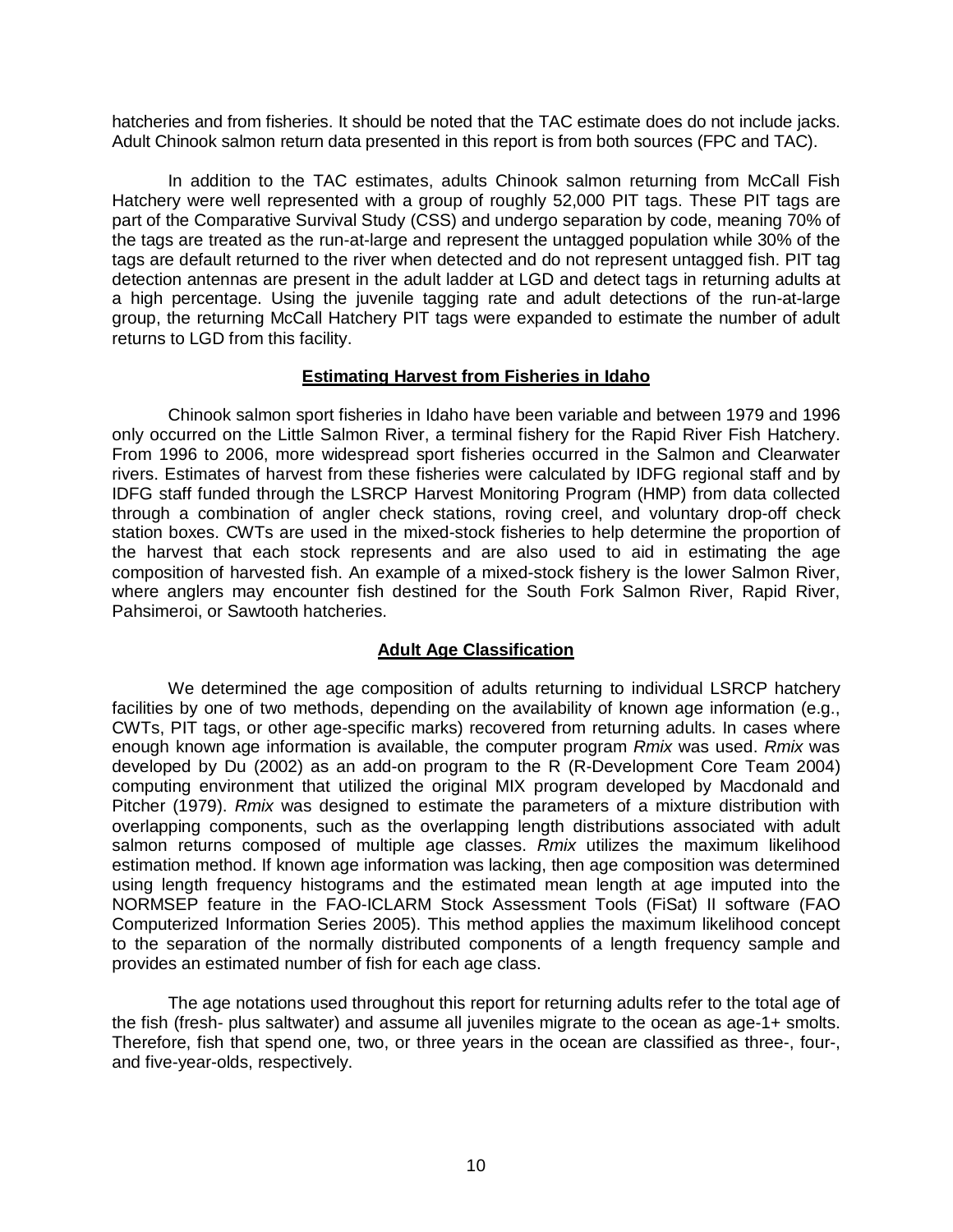# **Determination of Origin**

<span id="page-17-0"></span>Chinook salmon that originate in a hatchery can carry one or more marks, depending on the program the fish is from. Chinook salmon bearing an external mark, typically an adipose or ventral fin clip, are classified as hatchery-origin. However, some hatchery-origin fish have no external mark but do have a CWT and are also classified as hatchery-origin. Hatchery-origin fish are referred to as either reserve/production fish or supplementation fish. The terms reserve and production are used in reference to a hatchery-origin Chinook salmon with an adipose fin clip (AD) that can be legally harvested in a mark selective fishery while supplementation fish refers to Chinook salmon that are part of the Idaho Supplementation Study (ISS) or the Nez Perce Tribal (NPT) hatchery program and are not intended to contribute to selective sport fisheries. Supplementation fish are typically marked with a right ventral (RV) or left ventral (LV) fin clip or with a CWT and no external mark. For a more detailed explanation of the ISS program, refer to Bowles and Leitzinger (1991).

# **Brood Year Reconstruction, SARs, and Progeny-to-Parent Ratios**

<span id="page-17-1"></span>In order to reconstruct a brood year of hatchery-origin Chinook salmon, adults that return from a given brood year over three return years are summarized. For example, the 2001 brood year includes age-3 fish that returned in 2004, age-4 fish that returned in 2005, and age-5 fish that returned in 2006. These returns include fish recovered at hatchery weirs, in fisheries, and those recovered as strays, at trap sites, or during spawning ground surveys. For adult fish recovered in mixed-stock fisheries (Pacific Ocean, Columbia and Snake rivers), the total number of fish harvested from each age class is estimated based on the number of CWTs recovered from each age class expanded by both the sample rate of the fishery and the tagging rate. For fish recovered in terminal fisheries, the number of fish harvested in each age class is estimated based on the number of CWTs recovered from each age class expanded by the tagging rate. Then, the proportion of each age class (as determined from known-age CWTs) is applied to the total estimated harvest in that terminal fishery. If insufficient numbers of CWTs are recovered in the terminal fishery, length frequency data from fish sampled during the fishery will be used to estimate age-composition of the harvest.

Smolt-to-adult survival rates (SARs) were estimated by summing the total returns from a given brood year (brood year reconstruction as described above) divided by the number of smolts released from the brood in question.

Female progeny-to-parent ratios were estimated by dividing the total number of female returns from a brood year by the number of females that were spawned to create the brood in question. For example, brood year 2001 female progeny-to-parent ratio was calculated by dividing the number of age-4 and age-5 females that returned in 2005 and 2006, respectively, by the number of females that were spawned in 2001. A one-to-one ratio signifies the brood was at replacement or, simply stated, that each female spawned in 2001 produced one returning female adult. Two different female progeny-to-parent ratios are provided in this report. The first includes only the number of female-progeny that returned to the hatchery weir, and the second includes the estimated number of females harvested in addition to those returning to the weir. Harvest information includes Pacific Ocean, Columbia and Snake rivers, and terminal fisheries. The number of females harvested is estimated by applying the sex ratio of adults recovered at the hatchery weir to the estimated number of fish harvested in each fishery with the assumption that there is no gender bias either at the trap or in the fisheries. It is assumed that all three-year-old fish are males.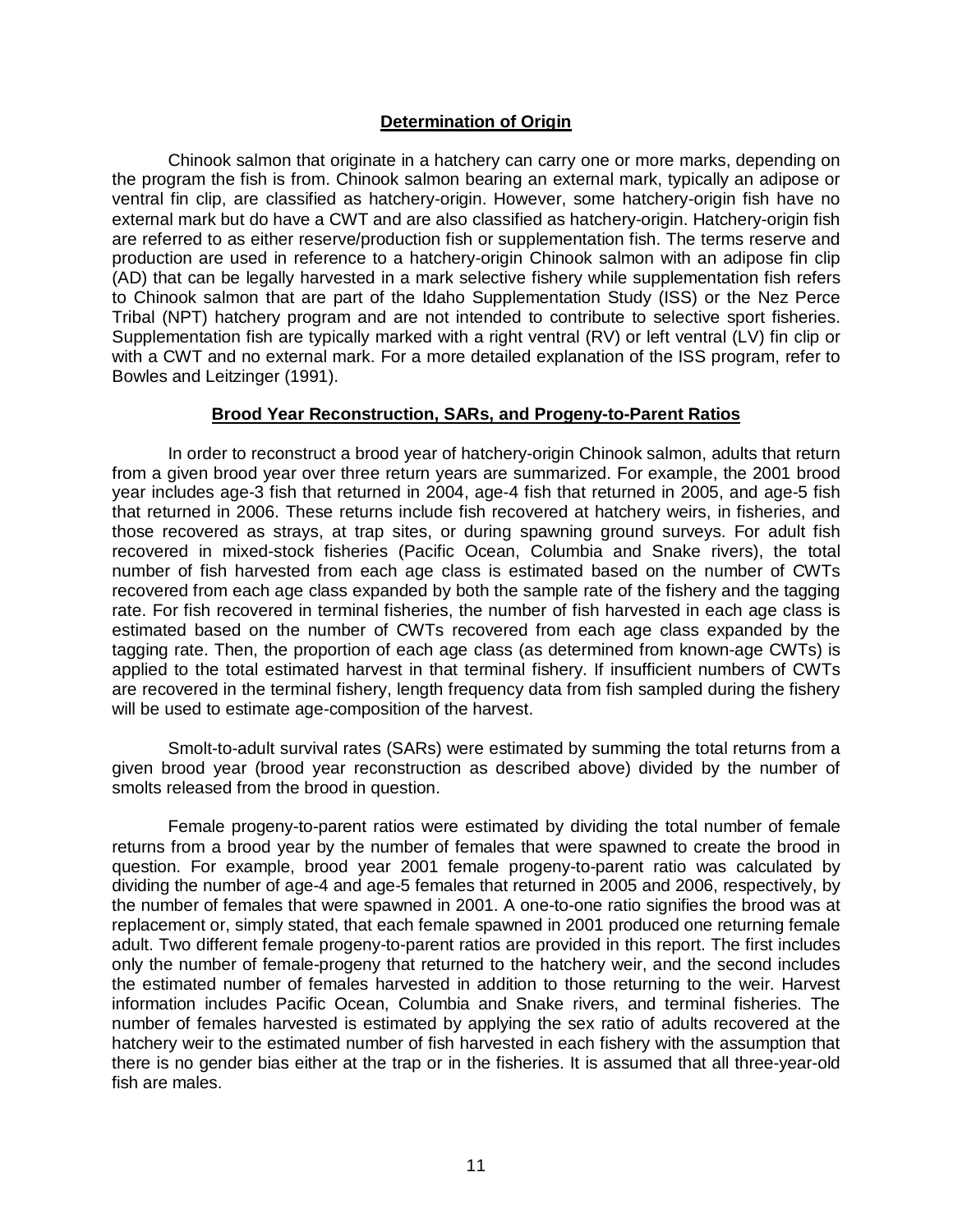# **RESULTS AND DISCUSSION**

# **Brood Year 2004 Juvenile Releases**

<span id="page-18-1"></span><span id="page-18-0"></span>From September 16, 2004 through April 21, 2006, a total of 5,299,651 brood year 2004 juvenile spring and summer Chinook salmon were released from three LSRCP hatcheries (Table 3). An additional 5,849,551 brood year 2004 juvenile spring and summer Chinook salmon were released in Idaho from IPC's Rapid River and Pahsimeroi facilities and the USFWS's Dworshak facilities (Table 3). Subyearling presmolt were released from September 16 through September 18, 2005 and smolt releases occurred from March 22 through April 21, 2006 (Table 3).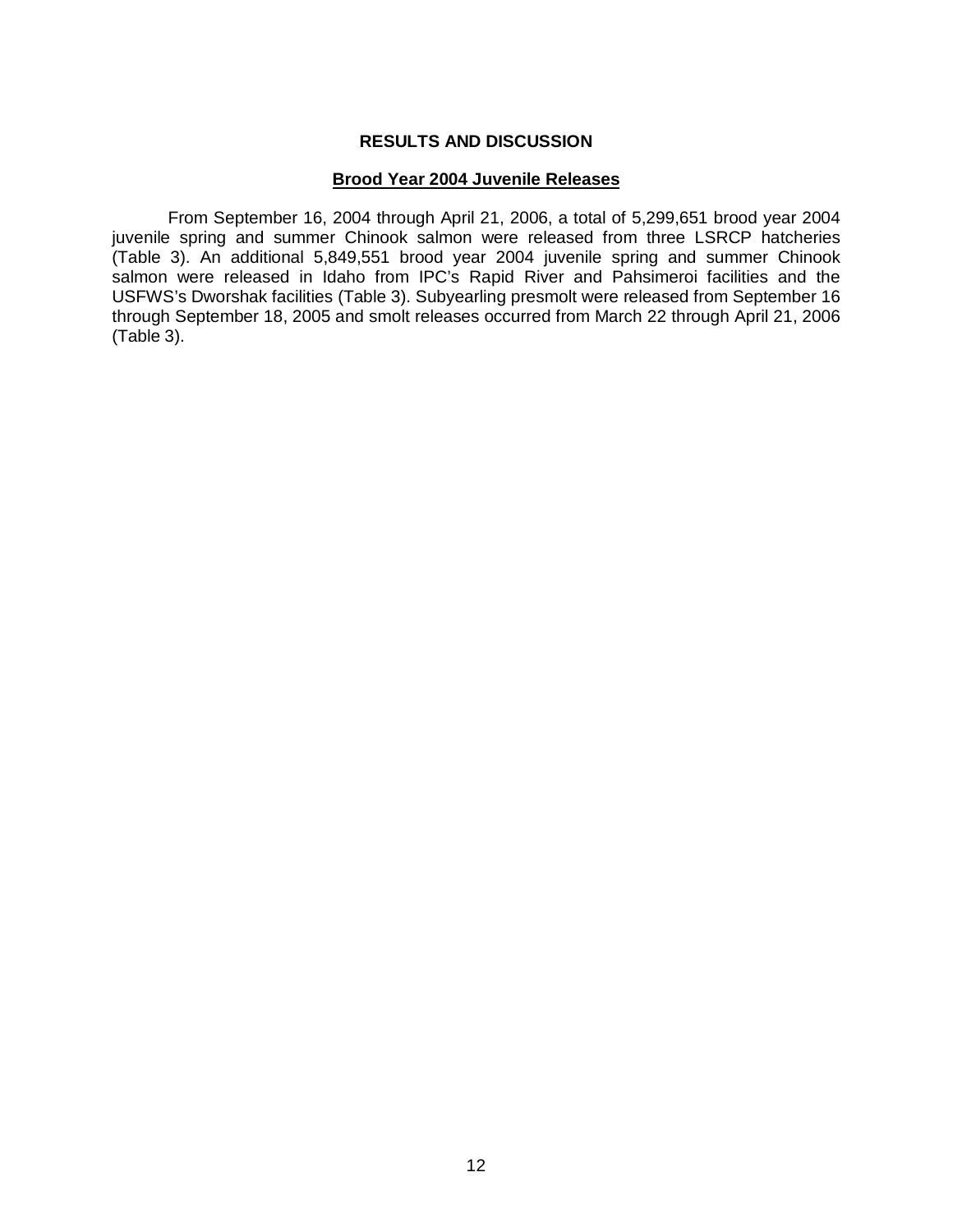| Rearing                     | Life           |                     |                                   |                  |                              | <b>Number</b>      |
|-----------------------------|----------------|---------------------|-----------------------------------|------------------|------------------------------|--------------------|
| <b>Hatchery</b>             | <b>Stage</b>   | <b>Release Date</b> | <b>Release Location</b>           | <b>Marks</b>     | <b>Purpose</b>               | <b>Released</b>    |
| <b>Clearwater</b>           | Parr           | 6/21                | Selway R. <sup>b</sup>            | $\overline{OTC}$ | <b>NPT</b>                   | 301,528            |
|                             | Presmolt       | 9/16                | Walton Cr.                        | AD               | <b>LSRCP</b>                 | 348,934            |
|                             |                |                     |                                   |                  |                              |                    |
|                             | Smolt          | 4/3                 | Crooked R. Pond                   | <b>AD</b>        | <b>LSRCP</b>                 | 140,989            |
|                             | Smolt<br>Smolt | 3/27<br>3/27        | Crooked R. Trap                   | AD/CWT           | <b>LSRCP</b>                 | 42,670             |
|                             | Smolt          | 3/30                | Crooked R. Trap<br>Red R.         | AD<br><b>AD</b>  | <b>LSRCP</b><br><b>LSRCP</b> | 565,802<br>380,672 |
|                             | Smolt          | 3/30                | Red R.                            | AD/CWT           | <b>LSRCP</b>                 | 42,931             |
|                             | Smolt          | 3/22                | Walton Cr.                        | <b>AD</b>        | <b>LSRCP</b>                 | 339,556            |
|                             | Smolt          | 3/22                | Walton Cr.                        | AD/CWT           | <b>LSRCP</b>                 | 84,077             |
|                             | Smolt          | 4/3                 | Selway R. <sup>b</sup>            | <b>CWT</b>       | <b>NPT</b>                   | 107,540            |
|                             | Smolt          | 4/3                 | Selway R. <sup>b</sup>            | AD/CWT           | <b>NPT</b>                   | 209,842            |
|                             |                |                     | <b>Total</b>                      |                  |                              | 2,564,541          |
|                             |                |                     |                                   |                  |                              |                    |
| <b>McCall</b>               | Smolt          | 3/13                | Johnson Cr.                       | <b>CWT/VIE</b>   | <b>NPT</b>                   | 90,450             |
|                             | Smolt          | 3/20                | Knox Bridge                       | <b>AD</b>        | <b>LSRCP</b>                 | 828,975            |
|                             | Smolt          | 3/20                | Knox Bridge                       | AD/CWT           | <b>LSRCP</b>                 | 263,241            |
|                             |                |                     | <b>Total</b>                      |                  |                              | 1,182,666          |
| Sawtooth                    | Smolt          | 3/30                | Sawtooth Weir                     | <b>AD</b>        | <b>LSRCP</b>                 | 1,421,932          |
|                             | Smolt          | 3/30                | Sawtooth Weir                     | AD/CWT           | <b>LSRCP</b>                 | 130,512            |
|                             |                |                     | <b>Total</b>                      |                  |                              | 1,552,444          |
|                             |                |                     |                                   |                  |                              |                    |
| <b>Pahsimeroi</b>           | Smolt          | 3/13                | Pahsimeroi Ponds                  | AD/CWT           | <b>IPC</b>                   | 54,006             |
|                             | Smolt          | 3/13                | Pahsimeroi Ponds                  | <b>AD</b>        | <b>IPC</b>                   | 966,596            |
|                             | Smolt          | 3/13                | Pahsimeroi Ponds                  | AD/CWT           | <b>IPC</b>                   | 53,349             |
|                             |                |                     | <b>Total</b>                      |                  |                              | 1,073,951          |
| <b>Rapid River</b>          | Smolt          | 3/15                | Rapid R.                          | <b>AD</b>        | <b>IPC</b>                   | 2,419,662          |
|                             | Smolt          | 3/15                | Rapid R.                          | AD/CWT           | <b>IPC</b>                   | 110,866            |
|                             | Smolt          | 3/16                | Pollock Bridge (LSR) <sup>b</sup> | <b>AD</b>        | <b>IPC</b>                   | 200,000            |
|                             | Smolt          | 3/14                | Hells Canyon Dam                  | <b>AD</b>        | <b>IPC</b>                   | 400,000            |
|                             |                |                     | Total                             |                  |                              | 3,130,528          |
| <b>Dworshak<sup>a</sup></b> | Smolt          | $3/31 - 4/1$        | N.F. Clearwater R.                | <b>AD</b>        | <b>LSRCP</b>                 | 1,007,738          |
|                             |                |                     | <b>Total</b>                      |                  |                              | 1,007,738          |
| Kooskia <sup>a</sup>        | Smolt          | 3/30                | <b>Clear Creek</b>                | <b>AD</b>        | <b>USFWS</b>                 | 637,334            |
|                             |                |                     |                                   |                  |                              |                    |
|                             |                |                     | <b>Grand Total</b>                |                  |                              | 11,149,202         |

<span id="page-19-1"></span>Table 3. Brood year 2004 juvenile Chinook salmon released in 2005 (subyearling fry, parr, or presmolts) and 2006 (yearling smolts) from hatcheries located in Idaho.

<sup>a</sup> Data is from Burge et al. 2008.<br><sup>b</sup> This is an offsite release, and no adult trapping facilities exists to evaluate adult returns.

# **Migration Timing and Survival of Brood Year 2004 Juvenile Chinook Salmon**

<span id="page-19-0"></span>Representative groups from all hatchery facilities were PIT tagged to evaluate migration timing and survival to LGD. These evaluation groups include fish released as subyearling parr and presmolts as well as yearling smolts.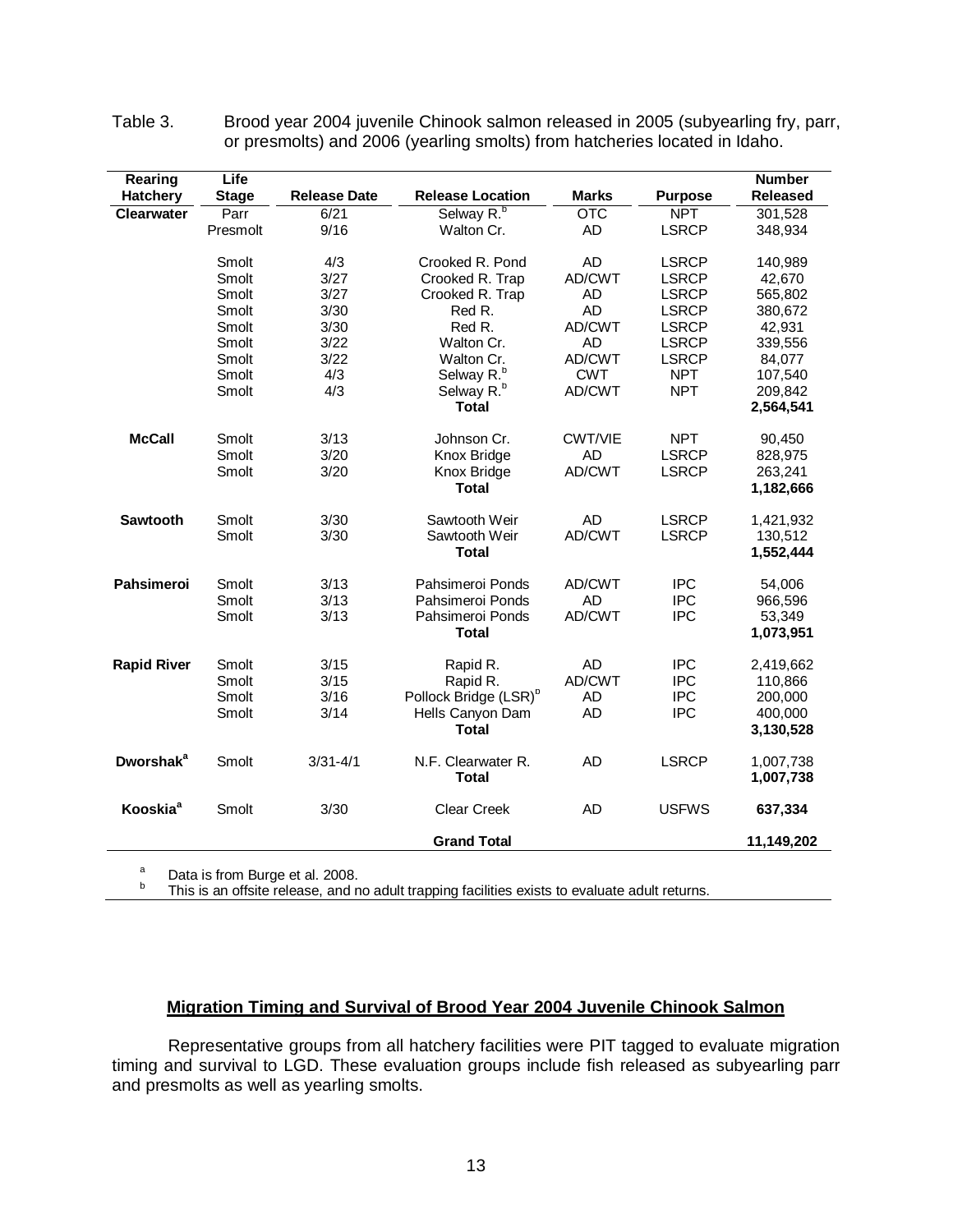#### <span id="page-20-0"></span>**Hatchery-Origin Yearling Smolts**

The majority of PIT tagged juvenile Chinook salmon released as yearling smolts from Idaho fish hatcheries arrived at LGD from late April to mid-May (Table 4). The "80% arrival window" for yearling smolt releases averaged 17.4 days and ranged from 14 to 21 days (Table 4).

Survival estimates for yearling smolts from release to LGD averaged 59.4% and ranged from 36.9% for the Crooked River Pond release to 79.0% for the Powell Pond release group (Table 4, Figure 2). Survival of hatchery-origin yearling smolts released in 2005 is inversely related ( $r^2$  = 0.14) with distance from the release sites to Lower Granite Dam (Figure 3). This relationship is typical of previous years (Leth et. al. 2004, Leth 2007, Cassinelli and Lindley 2008).

#### <span id="page-20-1"></span>**Hatchery-Origin Subyearling Parr and Presmolts**

Only one presmolt release of hatchery origin Chinook salmon from brood year 2004 contained PIT tags. The majority of individuals from this release arrived at LGD throughout the month of April. The "80% arrival window" for the presmolt release was 25 days compared to an average of 17.4 days for the yearling smolt releases (Table 4).

The estimated survival to LGD of hatchery-origin juveniles released as presmolts was 4.6%. This is a substantial decrease from the hatchery-origin smolt survival and is likely due to the overwinter mortality associated with fish released as subyearlings. Differential survival of subyearling and yearling hatchery-origin juveniles observed in 2006 was consistent with previous years (Leth et al. 2004, Leth 2007, Leth and Lindley 2008, Cassinelli and Lindley 2008).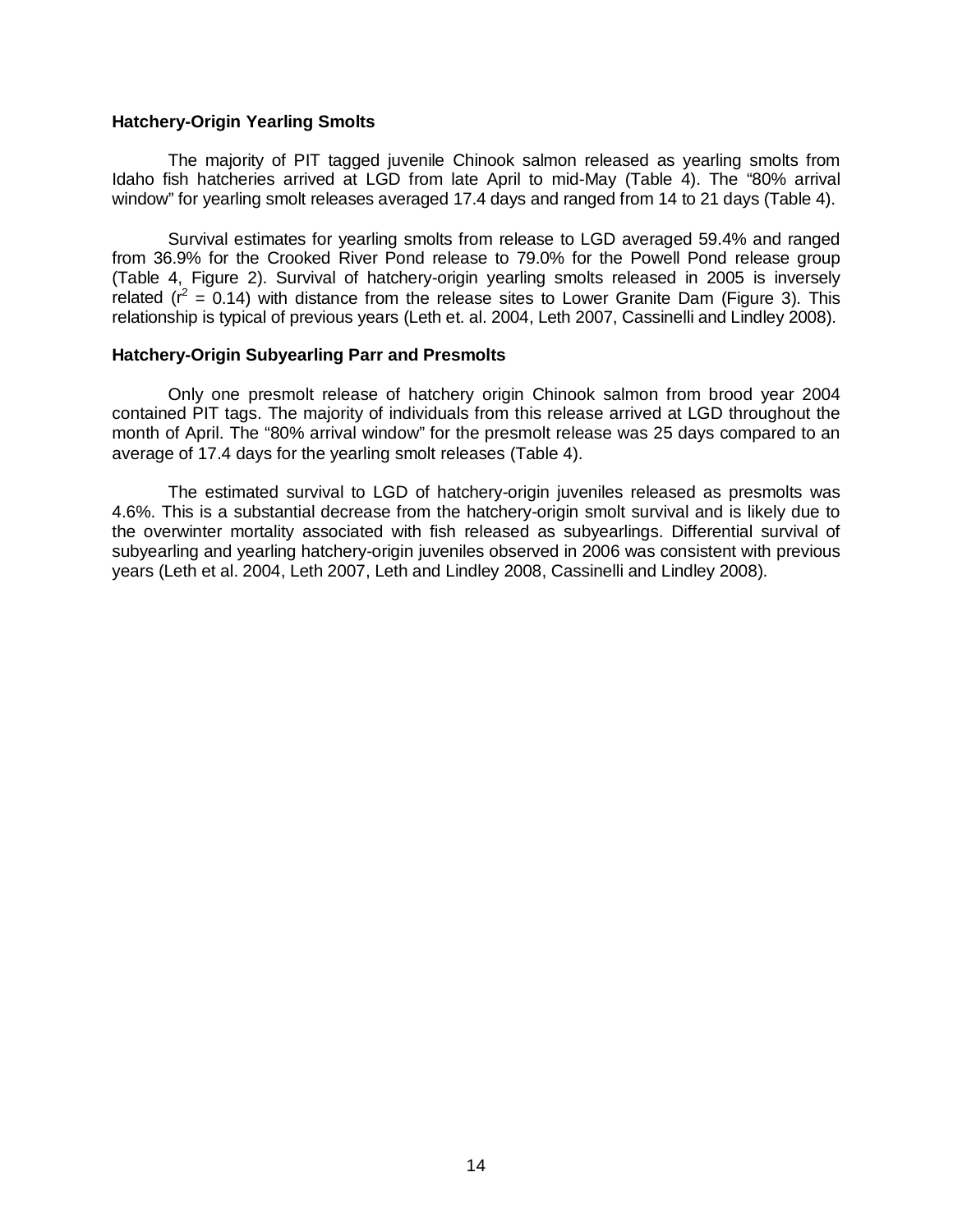<span id="page-21-0"></span>

| Table 4.                   |                | Estimated survival, migration and arrival timing of brood year 2004 juvenile Chinook salmon released from fish<br>hatcheries located in Idaho and from natural-origin juveniles PIT tagged in populations adjacent to the hatchery<br>release sites. Probability of detection is based on output from the SURPH computer program and represents collection<br>efficiency of the juvenile detection system at Lower Granite Dam. Survival data for natural-origin fish is from David<br>Venditti (IDFG, personal communication). Interrogation data is from the PTAGIS database (http://www.ptagis.org). |                              |                                   |                                |                                              |                                                       |                                    |                                  |                                   |
|----------------------------|----------------|---------------------------------------------------------------------------------------------------------------------------------------------------------------------------------------------------------------------------------------------------------------------------------------------------------------------------------------------------------------------------------------------------------------------------------------------------------------------------------------------------------------------------------------------------------------------------------------------------------|------------------------------|-----------------------------------|--------------------------------|----------------------------------------------|-------------------------------------------------------|------------------------------------|----------------------------------|-----------------------------------|
|                            |                |                                                                                                                                                                                                                                                                                                                                                                                                                                                                                                                                                                                                         |                              |                                   |                                | Number of                                    |                                                       |                                    |                                  |                                   |
| Rearing<br><b>Hatchery</b> | Life<br>Stage  | <b>Release Site</b>                                                                                                                                                                                                                                                                                                                                                                                                                                                                                                                                                                                     | Program <sup>-</sup>         | <b>Distance</b><br>to LGD<br>(Km) | <b>Number</b><br>PIT<br>Tagged | <b>Unique</b><br><b>Detections</b><br>at LGD | <b>Estimated Survival</b><br>$(%)$ to LGD<br>(95% CI) | <b>Probability</b><br>of Detection | Median<br>Arrival<br><b>Date</b> | 80% Arrival<br>Window (# of Days) |
| Clearwater                 | Presmolt       | Powell Pond                                                                                                                                                                                                                                                                                                                                                                                                                                                                                                                                                                                             | <b>LSRCP</b>                 | 321                               | 694                            | 12                                           | 4.6 $(2.1 - 7.2)$                                     | 0.3731                             | 4/22                             | $4/5 - 4/29(25)$                  |
|                            | Smolt          | Crooked R. (low)                                                                                                                                                                                                                                                                                                                                                                                                                                                                                                                                                                                        | <b>LSRCP</b>                 | 266                               | 15,274                         | 2,401                                        | $62.8(58.8-66.7)$                                     | 0.2505                             | 5/8                              | $4/25 - 5/8(14)$                  |
|                            | Smolt          | Crooked R. Pond                                                                                                                                                                                                                                                                                                                                                                                                                                                                                                                                                                                         | <b>LSRCP</b>                 | 280                               | 299                            | 32                                           | $36.9(28.3-45.5)$                                     | 0.2904                             | 5/9                              | $5/1 - 5/20$ (20)                 |
|                            | Smolt          | Powell Pond                                                                                                                                                                                                                                                                                                                                                                                                                                                                                                                                                                                             | <b>LSRCP</b>                 | 321                               | 15,266                         | 3,164                                        | $79.0(74.6-83.3)$                                     | 0.2625                             | 5/4                              | $4/25 - 5/11$ (17)                |
|                            | Smolt          | Red R. Pond                                                                                                                                                                                                                                                                                                                                                                                                                                                                                                                                                                                             | <b>LSRCP</b>                 | 299                               | 15,270                         | 2,217                                        | 52.4 $(49.3 - 59.6)$                                  | 0.2769                             | 5/7                              | $4/27 - 5/14$ (20)                |
|                            | Smolt          | Colt Killed Ck.                                                                                                                                                                                                                                                                                                                                                                                                                                                                                                                                                                                         | ISS/Nat.                     | 341                               | 139                            | 21                                           | 60.0 $(40.0 - 80.0)$                                  | 0.2500                             | 5/15                             | $4/14 - 6/18(66)$                 |
|                            | Smolt          | Crooked Fork Cr.                                                                                                                                                                                                                                                                                                                                                                                                                                                                                                                                                                                        | ISS/Nat.                     | 323                               | 278                            | 31                                           | 48.0 (28.0-68.0)                                      | 0.2300                             | 5/20                             | $4/21 - 6/18(54)$                 |
|                            | Smolt          | Red R.                                                                                                                                                                                                                                                                                                                                                                                                                                                                                                                                                                                                  | ISS/Nat.                     | 299                               | 106                            | 7                                            | $23.0(15.0-31.0)$                                     | 0.2900                             | 6/3                              | $5/19 - 6/9(22)$                  |
|                            | Smolt          | American R.                                                                                                                                                                                                                                                                                                                                                                                                                                                                                                                                                                                             | ISS/Nat.                     | 272                               | 384                            | 49                                           | $37.0(27.0-47.0)$                                     | 0.3500                             | 5/31                             | $5/12 - 6/17$ (37)                |
| McCall                     | Smolt          | S. Fork Salmon R.                                                                                                                                                                                                                                                                                                                                                                                                                                                                                                                                                                                       | <b>CSS</b>                   | 457                               | 51,895                         | 9,725                                        | 63.8 $(62.5 - 65.1)$                                  | 0.2937                             | 5/6                              | $4/26 - 5/15(21)$                 |
|                            | Smolt          | Sawtooth Weir                                                                                                                                                                                                                                                                                                                                                                                                                                                                                                                                                                                           | <b>LSRCP</b>                 | 747                               | 500                            | 100                                          | 65.3 (56.2-74.4)                                      | 0.3064                             | 5/8                              | $5/3 - 5/16(14)$                  |
| Sawtooth                   | Smolt          | Sawtooth Weir                                                                                                                                                                                                                                                                                                                                                                                                                                                                                                                                                                                           | ISS/Nat.                     | 747                               | 1,634                          | 318                                          | $57.0(51.0-63.0)$                                     | 0.3400                             | 5/13                             | $4/29 - 6/4$ (37)                 |
|                            | Smolt          | Yankee Fork                                                                                                                                                                                                                                                                                                                                                                                                                                                                                                                                                                                             | <b>LSRCP</b>                 | 721                               | 695                            | 136                                          | 64.8 $(57.5 - 72.1)$                                  | 0.3021                             | 5/11                             | $5/4 - 5/18(15)$                  |
| Pahsimeroi                 | Smolt          | Pahsimeroi R.                                                                                                                                                                                                                                                                                                                                                                                                                                                                                                                                                                                           | <b>IPC</b>                   | 630                               | 497                            | 43                                           | $26.7(21.7-31.6)$                                     | 0.3243                             | 5/2                              | $4/26 - 5/11(16)$                 |
| Rapid River                | Smolt          | Rapid River Hatchery                                                                                                                                                                                                                                                                                                                                                                                                                                                                                                                                                                                    | <b>IPC</b>                   | 283                               | 51,874                         | 13,161                                       | 75.9 (74.7-77.1)                                      | 0.3339                             | 5/5                              | $4/26 - 5/13(18)$                 |
| Dworshak<br>Kooskia        | Smolt<br>Smolt | N.F. Clearwater R.<br>Clear Cr.                                                                                                                                                                                                                                                                                                                                                                                                                                                                                                                                                                         | <b>LSRCP</b><br><b>LSRCP</b> | 116<br>176                        | 52,985                         | 8,567                                        | 85.5 (84.3-86.7)                                      | 0.1866                             | 4/30                             | $4/8 - 5/12(34)$                  |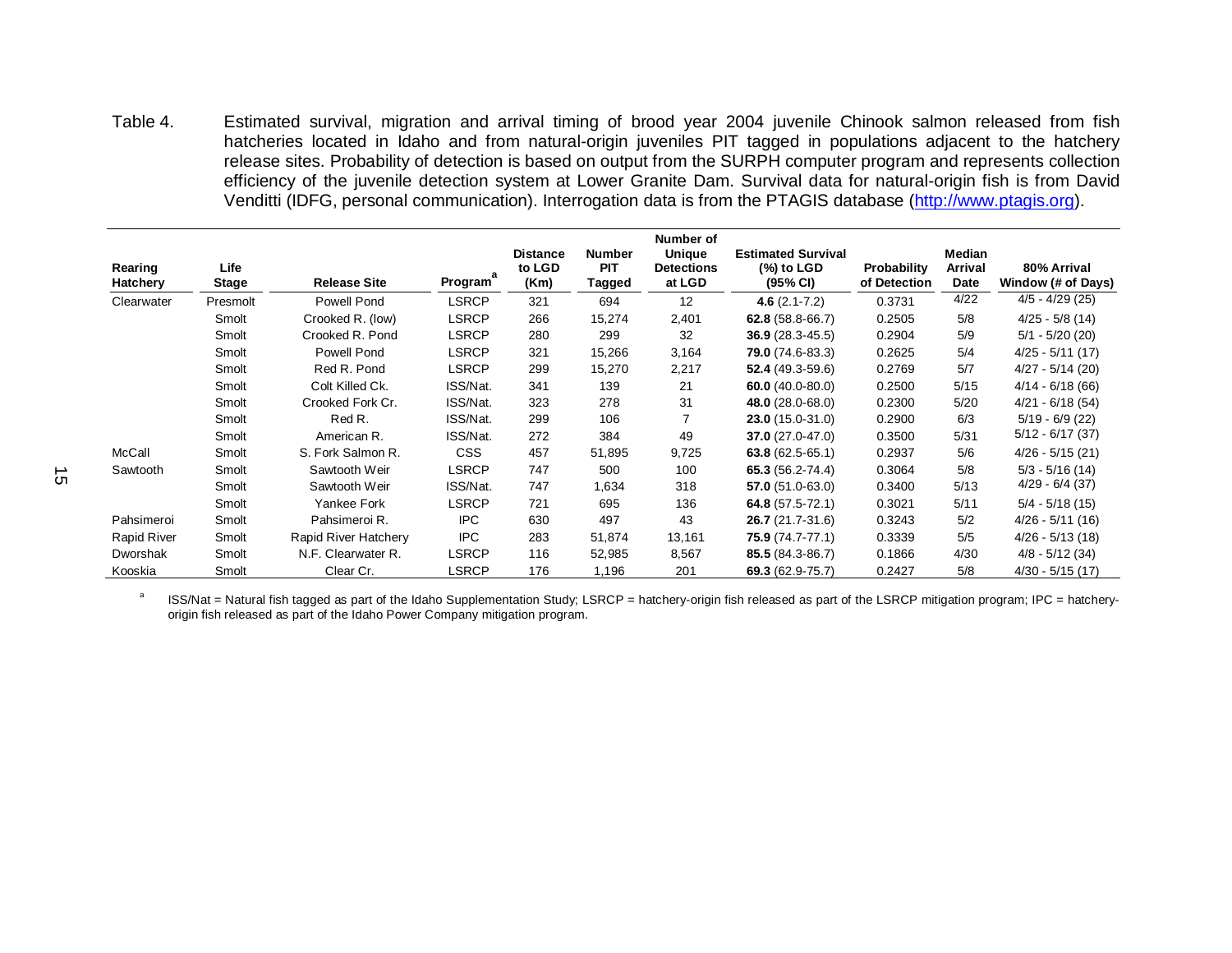

<span id="page-22-0"></span>Figure 2. Estimated survival to Lower Granite Dam (LGD) of hatchery- and natural-origin Chinook salmon tagged and released as yearling smolts, spring 2006. Release sites are ordered in increasing distance from LGD (see Table 4). Error bars represent two standard errors.



<span id="page-22-1"></span>Figure 3. Relationship between estimated survival and distance from release site to Lower Granite Dam (LGD) for hatchery-origin Chinook salmon PIT tagged and released as yearling smolts, 2006. Error bars represent two standard errors.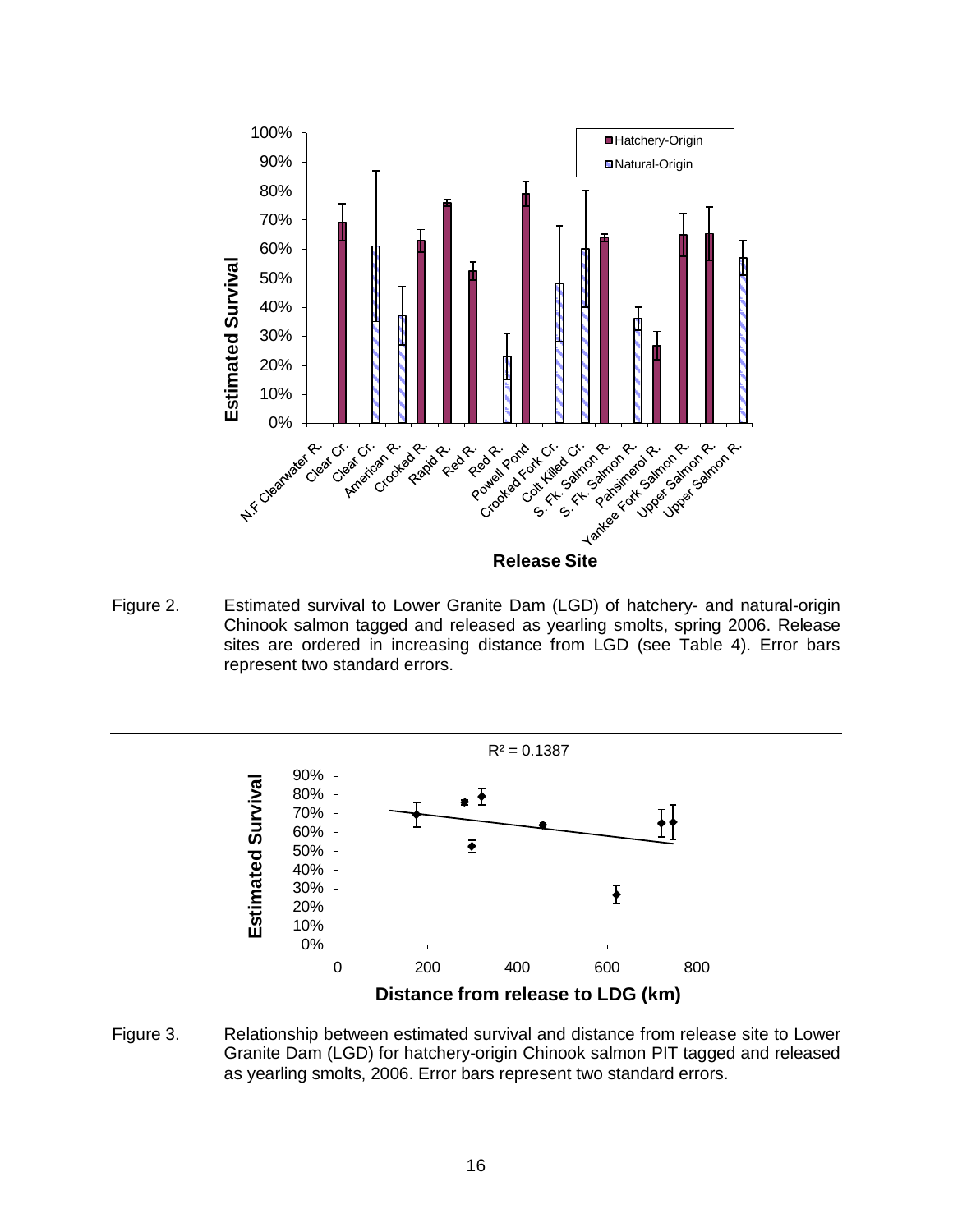### <span id="page-23-0"></span>**Naturally Produced Chinook Salmon**

Naturally produced Chinook salmon were PIT tagged throughout the Salmon and Clearwater river subbasins as yearling smolts (Table 4, Figure 2). Arrival timing to LGD of natural-origin juveniles that were tagged as yearling smolts was later and more protracted than the hatchery-origin smolts. The date at which 50% of the natural-origin juveniles arrived at LGD was 17 days later, on average, than the hatchery-origin smolts. The "80% arrival window" for natural-origin smolts ranged from 22 to 66 days and averaged 43.2 days compared to a range of 14 to 21 days and an average of 17.4 days for hatchery-origin smolts. Averaged over all release sites, the estimated survival rate for natural-origin yearling smolts was 45.0% (range: 23.0-60.0%) compared to 59.4% (range: 26.7-79.0%) for the hatchery-origin smolts.

# **2006 Adult Returns to LGD**

<span id="page-23-1"></span>During the 2006 adult migration, an estimated 30,561 combined hatchery- and naturalorigin Chinook salmon crossed LGD between April 27 and August 17, of which 29,588 were adults and 1,635 were jacks. The 2006 return was 87% of the return in 2005 and 47% of the most recent 10-year average of 64,622 (Table 5).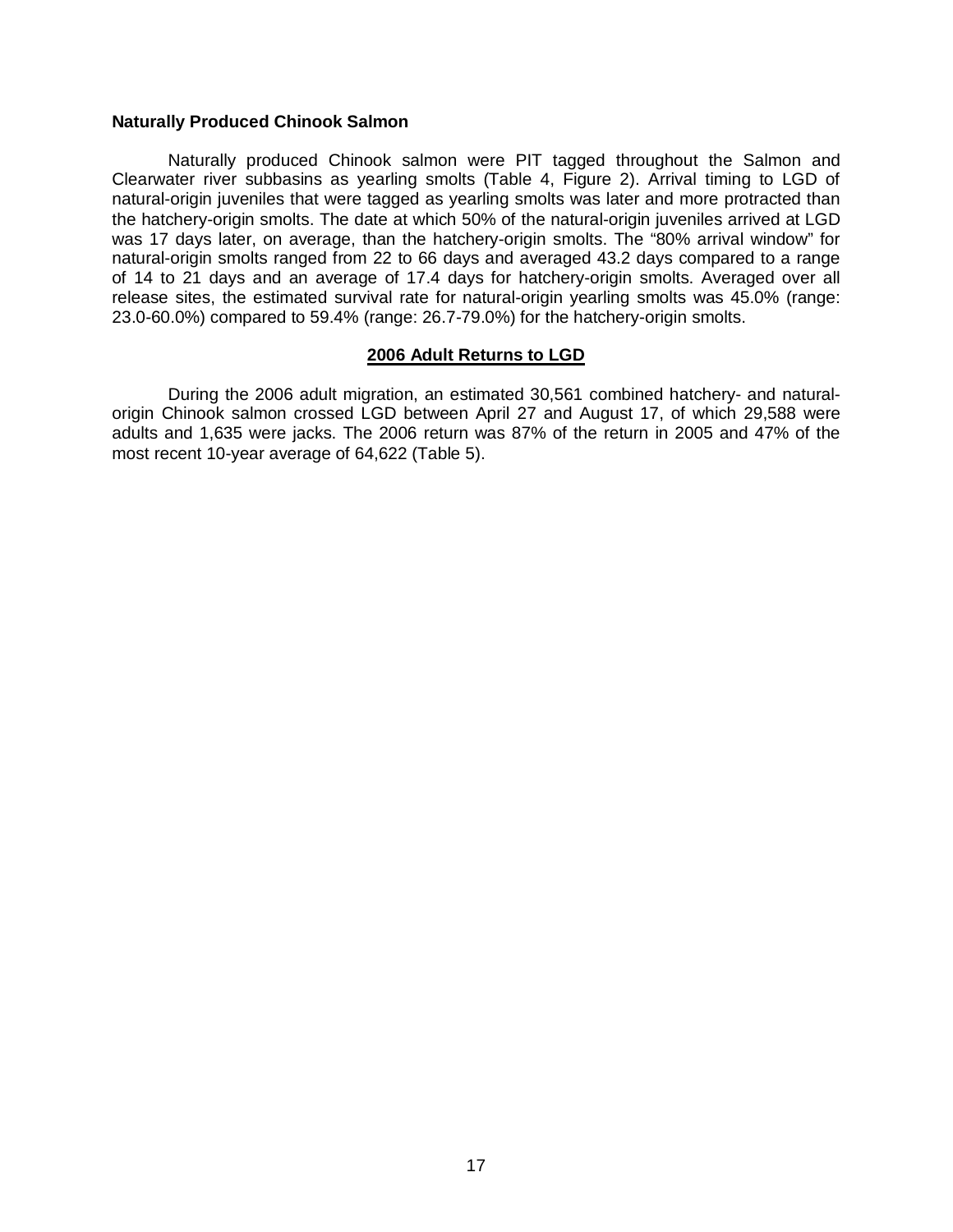<span id="page-24-3"></span>Table 5. Hatchery- and natural-origin spring and summer Chinook salmon counted at Lower Granite Dam (LGD) 1979-2006. Spring Chinook salmon are defined as crossing LGD March 1 to June 17 and summer Chinook salmon as crossing June 18 to August 17. Data obtained from Fish Passage Center [\(http://www.fpc.org\)](http://www.fpc.org/).

|                            |               |               | <b>LGD Count</b> |               |               |               |                        |
|----------------------------|---------------|---------------|------------------|---------------|---------------|---------------|------------------------|
| Return                     | <b>Spring</b> | <b>Spring</b> | <b>Spring</b>    | <b>Summer</b> | <b>Summer</b> | <b>Summer</b> | <b>Spring and</b>      |
| Year                       | <b>Adult</b>  | <b>Jack</b>   | <b>Total</b>     | <b>Adult</b>  | <b>Jack</b>   | <b>Total</b>  | <b>Summer Combined</b> |
| 2006                       | 22,530        | 973           | 23,503           | 7,058         | 662           | 7,058         | 30,561                 |
| 2005                       | 26,028        | 1,258         | 27,286           | 6,736         | 1,078         | 7,814         | 35,100                 |
| 2004                       | 70,742        | 4,482         | 75,224           | 8,767         | 2,510         | 11,277        | 86,501                 |
| 2003                       | 70,609        | 8,295         | 78,904           | 16,422        | 4,137         | 20,559        | 99,463                 |
| 2002                       | 75,025        | 2,089         | 77,114           | 22,159        | 1,953         | 24,112        | 101,226                |
| 2001                       | 171,958       | 3,135         | 175,093          | 13,735        | 3,804         | 17,539        | 192,632                |
| 2000                       | 33,822        | 10,318        | 44,140           | 3,939         | 3,756         | 7,695         | 51,835                 |
| 1999                       | 3,296         | 2,507         | 5,803            | 3,260         | 1,584         | 4,844         | 10,647                 |
| 1998                       | 9,854         | 109           | 9,963            | 4,355         | 328           | 4,683         | 14,646                 |
| 1997                       | 33,855        | 81            | 33,936           | 10,709        | 127           | 10,836        | 44,772                 |
| 1996                       | 4,207         | 1,639         | 5,846            | 2,607         | 944           | 3,551         | 9,397                  |
| 1995                       | 1,105         | 373           | 1,478            | 692           | 157           | 849           | 2,327                  |
| 1994                       | 3,120         | 43            | 3,163            | 795           | 73            | 868           | 4,031                  |
| 1993                       | 21,035        | 183           | 21,218           | 7,889         | 130           | 8,019         | 29,237                 |
| 1992                       | 21,391        | 533           | 21,924           | 3,014         | 298           | 3,312         | 25,236                 |
| 1991                       | 6,623         | 980           | 7,603            | 3,809         | 1,179         | 4,988         | 12,591                 |
| 1990                       | 17,315        | 244           | 17,559           | 5,093         | 128           | 5,221         | 22,780                 |
| 1989                       | 12,955        | 1,549         | 14,504           | 3,169         | 902           | 4,071         | 18,575                 |
| 1988                       | 29,495        | 924           | 30,419           | 6,145         | 362           | 6,507         | 36,926                 |
| 1987                       | 28,835        | 946           | 29,781           | 5,891         | 660           | 6,551         | 36,332                 |
| 1986                       | 31,576        | 1,307         | 32,883           | 6,154         | 1,255         | 7,409         | 40,292                 |
| 1985                       | 25,207        | 2,530         | 27,737           | 4,938         | 1,568         | 6,506         | 34,243                 |
| 1984                       | 6,511         | 1,410         | 7,921            | 5,429         | 1,815         | 7,244         | 15,165                 |
| 1983                       | 9,517         | 509           | 10,026           | 3,895         | 767           | 4,662         | 14,688                 |
| 1982                       | 12,367        | 379           | 12,746           | 4,210         | 318           | 4,528         | 17,274                 |
| 1981                       | 13,115        | 527           | 13,642           | 3,326         | 479           | 3,805         | 17,447                 |
| 1980                       | 5,461         | 1,298         | 6,759            | 2,688         | 759           | 3,447         | 10,206                 |
| 1979                       | 6,753         | 786           | 7,539            | 2,714         | 858           | 3,572         | 11,111                 |
| 1996-2005 Ten-Year Average |               |               |                  |               |               |               | 64,622                 |

The estimated number of natural-origin adult Chinook salmon crossing LGD in 2006 from the TAC estimates was 9,340 fish (US v Oregon Technical Advisory Committee, 2008). Therefore, the total adult hatchery escapement above LGD was estimated at 21,221, which is below the LSRCP escapement goal of 58,000 spring/summer Chinook salmon. It should also be noted that not all hatchery fish crossing LGD are from LSRCP funded hatcheries, but also include fish destined to return to IPC funded hatcheries.

# <span id="page-24-2"></span>**2006 Adult Returns and Harvest Information by Hatchery Facility**

# <span id="page-24-1"></span><span id="page-24-0"></span>**McCall Fish Hatchery**

**Adult Returns—**The weir was put in the South Fork Salmon River trap on June 30 and was removed on September 13. The first Chinook salmon was captured on July 1 and the last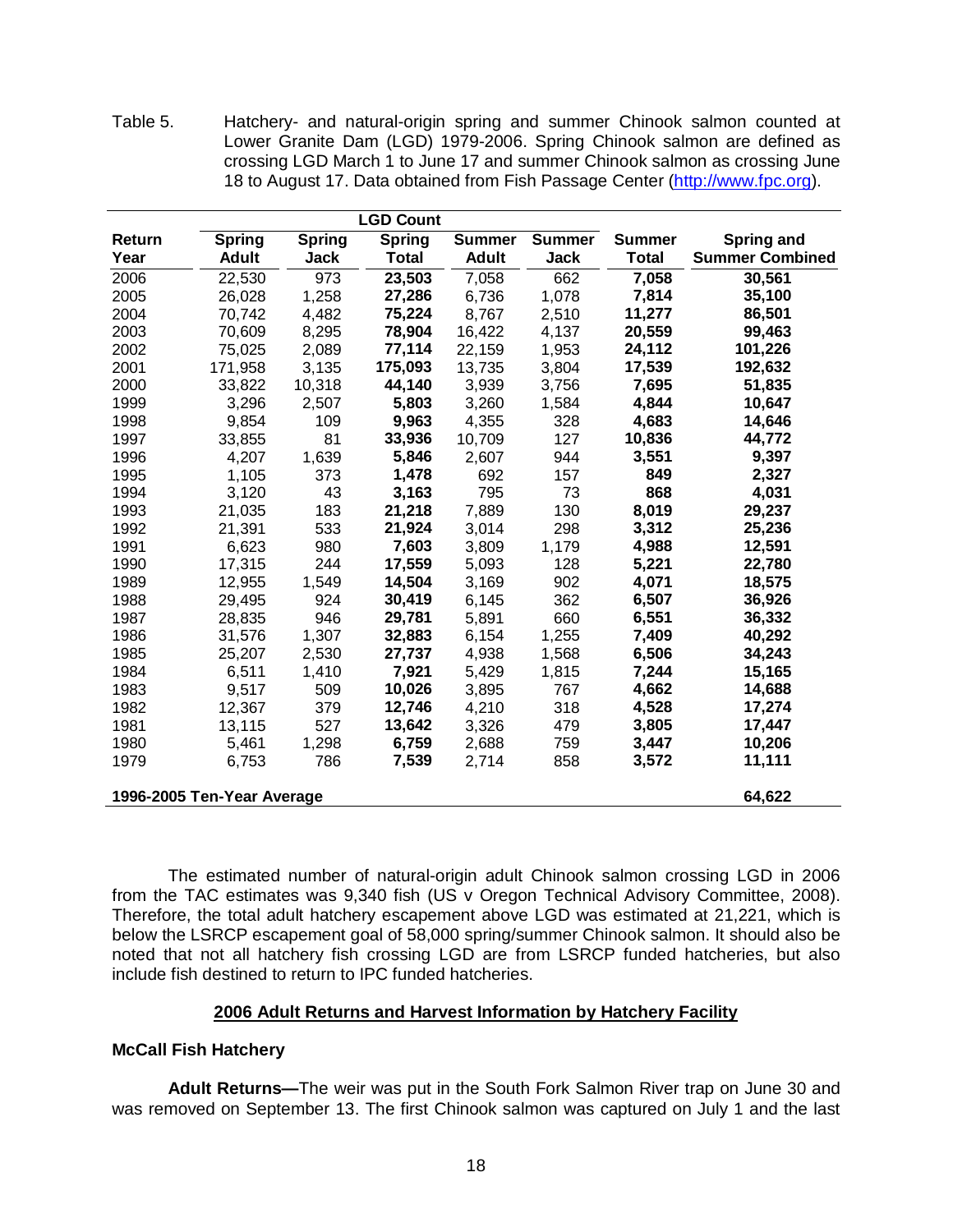was captured on September 13. During the 2006 trapping period, 2,151 Chinook salmon were captured including 1,563 (865 males, 698 females) hatchery production fish, 326 (158 males and 168 females) hatchery ISS fish, and 262 (170 males and 92 females) natural-origin fish (McPherson et al. 2008). The 2006 adult return was below the 2005 total return of 3,214 and 2.1 times lower than the previous ten-year average (IDFG unpublished data).

During the 2006 adult migration, 78 CWTs were recovered from McCall Hatchery Chinook salmon from fisheries in the ocean, Columbia River, Snake River below LGD, and from strays in Columbia and Snake River tributaries. Expansions for these tags resulted in a harvest estimate of 856 McCall Hatchery fish (Table 6). Estimated harvest from the terminal fishery that occurred on the South Fork Salmon River from June 29 to July 13 included 364 fish harvested from the sport fishery and 234 fish harvested from the tribal fisheries. During spawning ground surveys both above and below the SFSR weir, IDFG and NPT research staff collected carcass and redd data. From this data, an estimated 66 hatchery-origin Chinook salmon escaped above the weir and an estimated 305 dropped out below the weir. Thus, total estimated harvest and escapement of McCall hatchery-origin Chinook salmon for 2006 was 3,729 (Table 6).

Of the 1,889 hatchery origin fish that were trapped at the South Fork Trap in 2006, 1,563 were adipose clipped production fish. These fish, combined with the 984 production fish from fisheries and strays above Lower Granite Dam, create a total return of 2,547 production fish. This return was made up of fish from brood years 2001, 2002, and 2003, and the hatchery production release groups were PIT tagged at a rate of 4.9%. Based on Run-at-Large PIT tag detections of returning adults at LGD, expansions based on tagging rate indicate a return over the dam of 2,445 production fish. This expanded total is only 102 fish fewer than the return based on rack returns, harvest, dropouts, and strays, possibly indicating a slight error in harvest estimates. This error could have been caused by a difference in survival between PIT and non-PIT-tagged fish, some shed PIT tags, some PIT tag malfunction, PIT tag detection problems, or a combination of all of the above.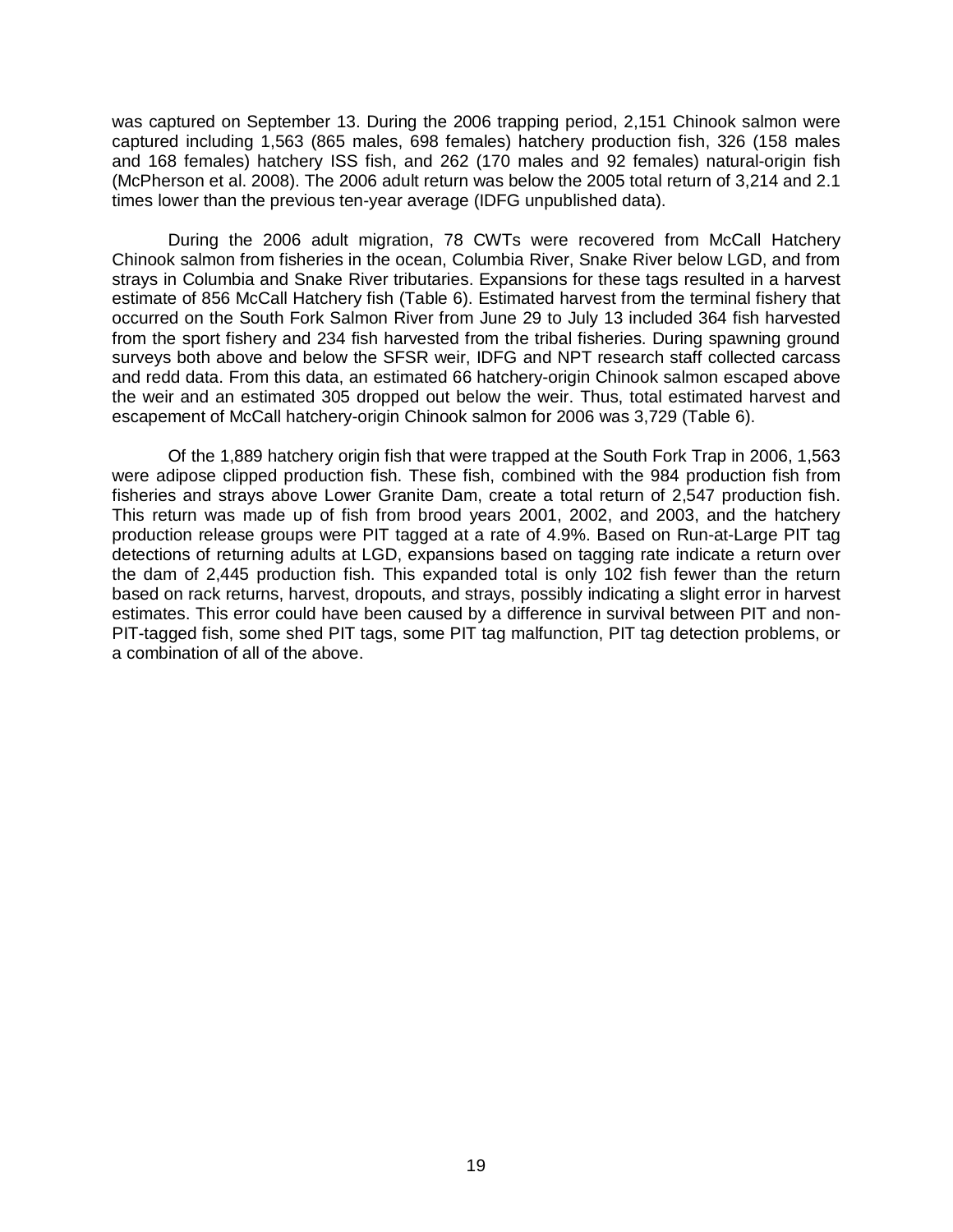<span id="page-26-1"></span>Table 6. Estimated harvest and escapement of hatchery-origin Chinook salmon in 2006. Recoveries are from fish released from McCall Fish Hatchery into the South Fork Salmon River (SFSR) above the adult weir and include fish from brood year 2001, 2002, and 2003.

| <b>Release</b>    |                                   | <b>Number CWTs</b> |                         |
|-------------------|-----------------------------------|--------------------|-------------------------|
| <b>Group/Site</b> | <b>Location and Recovery Type</b> | Recovered          | <b>Estimated Number</b> |
|                   | Ocean                             |                    | 32                      |
|                   | Columbia River                    |                    |                         |
|                   | Non-Treaty Sport                  | 11                 | 232                     |
|                   | Non-Treaty Commercial             | 36                 | 149                     |
|                   | <b>Treaty Net</b>                 | 20                 | 430                     |
|                   | <b>Treaty C&amp;S</b>             | 0                  | 0                       |
| SFSR-Knox         | <b>Strays</b>                     | 4                  | 13                      |
| <b>Bridge</b>     | Snake River                       |                    |                         |
|                   | Non-Treaty Sport                  | 0                  | 0                       |
|                   | <b>Strays</b>                     | 0                  | 0                       |
|                   | Idaho                             |                    |                         |
|                   | <b>Sport Harvest</b>              |                    |                         |
|                   | Main Salmon River                 |                    | 15                      |
|                   | SF Salmon River <sup>a</sup>      |                    | 364                     |
|                   | <b>Tribal Harvest</b>             |                    | 234                     |
|                   | Others <sup>b</sup>               |                    | 371                     |
|                   | SFSR Weir (hatchery-origin)       |                    | 1,889                   |
| <b>Total</b>      |                                   | 79                 | 3,729                   |

South Fork Salmon River harvest is from Summer Chinook Salmon Sport Fishery on the South Fork Salmon River, Idaho authored by Apperson.

b and Salmon River, Idaho authored by Appension. By Appension. But also were recovered above the SFSR weir, or dropped out below the weir. Data from Venditti et al. 2007 as well as Kim Apperson (IDFG) and Nez Perce Tribe personal communication.

<span id="page-26-0"></span>**Run Timing—**Arrival timing of adults to the South Fork Salmon River Trap in 2006 occurred in a bimodal distribution. The majority of adults returned in the first mode from early July to early August (Figure 4). The second mode occurred from mid-August to early September. The median arrival date for males occurred on 7/19 and 7/11 for hatchery- and natural-origin fish, respectively. Median arrival date for females occurred on 7/12 and 7/11 for hatchery- and natural-origin fish, respectively.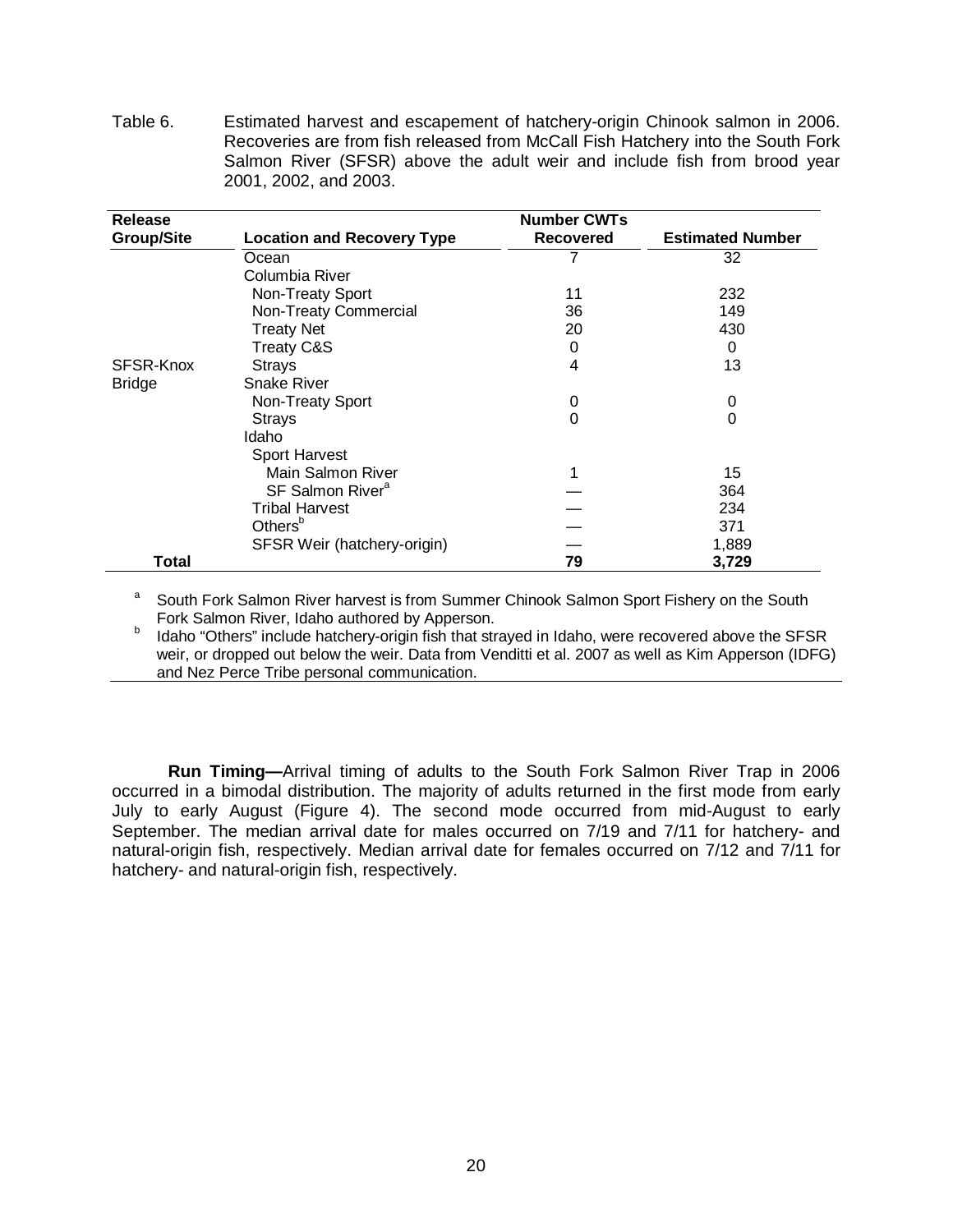

<span id="page-27-0"></span>Figure 4. Run timing of hatchery- and natural-origin Chinook salmon at the South Fork Salmon River Trap in 2006.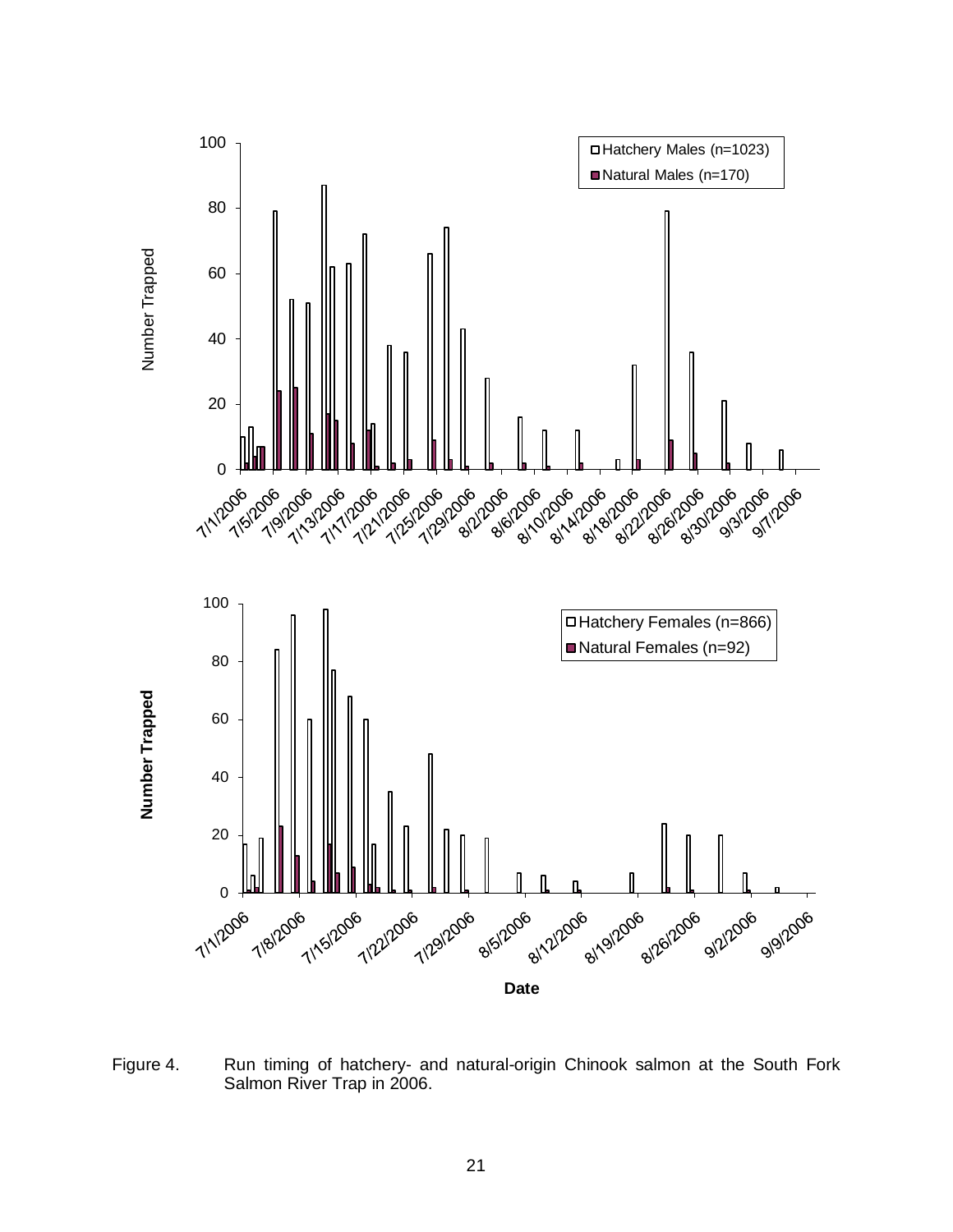<span id="page-28-0"></span>**Age Structure—**Age classifications of returning hatchery-origin adults were estimated using the computer program *Rmix*. Coded-wire tags were recovered from 368 (10 age-3, 323 age-4, and 35 age-5) of the 1,889 hatchery-origin fish that returned to the South Fork Salmon River trap in 2006. Results from the *Rmix* analysis indicated that the male return was composed of 25.2% age-3, 72.8% age-4, and 2.0% age-5 returns. The female return was composed of 84.2% age-4 and 15.8% age-5 fish (Table 7). Average length-at-age for males and females is displayed in Table 7.

<span id="page-28-1"></span>Table 7. Estimated age structure of hatchery-origin Chinook salmon that returned to South Fork Salmon River Trap in 2006. Average length-at-age is based on fish recovered with CWTs. Fish lengths are in centimeters.  $SD =$  standard deviation. The "Number Represented" and 95% confidence interval are based on the *Rmix*  analysis.

| Gender       | Age | <b>CWTs</b><br><b>Recovered</b> | Average<br>Length (SD) | <b>Number</b><br><b>Represented (95%CI)</b> | <b>Percent</b><br>of Return |
|--------------|-----|---------------------------------|------------------------|---------------------------------------------|-----------------------------|
| Male         | 3   | 10                              | 55.9(6.9)              | $258 (+-30)$                                | 25.2%                       |
|              | 4   | 154                             | 76.0 (5.4)             | $744 (+-34)$                                | 72.8%                       |
|              | 5   | 6                               | 92.5(6.9)              | $21(+/-17)$                                 | 2.0%                        |
| Male Total   |     | 170                             |                        | 1.023                                       | 100.0%                      |
| Female       |     | 169                             | 77.7 (3.9)             | $729(+/-31)$                                | 84.2%                       |
|              | 5   | 29                              | 87.9 (3.9)             | $137 (+-32)$                                | 15.8%                       |
| Female Total |     | 198                             |                        | 866                                         | 100.0%                      |
| Total        |     | 368                             |                        | 1,889                                       |                             |

Age classifications of returning natural-origin adults were estimated using estimates of mean length of each age class applied to NORMSEP in the computer program FiSAT II. Resulting age compositions for males and females are shown in Figure 5 and Table 8 below. The male return was composed of 16.5% age-3, 65.9% age-4, and 17.6% age-5 fish. The female return was composed of 70.7% age-4 and 29.3% age-5.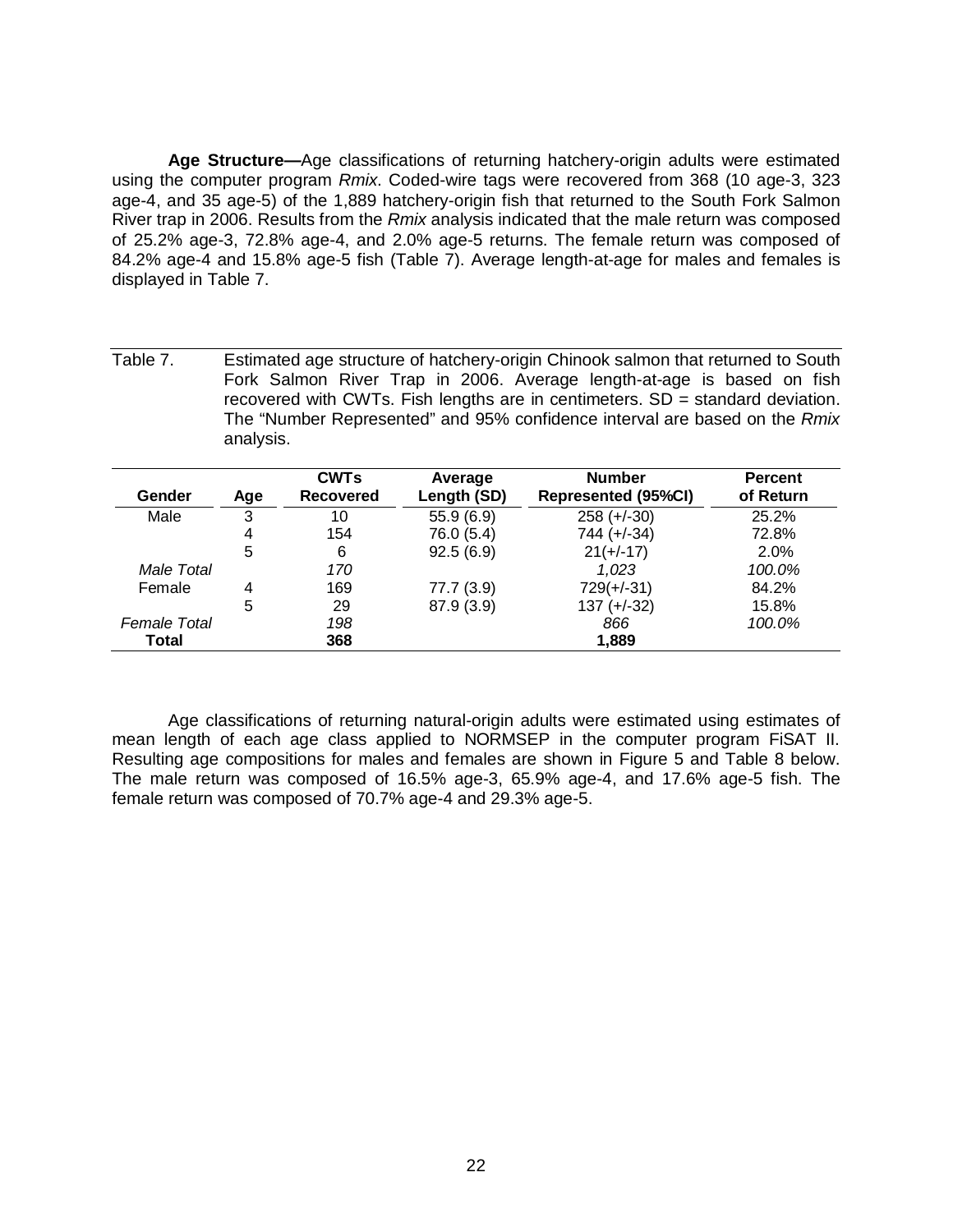



<span id="page-29-0"></span>Figure 5. Length frequency and estimated age composition of natural-origin Chinook salmon trapped at the South Fork Salmon River Trap in 2006. Solid vertical bars represent length cutoffs between age classes. These cutoffs were determined after the number of fish in each age-class was determined in NORMSEP.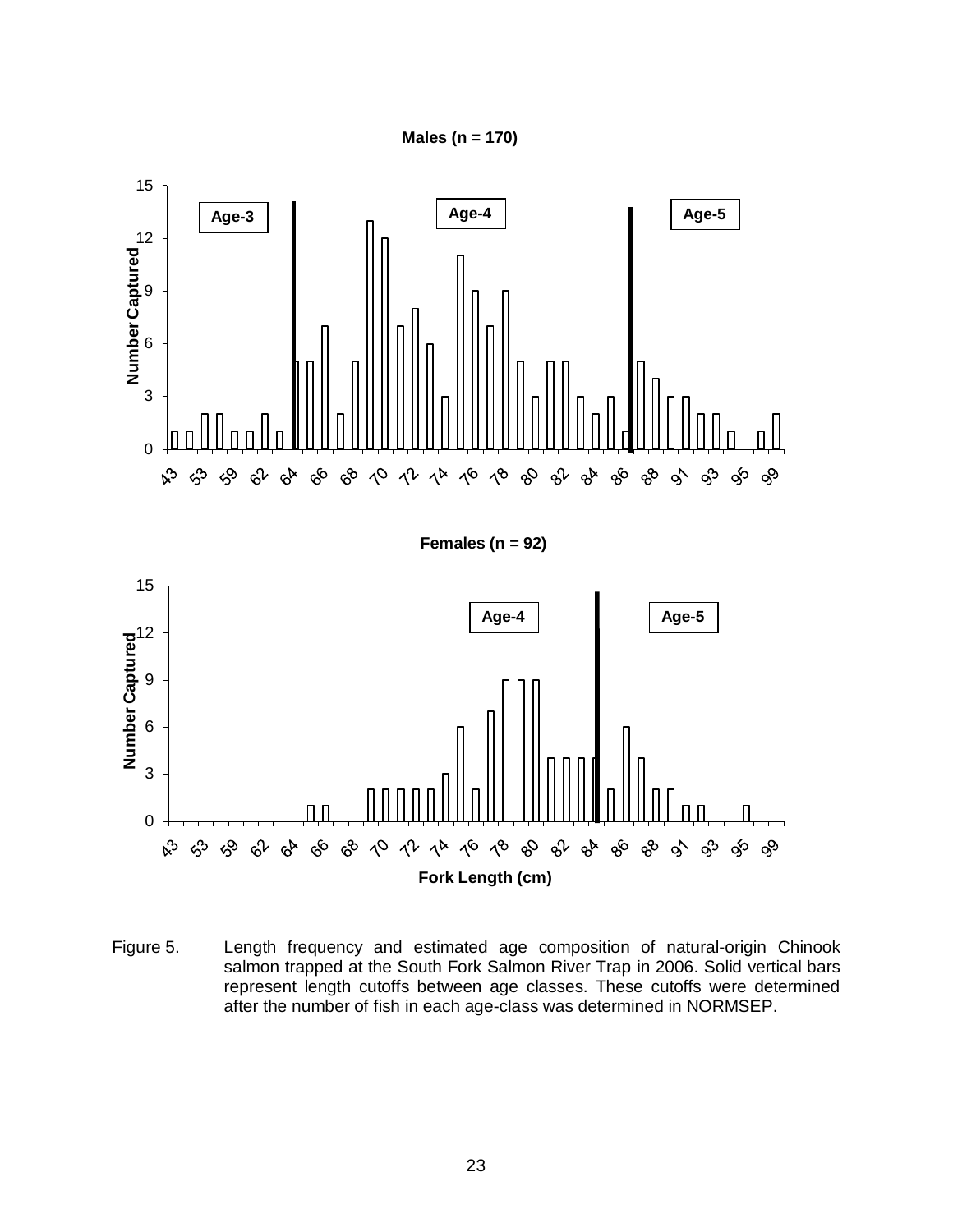| Gender       | Age | <b>Length Criteria</b> | <b>Number</b><br><b>Trapped</b> | <b>Percent</b><br>of Return |
|--------------|-----|------------------------|---------------------------------|-----------------------------|
| Male         | 3   | <64                    | 28                              | 16.5%                       |
|              | 4   | 64-86                  | 112                             | 65.9%                       |
|              | 5   | >86                    | 30                              | 17.6%                       |
| Male Total   |     |                        | 170                             |                             |
| Female       | 4   | < 84                   | 65                              | 70.7%                       |
|              | 5   | $\geq 84$              | 27                              | 29.3%                       |
| Female Total |     |                        | 92                              |                             |
| <b>Total</b> |     |                        | 262                             |                             |

<span id="page-30-2"></span>Table 8. Estimated age composition of natural-origin Chinook salmon that returned to the South Fork Salmon River Trap in 2006.

<span id="page-30-0"></span>**2001 Brood Year Reconstruction and SAR—**In 2006, the last of the progeny from the 2001 brood stock returned to the SFSR. In 2001, 417 females were spawned to create the release of 61,800 parr in July of 2002 and 1,054,242 smolts in March of 2003 above the SFSR Weir (Table 9). The parr were not ad-clipped but were marked with CWTs. Therefore, they were used in calculating the SAR.

From the 61,800 parr and 1,054,242 smolt released above the SFSR weir, a total of 3,213 adults returned back to the weir and an estimated 2,295 fish were harvested or recovered as strays above LGD in 2004, 2005, and 2006 (Table 10) resulting in an estimated 5,508 BY01 fish over LGD. Additionally, an estimated 417 fish were harvested or recovered as strays below LGD resulting in 5,925 fish and an overall SAR of 0.53% for brood year 2001. Excluding the parr from this analysis and only including the smolt release improves the SAR to 0.56%.

PIT tag expansions from unique detections at LGD for BY01 fish returning in 2004, 2005, and 2006 resulted in an estimate of 5,326 fish over the dam. This estimate is 182 fish fewer than the estimate obtained from rack returns combined with harvest and estimated strays (5,508 fish). Assuming PIT tag detection at LGD is close to 100%, this discrepancy would indicate that for BY01 South Fork Salmon River stock, fish with functioning PIT tags did not return to LGD at the same rate as non-PIT-tagged fish. This could be due to a higher rate of mortality in PITtagged fish, loss of PIT tags in a portion of tagged fish, tag malfunction resulting in nondetection, or simply missing some tags in returning fish. There is also a level of error in the harvest estimates that contributes to the variation in total estimates.

<span id="page-30-1"></span>**Female Progeny-to-Parent Ratio—**From the 417 females that were spawned in 2001, a total of 1,223 females returned to the SFSR weir in 2005 and 2006 resulting in a femaleprogeny-to-parent ratio of 2.9 (Table 10). In addition to the 1,223 females recovered at the weir, an estimated 1,206 brood year 2001 females were harvested or recovered as strays in 2005 and 2006 resulting in 2,429 females and a female progeny-to-parent ratio of 5.8 indicating that for brood year 2001, the SFSR Hatchery program was above replacement.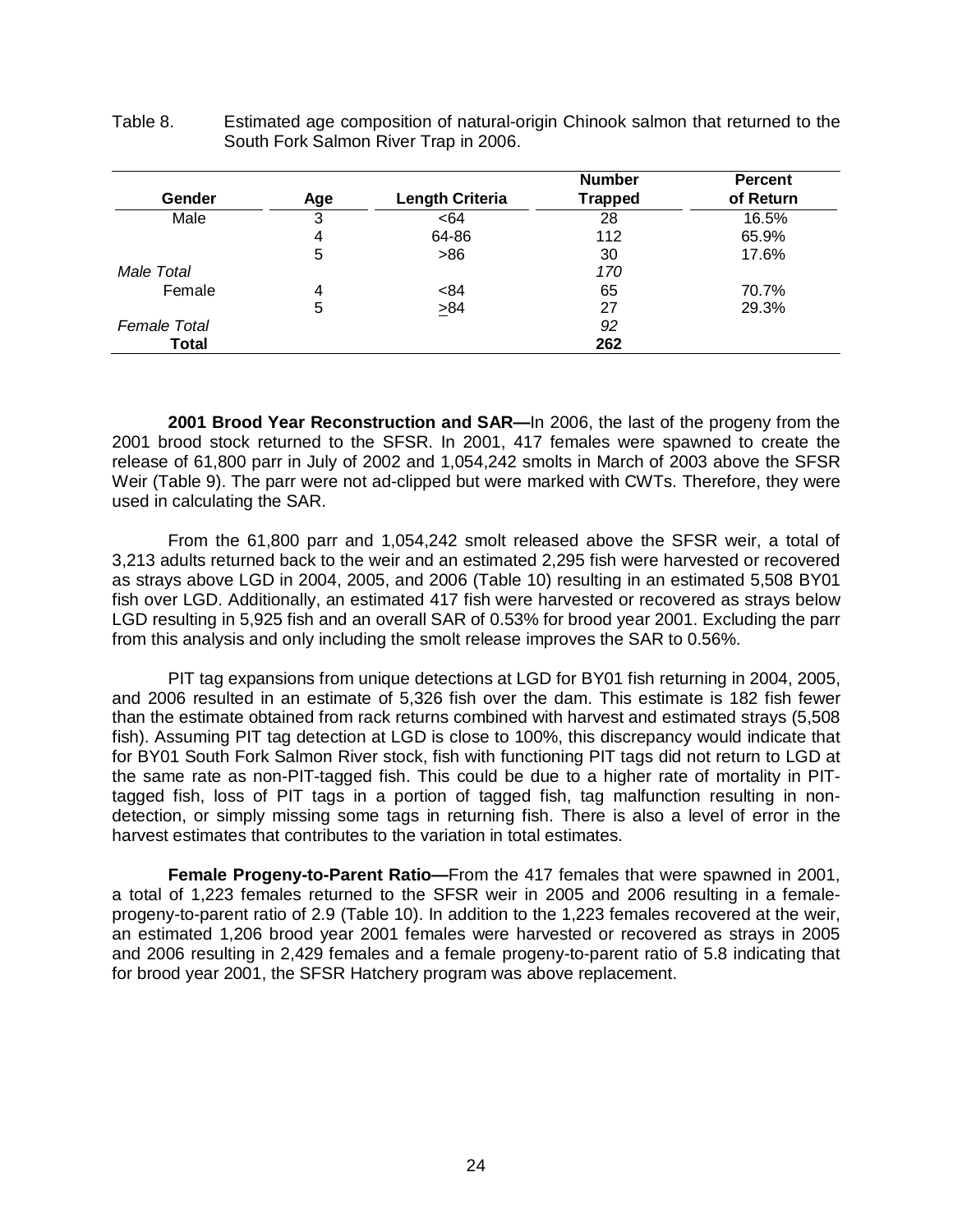<span id="page-31-2"></span>Table 9. Number of females spawned and survival of resultant progeny from egg to release at the McCall Fish Hatchery for brood year 2001 fish released above the SFSR weir as yearling smolts. The "# of Females Spawned" does not include females whose eggs were culled and is an estimate based on average green egg to release survival.

| # of Females<br><b>Spawned</b>                                                                             | Average<br><b>Fecundity</b> | # of Green<br>Eggs | # of Eyed<br>Eggs | # of Juveniles<br>Released <sup>a</sup> | Green Egg to<br><b>Release Survival</b> |  |
|------------------------------------------------------------------------------------------------------------|-----------------------------|--------------------|-------------------|-----------------------------------------|-----------------------------------------|--|
| 417                                                                                                        | 4.354                       | 1.793.667          | 1.139.385         | 1.116.042                               | 62.2%                                   |  |
| a<br>Includes 61,800 parr released in the fall of 2002 and 1,054,242 smolt released in the spring of 2003. |                             |                    |                   |                                         |                                         |  |

<span id="page-31-3"></span>Table 10. Estimated escapement and harvest of brood year 2001 hatchery-origin Chinook salmon adults from McCall Fish Hatchery in 2004, 2005, and 2006. Numbers in parentheses represent the percentage of the total for each recovery type. Estimated harvest and strays are reported for the area downstream of LGD (Blw. LGD) and upstream of LGD (Abv. LGD) separately.

|                                     | Age-3             | Age-4             | Age-5             | Total             |
|-------------------------------------|-------------------|-------------------|-------------------|-------------------|
|                                     | <b>Recoveries</b> | <b>Recoveries</b> | <b>Recoveries</b> | <b>Brood Year</b> |
| <b>Recovery Type</b>                | in 2004           | in 2005           | in 2006           | <b>Recoveries</b> |
| Hatchery Weir                       | 895 (27.9%)       | 2,200 (68.5%)     | 118 (3.6%)        | 3,213             |
| Harvest (Blw. LGD)                  | 73 (17.9%)        | 268 (65.8%)       | 66 (16.3%)        | 407               |
| Strays (Blw. LGD)                   |                   | $6(60.0\%)$       | $4(40.0\%)$       | 10                |
| Harvest (Abv.LGD) <sup>a</sup>      | 181 (9.7%)        | 1,654 (89.0%)     | 23 (1.3%)         | 1,858             |
| Stray/Other (Abv.LGD) <sup>b</sup>  | 174 (39.8%)       | 237 (54.2%)       | 26 (6.0%)         | 437               |
| <b>Total Recoveries</b>             | 1,323 (22.3%)     | 4,365 (73.7%)     | 237 (4.0%)        | 5,925             |
| Estimated # of Females <sup>c</sup> |                   | 2,234 (92.0%)     | 195 (8.0%)        | 2,429             |
| # of Females at Weir                |                   | 1,126 (92.1%)     | 97 (7.9%)         | 1,223             |

Harvest above LGD includes estimates of both sport and tribal terminal harvest.

Only includes fish recovered with CWTs; individual fish recovered are then expanded based on the tagging rate. Includes non-stray carcasses recovered above and below the SFSR weir.

tagging rate. Includes non-stray carciastic recovered above and below the SFSR weight. The fraction of total recoveries estimated to be female is based on the sex ratio of age-4 and age-5 fish observed at the hatchery weir in 2004 and 2005, respectively. In 2005, 51.2% of the age-4 hatchery-origin fish were female. In 2005, 82.2% of the age-5 hatchery-origin fish were female.

# <span id="page-31-0"></span>**Sawtooth Fish Hatchery**

<span id="page-31-1"></span>**Adult Returns—**Trapping of adult Chinook salmon at the Sawtooth Fish Hatchery (SFH) began on June 19 and continued until September 15 when the weir panels were removed. The first Chinook salmon was captured on June 28 and the last was captured on September 13. During the 2006 trapping period, 761 Chinook salmon were captured including 465 (232 males, 233 females) hatchery- and 296 (208 males, 88 females) natural-origin fish (Snider et al. 2006). The 2006 adult return was less than the 2005 total return of 1,561 Chinook salmon and 2.38 times higher than the previous ten-year average (IDFG unpublished data).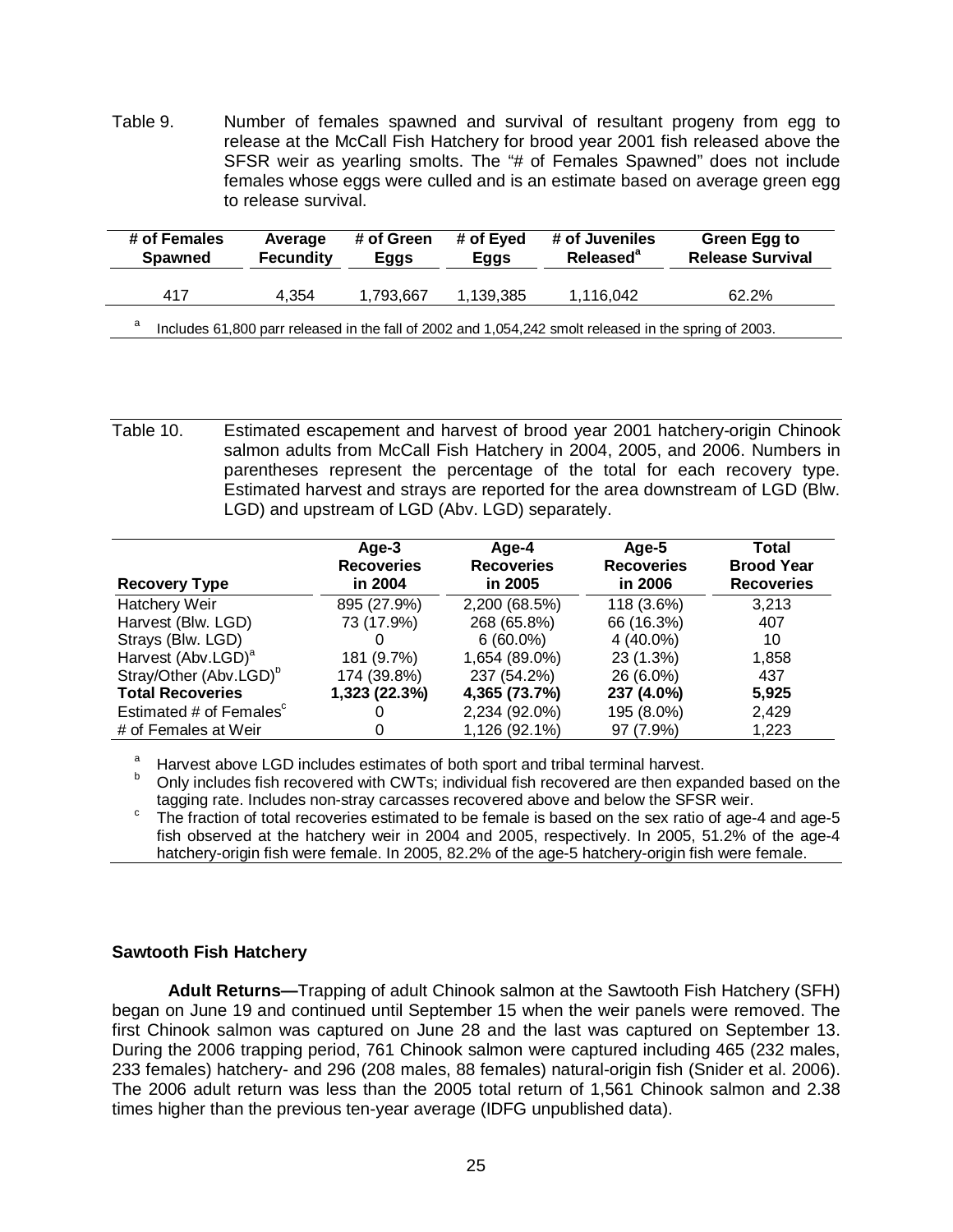For the adults returning in 2006, the only adipose clipped fish with CWT were from brood year 2002. There were three recoveries of SFH CWTs in 2006 from Columbia River fisheries and no recoveries from ocean fisheries or from stray fish (Table 11). No fisheries targeting SFH stock occurred in Idaho in 2006. In total, 465 hatchery-origin fish contributed to the return in 2006 (Table 11). Of these, 97 were unclipped supplementation fish (CWT-only) and the remainder (368) were adipose clipped production fish.

| <b>Release</b>    | <b>Location and</b>    | <b>Number CWTs</b> |                         |
|-------------------|------------------------|--------------------|-------------------------|
| <b>Group/Site</b> | <b>Recovery Type</b>   | <b>Recovered</b>   | <b>Estimated Number</b> |
|                   | Ocean                  | U                  | 0                       |
| Sawtooth Weir     | Columbia River         |                    |                         |
|                   | Non-Treaty Sport       |                    | 6                       |
|                   | Non-Treaty Commercial  | 2                  | 19                      |
|                   | <b>Treaty Net</b>      |                    | 0                       |
|                   | <b>Treaty C&amp;S</b>  |                    |                         |
|                   | <b>Strays</b>          | 0                  | 0                       |
|                   | Idaho                  |                    |                         |
|                   | Harvest                |                    | 0                       |
|                   | <b>Strays</b>          |                    | 0                       |
|                   | Sawtooth Hatchery Weir |                    | 465                     |
| Total             |                        | 3                  | 490                     |

<span id="page-32-1"></span>Table 11. Estimated harvest and escapement of hatchery-origin Chinook salmon in 2006. Recoveries are from fish released from Sawtooth Fish Hatchery.

<span id="page-32-0"></span>**Run Timing—**Arrival timing of hatchery adults to the SFH facility in 2006 was bimodal in distribution and showed a second spike in returns in late August and early September that is typical of previous years. The majority of adults returned from late June to late July (Figure 6). The median arrival date for hatchery males occurred on 7/8 and on 7/13 for natural-origin males. The median arrival date for hatchery females occurred on 7/8 and on 7/9 for naturalorigin females.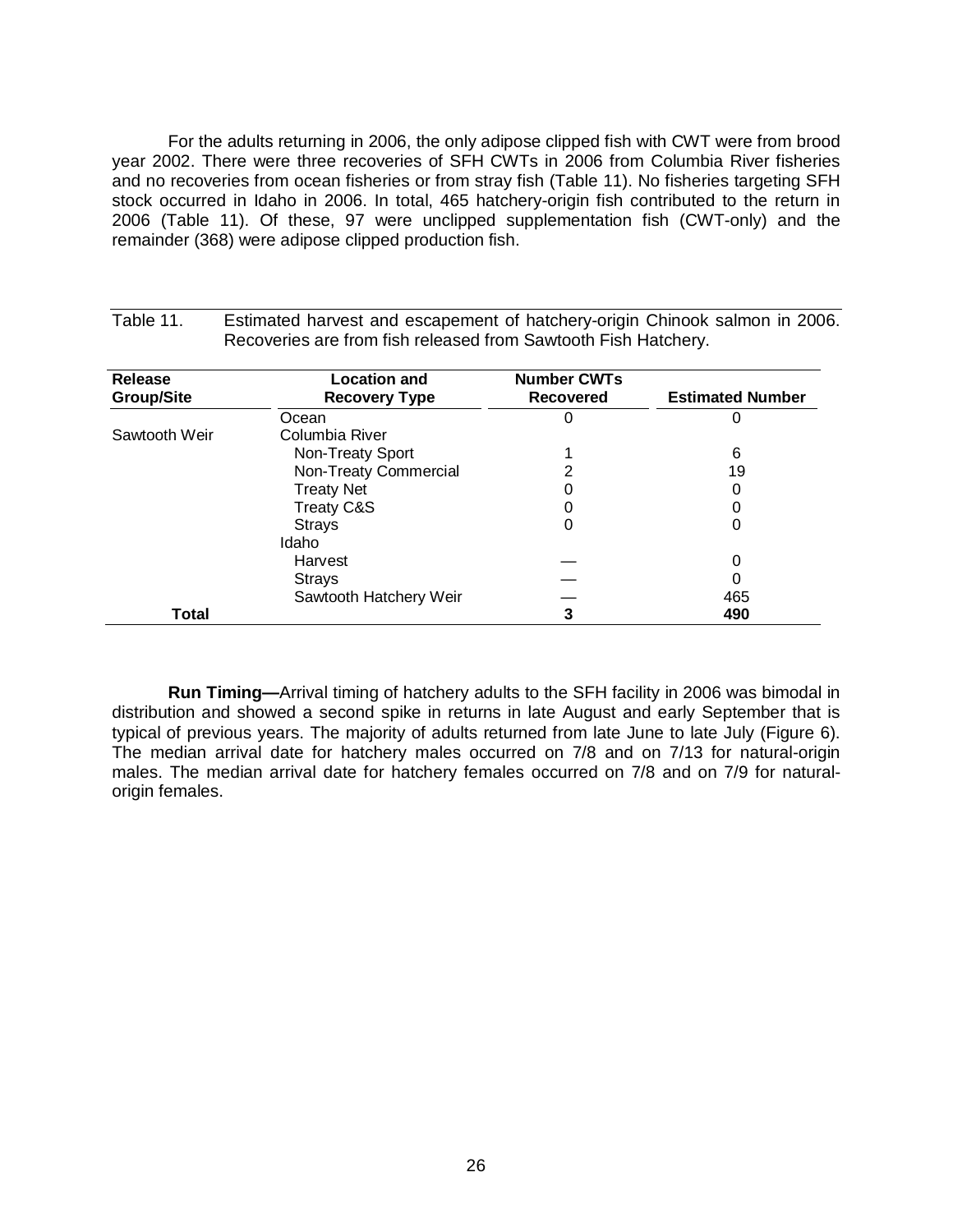

<span id="page-33-0"></span>Figure 6. Run timing of hatchery- and natural-origin Chinook salmon at Sawtooth Fish Hatchery in 2006.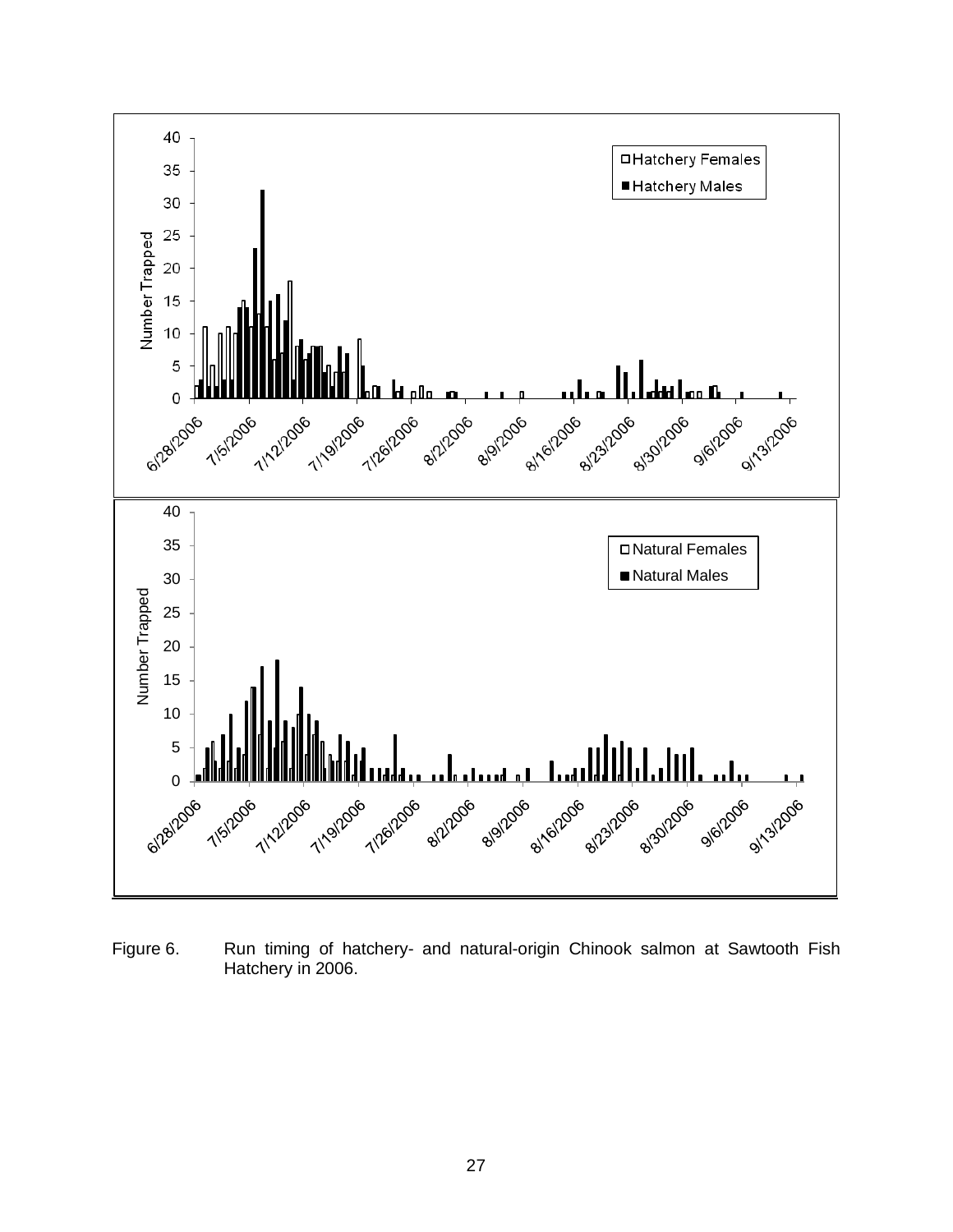<span id="page-34-0"></span>**Age Structure—**Age classification of returning hatchery-origin adult males and females was estimated using NORMSEP in the computer program FiSAT II rather than with *Rmix*, because of the lack of wire recoveries for all age classes in fish that returned to the SFH in 2006.

Results from the NORMSEP analysis indicate that the male return was composed of 15.3% age-3, 79.4% age-4, and 5.3% age-5 returns and the female return was composed of 92.2% age-4 and 7.8% age-5 fish (Table 12). Average length at age for males and females is displayed in Table 12.

<span id="page-34-1"></span>Table 12. Estimated age structure of hatchery-origin Chinook salmon that returned to Sawtooth Fish Hatchery in 2006. The Number Trapped is based on the NORMSEP analysis.

|              |     |                       | <b>Number</b>  | <b>Percent</b> |
|--------------|-----|-----------------------|----------------|----------------|
| Gender       | Age | <b>Average Length</b> | <b>Trapped</b> | of Return      |
| Male         | 3   | 59.5                  | 35             | 15.3           |
|              | 4   | 71.0                  | 183            | 79.4           |
|              | 5   | 85.4                  | 12             | 5.3            |
| Male Total   |     |                       | 230            | 100            |
|              |     |                       |                |                |
| Female       | 4   | 71.1                  | 214            | 92.2           |
|              | 5   | 86.3                  | 18             | 7.8            |
| Female Total |     |                       | 232            | 100            |
| Total        |     |                       | 462            |                |

Age classification of returning natural-origin adults was estimated using estimates of mean length of each age class applied to NORMSEP. Resulting age compositions for males and females are shown in Table 13. Based on these length criteria, the male return was composed of 9.1% age-3, 83.2% age-4, and 7.7% age-5 fish. The female return was composed 90.4% age-4 and 9.6% age-5 adults.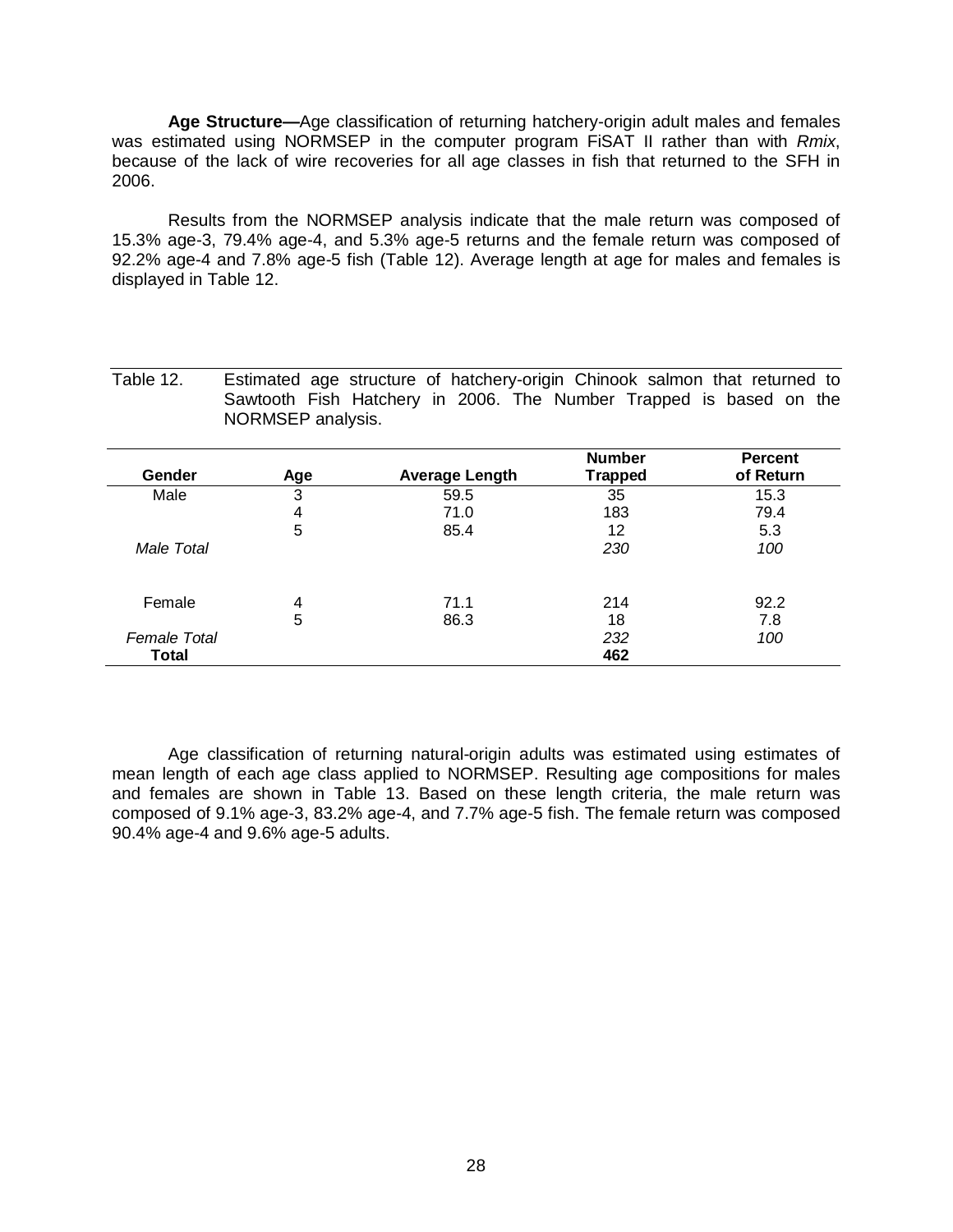|                     |     | Average | <b>Number</b>  | <b>Percent</b> |
|---------------------|-----|---------|----------------|----------------|
| Gender              | Age | Length  | <b>Trapped</b> | of Return      |
| Male                | 3   | 57.0    | 24             | 9.1            |
|                     | 4   | 72.8    | 225            | 83.2           |
|                     | 5   | 91.1    | 21             | 7.7            |
| Male Total          |     |         | 270            | 100            |
| Female              | 4   | 73.0    | 99             | 90.4           |
|                     | 5   | 85.6    | 11             | 9.6            |
| <b>Female Total</b> |     |         | 110            | 100            |
| <b>Total</b>        |     |         | 380            |                |

<span id="page-35-2"></span>Table 13. Estimated age composition of natural-origin Chinook salmon trapped at the Sawtooth Fish Hatchery weir in 2006. Lengths are in centimeters and measured as fork length.

<span id="page-35-0"></span>**2001 Brood Year Reconstruction and SAR—**In 2006, the last of the progeny from the 2001 brood stock returned to the Sawtooth Fish Hatchery. In 2001, 340 females were spawned for production resulting in the release of 960,193 smolts in April of 2003 (Table 14). From this smolt release, all 960,193 had only an adipose clip. From BY2001, 1,680 adults were produced that returned to the hatchery weir and an estimated one stray was recovered below Lower Granite (no harvest estimate was made for fisheries above LGD due to the lack of CWT) resulting in an overall return of 1,681 adults and an SAR of 0.18% (Table 14 and Table 15).

<span id="page-35-1"></span>**Female Progeny-to-Parent Ratio—**From the 340 females that were spawned in 2001, a total of 578 females returned to the SFH weir in 2005 and 2006 resulting in a female progenyto-parent ratio of 1.7 (Table 15) indicating that for brood year 2001, the SFH program was above replacement.

<span id="page-35-3"></span>

| Table 14. |  | Number of females spawned and survival of resultant progeny from egg to |  |  |  |  |
|-----------|--|-------------------------------------------------------------------------|--|--|--|--|
|           |  | release at the Sawtooth Fish Hatchery for brood year 2001.              |  |  |  |  |

| # of Females   | Average          | # of Green | # of Eyed | # of Smolts | <b>Green Egg to Release</b> |
|----------------|------------------|------------|-----------|-------------|-----------------------------|
| <b>Spawned</b> | <b>Fecundity</b> | Eggs       | Eggs      | Released    | <b>Survival</b>             |
| 340            | 4.002            | 1.529.051  | 1,371,133 | 960.193     | 62.8%                       |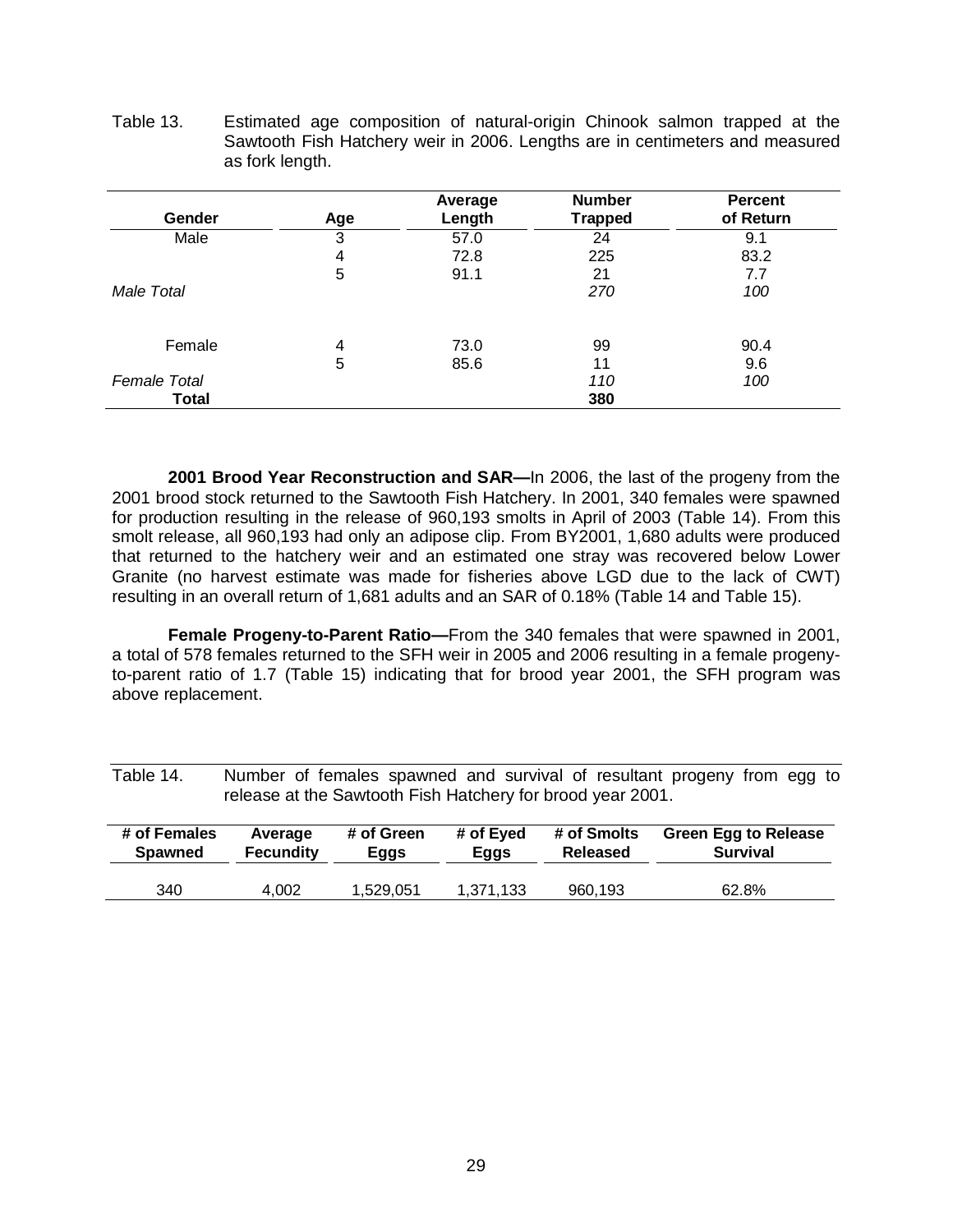<span id="page-36-4"></span>Table 15. Estimated escapement and harvest of brood year 2001 hatchery-origin Chinook salmon adults from Sawtooth Fish Hatchery in 2004, 2005, and 2006. Numbers in parentheses represent the percentage of the total for the recovery type. Estimated harvest and strays are reported for the area downstream of LGD (Blw. LGD) and upstream of LGD (Abv. LGD) separately.

| <b>Recovery Type</b>                | Age-3<br><b>Recoveries</b><br>in 2004 | Age-4<br><b>Recoveries</b><br>in 2005 | Age-5<br><b>Recoveries</b><br>in 2006 | Total<br><b>Brood Year</b><br><b>Recoveries</b> |
|-------------------------------------|---------------------------------------|---------------------------------------|---------------------------------------|-------------------------------------------------|
| Hatchery Weir                       | 573 (34.1%)                           | 1,077 (64.1%)                         | 30 (1.8%)                             | 1,680                                           |
| Harvest (Blw. LGD)                  |                                       |                                       |                                       |                                                 |
| Strays (Blw. LGD)                   |                                       |                                       |                                       |                                                 |
| Harvest (Abv.LGD)                   |                                       |                                       |                                       |                                                 |
| Strays (Abv.LGD)                    |                                       |                                       |                                       | 0                                               |
| <b>Total Recoveries</b>             | 573 (34.1%)                           | 1,077 (64.1%)                         | 30 (1.8%)                             | 1,680                                           |
| Estimated # of Females <sup>a</sup> | $0(0\%)$                              | 560 (95.4%)                           | 27 (4.6%)                             | 587                                             |
| # of Females at Weir                | $0(0\%)$                              | 560 (95.4%)                           | 27 (4.6%)                             | 587                                             |

The fraction of total recoveries estimated to be female is based on the sex ratio of age-4 and age-5 fish observed at the hatchery weir in 2005 and 2006, respectively. In 2005, 52.0% of the age-4 hatchery-origin fish were female. In 2006, 90.0% of the age-5 hatchery-origin fish were female.

# <span id="page-36-0"></span>**Clearwater Fish Hatchery**

<span id="page-36-1"></span>**Adult Returns and Harvest—**All three of the Clearwater Fish Hatchery (CFH) satellite trapping facilities were operated in 2006 and adult returns to each facility are described below. Beginning in 1997, broodstocks for Red River and Crooked River satellites have been combined and is referred to as the "South Fork" stock. For this report, brood year reconstruction for the South Fork stock includes the combined juvenile releases, adult returns, and harvest estimates from both Red River and Crooked River satellites.

Chinook salmon sport fisheries were held on sections of the mainstem Clearwater River and its tributaries in 2006. These fisheries were targeting fish destined for Dworshak Fish Hatchery, Kooskia Fish Hatchery, and the three satellite facilities of Clearwater Fish Hatchery.

# <span id="page-36-2"></span>**Powell Satellite Facility**

<span id="page-36-3"></span>**Adult Returns—**Fish held and spawned at the Powell Facility are trapped both at the Powell Trap on Walton Creek and at a trap on Crooked Fork Creek. Trapping of adult Chinook salmon at the Powell Satellite facility began on June 6 and continued until September 11 when the trap was taken out of operation. The first Chinook salmon was captured on June 14 and the last was captured on September 7. During the 2006 trapping period, 436 (426 hatchery-origin and 10 natural-origin) Chinook salmon were captured at the Powell satellite facility. Additionally, 89 hatchery-origin and 28 natural-origin Chinook salmon were captured at a temporary weir on Crooked Fork Creek. This trap is operated by IDFG staff associated with the ISS study to monitor the escapement of natural-origin Chinook salmon in Crooked Fork Creek and to intercept hatchery-origin strays. Hatchery-origin fish captured at this trap are considered strays from the Powell release site and, in 2006, were transferred to the Powell holding ponds. The combined total of hatchery-origin fish captured at both traps was 515 fish.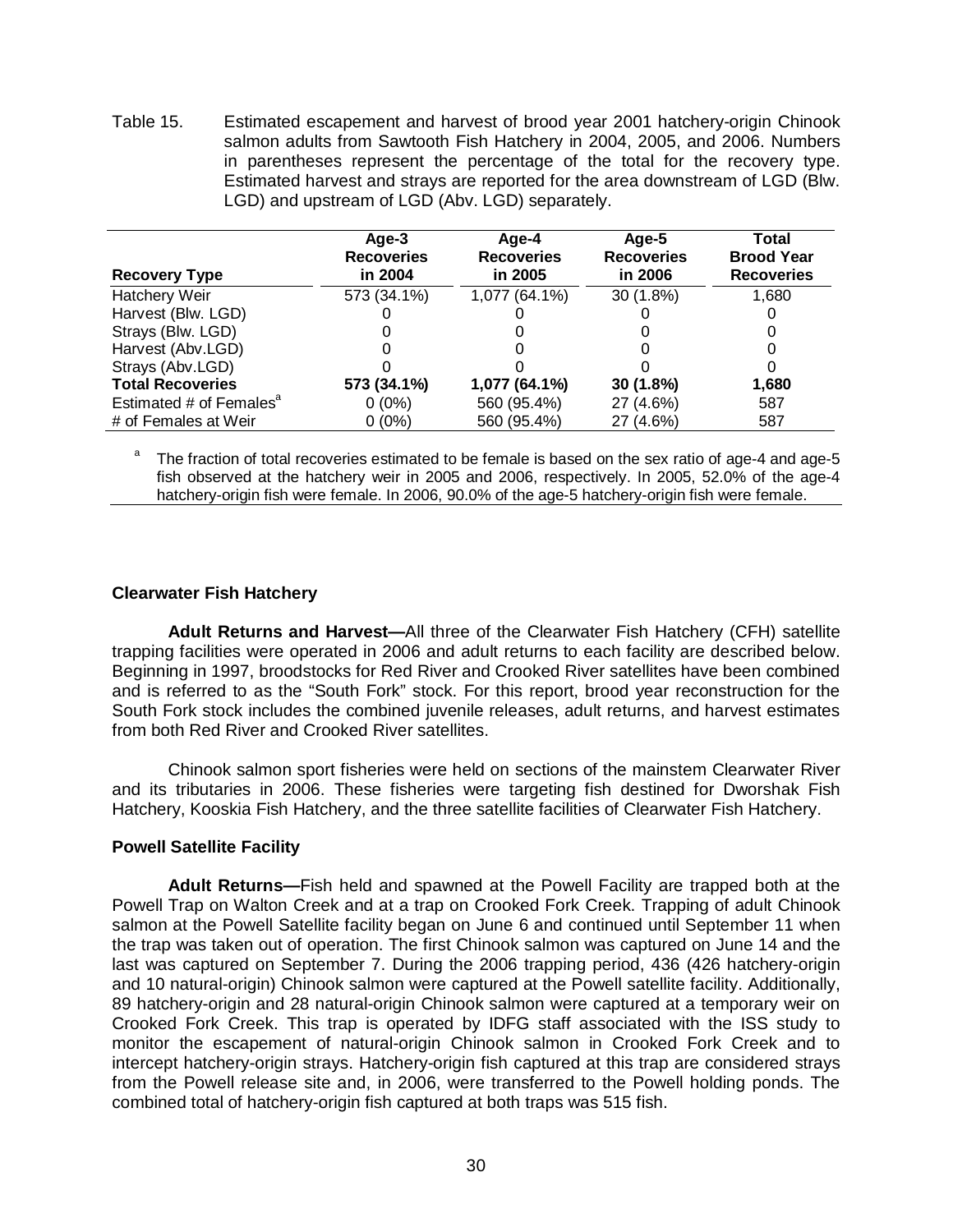Chinook salmon returning to the Powell facility in 2006 were from groups released from brood years 2001, 2002, and 2003. Only a portion of the adipose clipped fish released from brood year 2003 were tagged with coded wire, and therefore, estimates of harvest from the Pacific Ocean or Columbia River are made for only those fish. Hatchery evaluation staff estimated that 42 Chinook salmon destined for the Powell facility were harvested in the Clearwater River (IDFG unpublished data, Table 16). Including the harvest estimate, 569 Powell fish were accounted for in the 2006 return (Table 16).

| Release<br><b>Group/Site</b> | <b>Location and</b><br><b>Recovery Type</b> | <b>Estimated Number</b> |
|------------------------------|---------------------------------------------|-------------------------|
| <b>Powell Satellite</b>      | Columbia River                              |                         |
|                              | <b>Strays</b>                               | 12                      |
|                              | Idaho.                                      |                         |
|                              | Harvest                                     | 42                      |
|                              | <b>Strays</b>                               | 0                       |
|                              | Powell Satellite Trap*                      | 515                     |
| Total                        |                                             | 569                     |

<span id="page-37-1"></span>Table 16. Estimated harvest and escapement of hatchery-origin Chinook salmon in 2006.

<span id="page-37-0"></span>**Run Timing—**Arrival timing of adults to the Powell trap in 2006 was unimodal in distribution. The majority of adults returned from mid-June to mid-July and lower numbers of adults continued to return through early September (Figure 13). The median arrival date for hatchery-origin and natural-origin adults occurred on 6/30 and 7/3, respectively.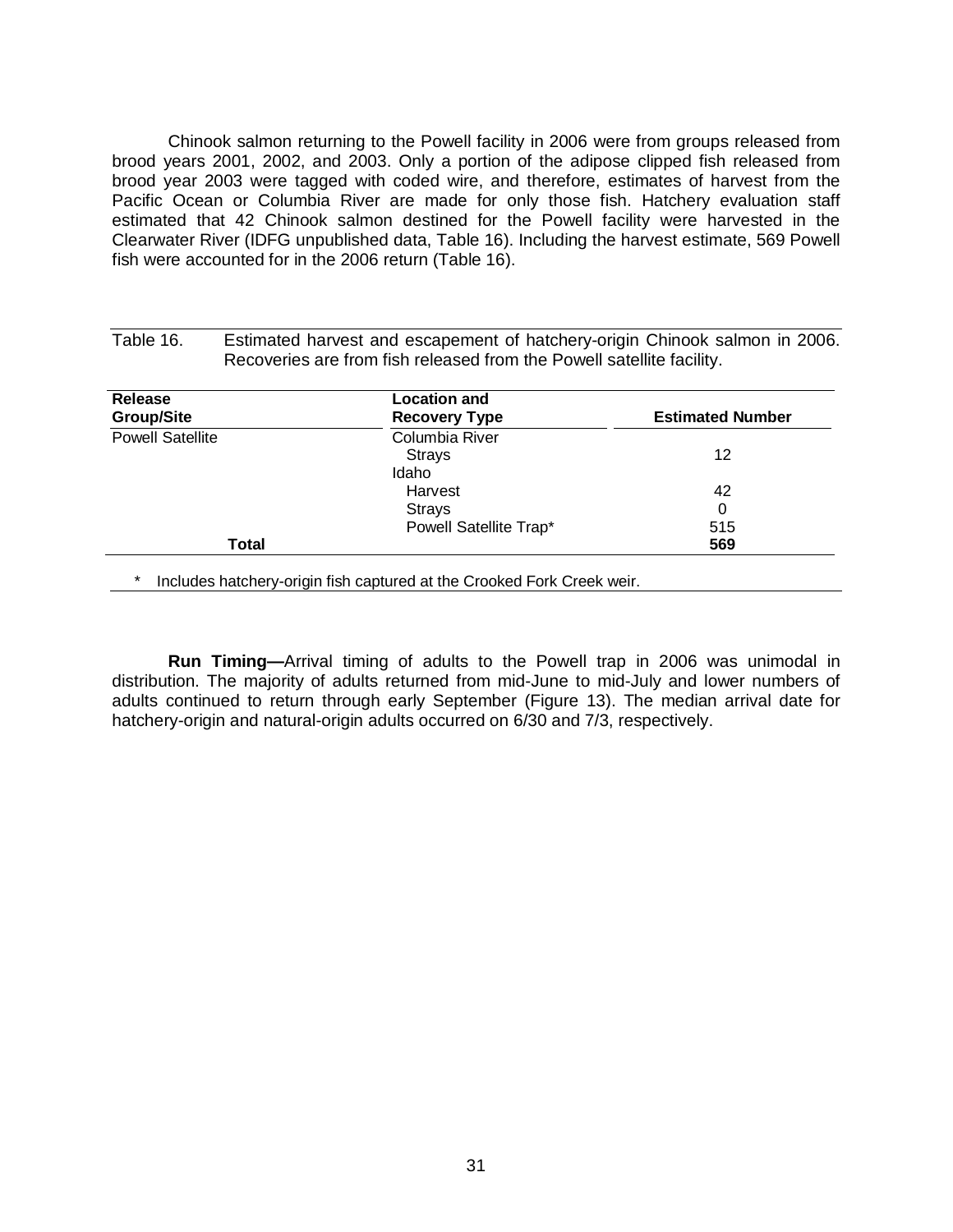

<span id="page-38-1"></span>Figure 7. Run timing of hatchery- and natural-origin Chinook salmon at the Powell satellite facility in 2006.

<span id="page-38-0"></span>**Age Structure—**Age classification of returning hatchery-origin adults was estimated from the length frequency data of fish recovered at the Powell trap using NORMSEP in the FiSAT II program. Based on length frequency data, the 2006 male return was composed of 32% age-3, 64% age-4, and 4% age-5 hatchery-origin fish and the female return was composed of 92% age-4 and 8% age-5 hatchery-origin fish (Table 17).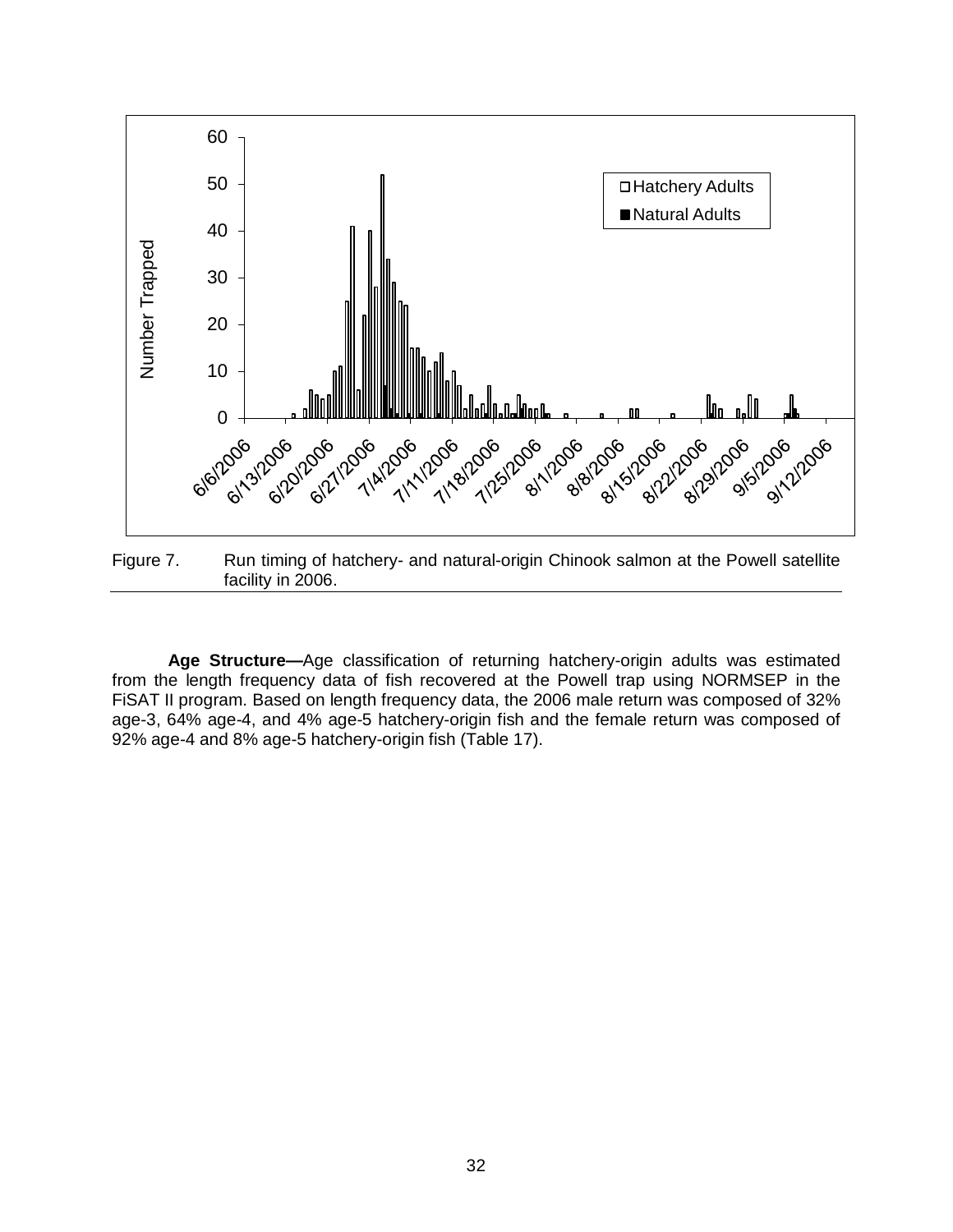|              |            |                       | <b>Percent</b> |
|--------------|------------|-----------------------|----------------|
| Gender       | Age        | <b>Number of Fish</b> | of Return      |
| Male         | 3          | 85                    | 32.5%          |
|              | 4          | 167                   | 63.6%          |
|              | 5          | 10                    | 3.9%           |
|              | Male Total | 262                   | 100.0%         |
| Female       | 4          | 233                   | 92.0%          |
|              | 5          | 20                    | 8.0%           |
| Female Total |            | 253                   | 100.0%         |
| <b>Total</b> |            | 515                   |                |

<span id="page-39-2"></span>Table 17. Estimated age composition of hatchery-origin Chinook salmon that returned to the Powell and Crooked Fork traps in 2006.

<span id="page-39-0"></span>**2001 Brood Year Reconstruction and SAR—**For the brood year 2001 releases at Powell, no adipose-clipped fish were tagged with CWTs; therefore, no estimate of harvest was generated for the mixed stock fisheries that occurred in the ocean and Columbia and Snake rivers in 2004, 2005, and 2006. However, estimates of harvest are included for the terminal fisheries that occurred in the Clearwater and Lochsa Rivers. In 2006, the last of the progeny from the 2001 brood stock returned to the Powell satellite facility. In the fall of 2002 and the spring of 2003, a total of 526,762 parr and 350,665 smolts were released respectively from the Powell facility (Table 18). From the 877,427 fish released, 210 adults returned to the hatchery weir and 160 contributed to the harvest, resulting in an overall adult return of 370 and an SAR of 0.042%. However, it should be noted that 60% of the release was parr and their survival compared to yearling smolt releases is very low. The SAR, excluding the parr, is 0.11%.

<span id="page-39-1"></span>**Female Progeny-to-Parent Ratio—**From the 605 females that were spawned in 2001 (Table 18), a total of 171 females returned to the Powell satellite facility or were harvested in 2005 and 2006 resulting in a female progeny-to-parent ratio of 0.28 indicating that for brood year 2001, the Powell stock was not above replacement (Table 19). However, due to the lack of CWT to estimate harvest as well as a portion of the juveniles being released off site for ISS, this estimate is biased low.

<span id="page-39-3"></span>Table 18. Number of females spawned and survival of resultant progeny from egg to release at the Powell satellite facility for brood year 2001.

| # of Females   | Average          | # of Green | # of eyed | # of Juveniles        | Green Egg to            |
|----------------|------------------|------------|-----------|-----------------------|-------------------------|
| <b>Spawned</b> | <b>Fecundity</b> | Eggs       | Eggs      | Released <sup>®</sup> | <b>Release Survival</b> |
| 605            | 3.829            | 2,067,596  | .895.201  | 1,256,757             | 66.3%                   |

<sup>a</sup> Includes 526,762 parr released in August of 2002 and 350,665 smolt released in the spring of 2003 at the Powell Satellite Facility for production. Also includes 52,225 smolt (2003 release) and 327,105 parr (2002 release) released as part of the ISS study.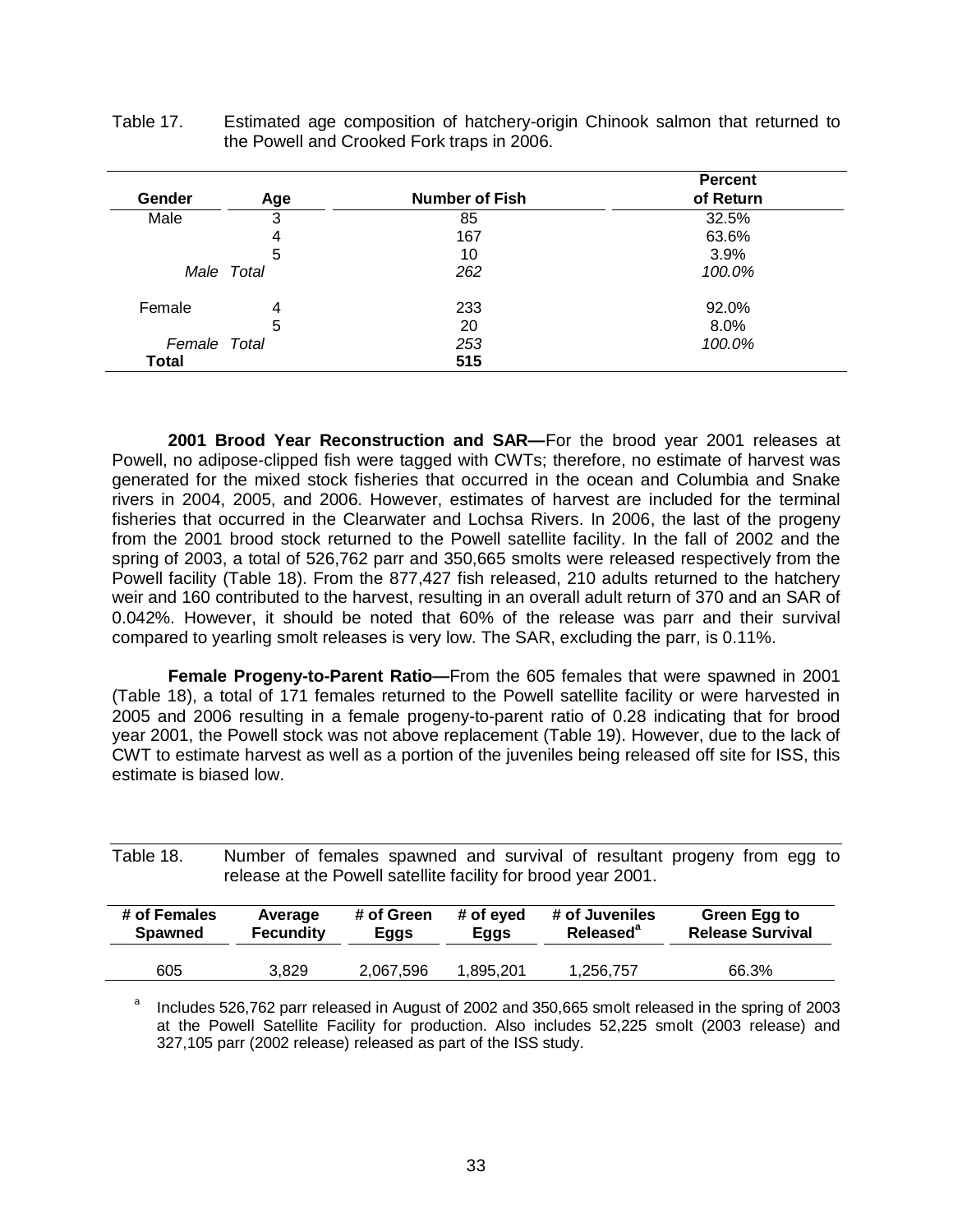<span id="page-40-2"></span>Table 19. Estimated escapement and harvest of brood year 2001 Chinook salmon from the Powell satellite facility in 2004, 2005, and 2006. Numbers in parentheses represent the percentage of the total for the recovery type. Estimated harvest and strays are reported for the area upstream of LGD (Abv. LGD).

| <b>Recovery Type</b>           | Age-3<br><b>Recoveries</b><br>in 2004 | Age-4<br><b>Recoveries</b><br>in 2005 | Age-5<br><b>Recoveries</b><br>in 2006 | Total<br><b>Brood Year</b><br><b>Recoveries</b> |
|--------------------------------|---------------------------------------|---------------------------------------|---------------------------------------|-------------------------------------------------|
| Hatchery Weir <sup>a</sup>     | 42 (20.0%)                            | 138 (65.7%)                           | 30 (14.3%)                            | 210                                             |
| Harvest (Abv.LGD) <sup>b</sup> | 6(3.8%)                               | 151 (94.4%)                           | $3(1.8\%)$                            | 160                                             |
| Strays (Abv.LGD)               |                                       |                                       |                                       | 0                                               |
| <b>Total Recoveries</b>        | 48 (13.0%)                            | 289 (78.1%)                           | 33 (8.9%)                             | 370                                             |
| Estimated # of Females         | $0(0\%)$                              | 149 (87.1%)                           | 22 (12.9%)                            | 171                                             |
| # of Females at Weir           | $0(0\%)$                              | 71 (78.0%)                            | 20 (22.0%)                            | 91                                              |

<sup>a</sup> Age composition at the hatchery weir in 2004 is from Leth and Lindley 2008, and 2005 data is from Cassinelli and Lindley 2008.

Idaho harvest data is from Barrett 2004 and 2005 IDFG draft harvest reports.<br>The fraction of total recoveries estimated to be female is based on the sex ratio of age-4 and age-5 fish observed at the hatchery weir in 2005 and 2006, respectively. In 2005, 51.5% of the age-4 hatchery-origin fish were female. In 2006, 66.6% of the age-5 hatchery-origin fish were female.

# <span id="page-40-0"></span>**South Fork Clearwater River Satellites (Red River and Crooked River)**

<span id="page-40-1"></span>**Adult Returns—**Trapping of adult Chinook salmon at the Crooked River Satellite began on April 4 and continued until September 8. During the 2006 trapping period, 452 Chinook salmon were trapped at Crooked River including 444 hatchery-origin and eight (3 males, 3 females and 2 unknown sex) natural-origin fish. Trapping at Red River began on April 4 and continued until September 13. During the 2006 trapping period, 720 Chinook salmon were trapped including 684 hatchery-origin and 36 (15 males, 12 females, and 9 unknown sex) natural origin fish. All ponded fish from the Red and Crooked River traps were combined at the Red River adult holding facility.

Chinook salmon returning to the Red and Crooked River traps in 2006 were from groups released from brood years 2001, 2002, and 2003. Only fish from brood year 2003 were adipose clipped and tagged with CWTs; however, there was no harvest from the Pacific Ocean or Columbia River of these fish (this is not surprising considering they were jacks). Previous years' methods to estimate harvest of hatchery-origin Chinook salmon destined for the Red and Crooked river traps harvested in the Clearwater and South Fork Clearwater rivers were used to estimate a harvest of 89 fish for 2006 (Table 20). In all, 1,218 hatchery-origin Chinook salmon destined for the Red and Crooked river traps were accounted for in 2006 (Table 20).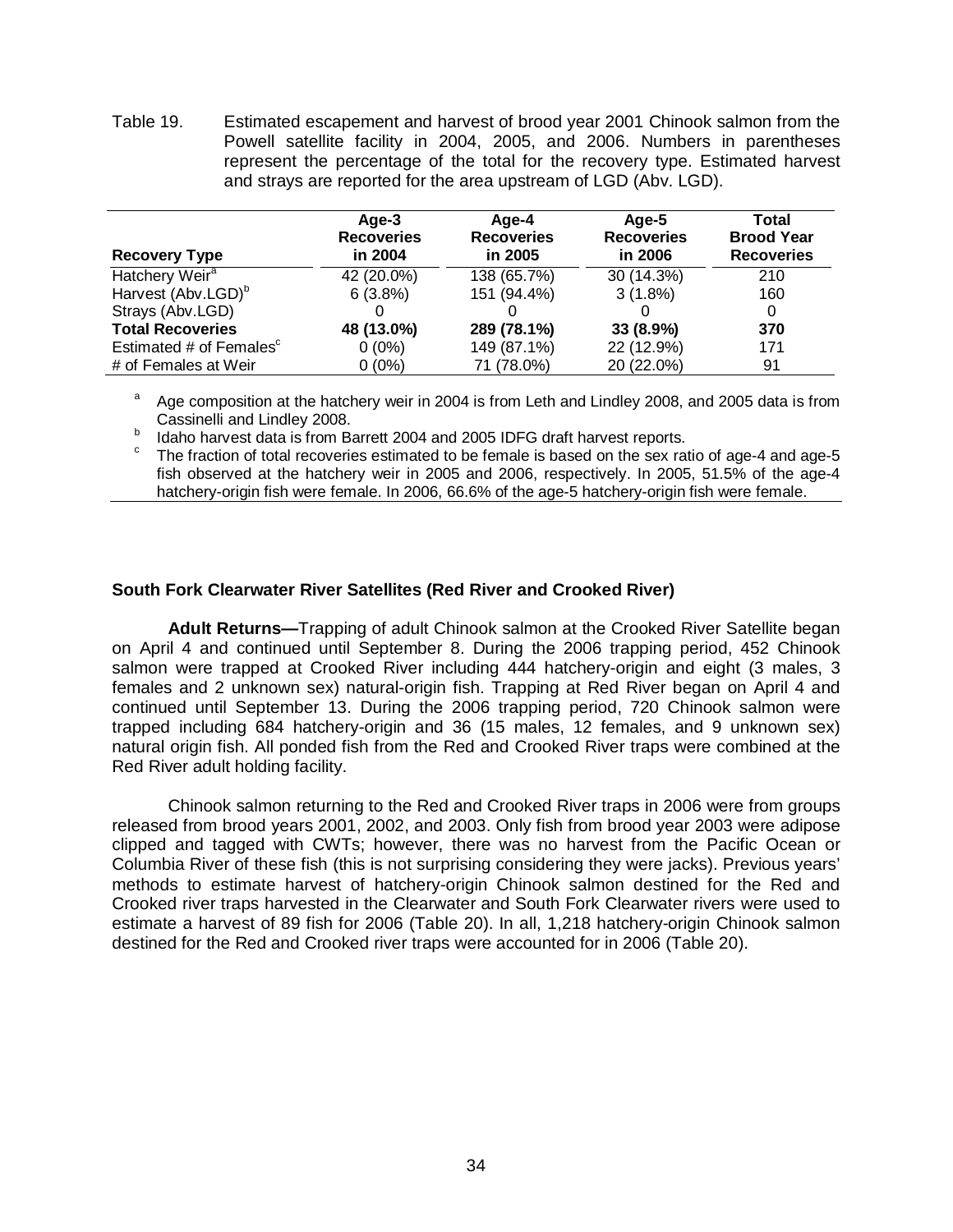<span id="page-41-1"></span>Table 20. Estimated harvest and escapement of hatchery-origin Chinook salmon in 2006. Recoveries are from fish released from the Red and Crooked River satellite facilities.

| <b>Release</b><br><b>Group/Site</b> | <b>Location and Recovery Type</b> | <b>Estimated Number</b> |
|-------------------------------------|-----------------------------------|-------------------------|
| <b>Red and Crooked River</b>        | Idaho                             |                         |
| <b>Satellites</b>                   | Harvest                           | 89                      |
|                                     | <b>Strays</b>                     |                         |
|                                     | Red and Crooked River Traps       | 1.128                   |
| Total                               |                                   | 1.218                   |

<span id="page-41-0"></span>**Run Timing—**Adults returning to the Crooked River trap arrived primarily in a single mode from mid-June to mid-July and continued to trickle in through early September (Figure 9). The median arrival date for hatchery- and natural-origin adults occurred on 6/24.

Adults returning to the Red River trap arrived primarily in a single mode from mid-June to early July with a couple more fish arriving towards the end of August (Figure 10). The median arrival date for hatchery- and natural-origin adults occurred on 6/22 and 6/26, respectively.



<span id="page-41-2"></span>Figure 8. Run timing of hatchery- and natural-origin Chinook salmon at the Crooked River satellite facility in 2006.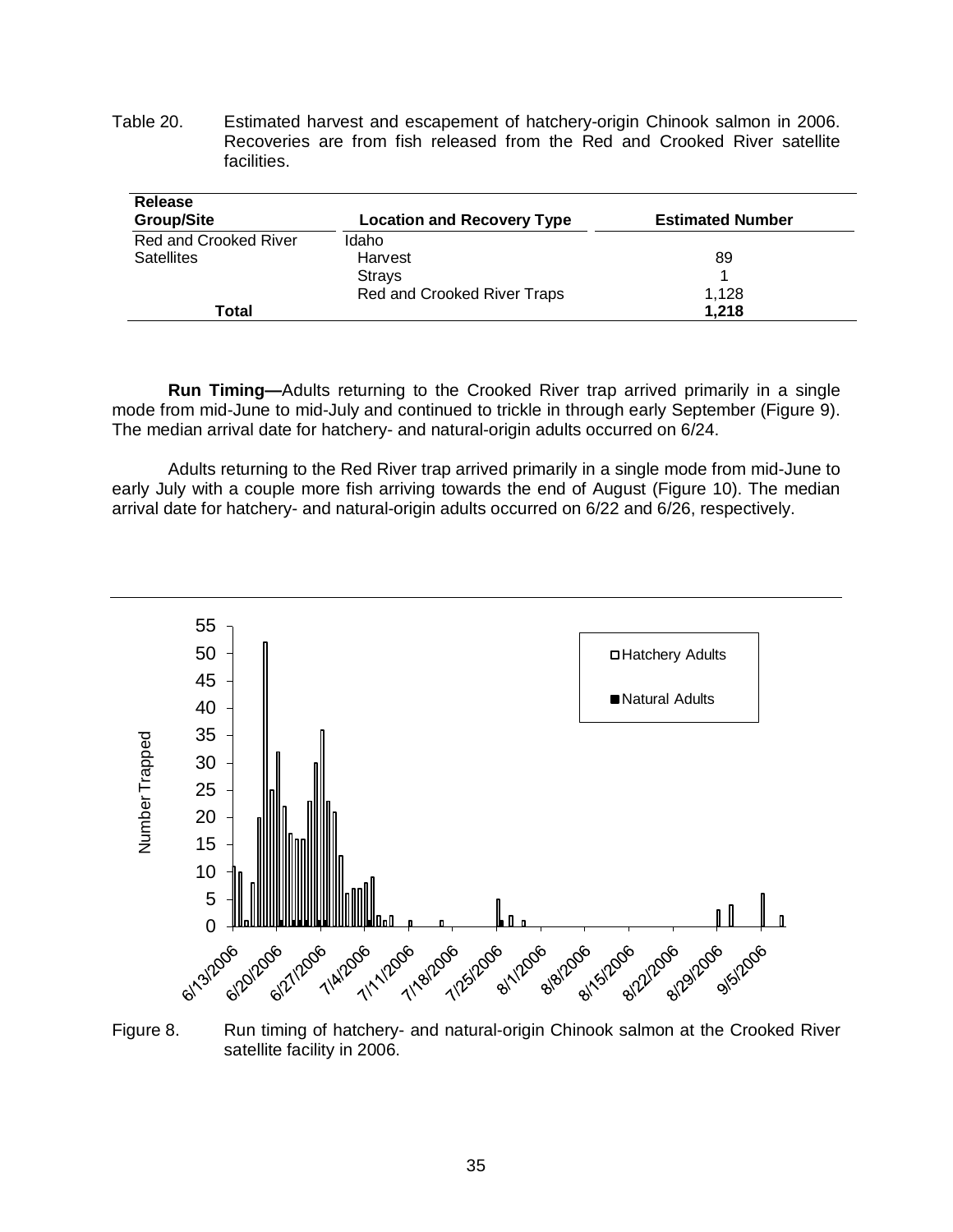

<span id="page-42-1"></span>Figure 9. Run timing of hatchery- and natural-origin Chinook salmon at the Red River satellite facility in 2006.

<span id="page-42-0"></span>**Age Structure—**We estimated age classification of returning hatchery-origin adults to the Red and Crooked river traps using estimates of mean length of each age class applied to NORMSEP in the computer program FiSAT II. Resulting age compositions show the 2006 male return was composed of 3.9% age-3, 94.1% age-4, and 2.0% age-5 hatchery-origin fish and the female return was composed of 99.1% age-4 and 0.9% age-5 hatchery-origin fish (Table 21).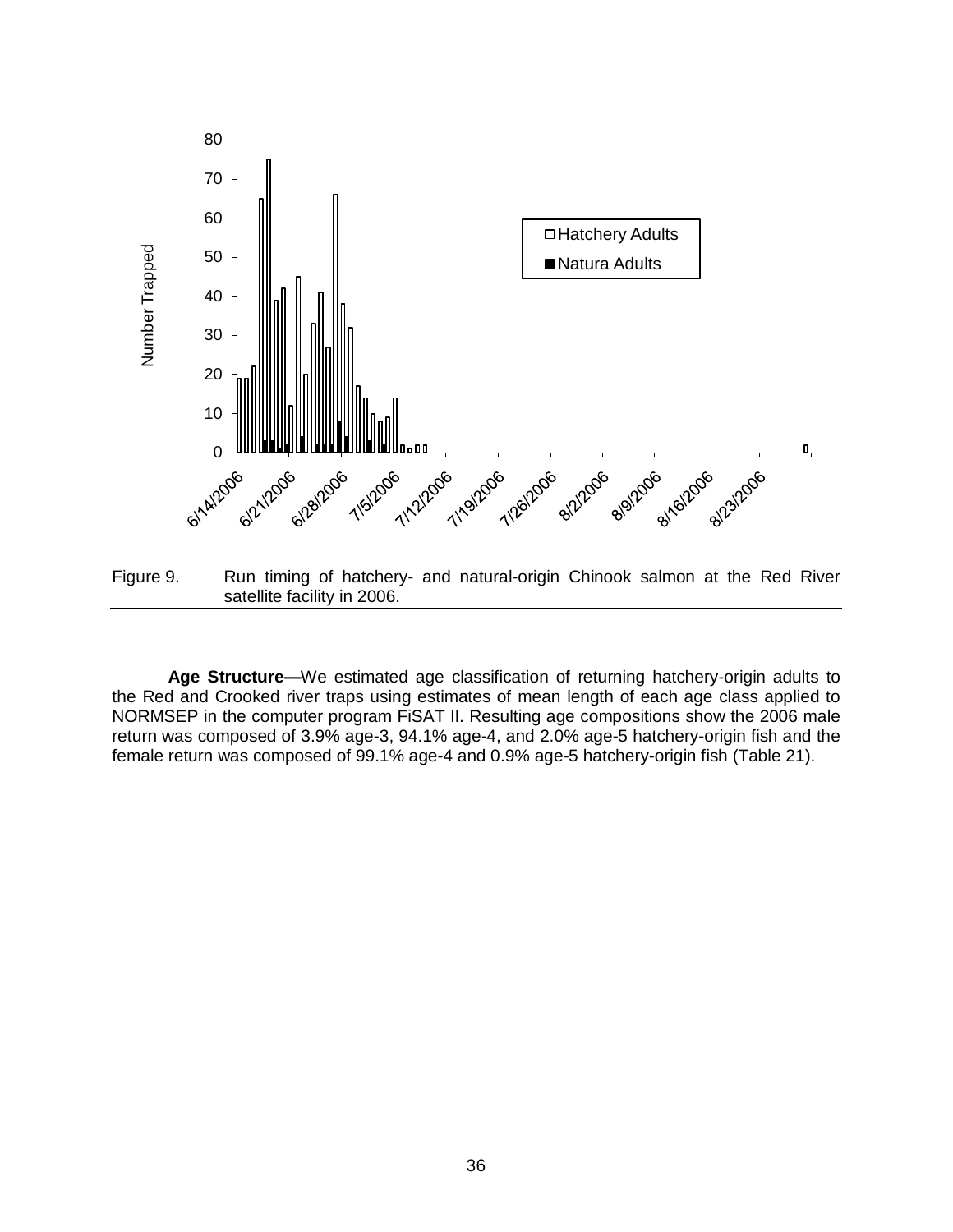| Gender       | Age        | <b>Number of Fish</b> | <b>Percent</b><br>of Return |
|--------------|------------|-----------------------|-----------------------------|
|              |            |                       |                             |
| Male         | 3          | 24                    | 5.1%                        |
|              | 4          | 442                   | 93.1%                       |
|              | 5          | 9                     | 1.8%                        |
|              | Male Total | 475                   | 100.0%                      |
| Female       | 4          | 650                   | 98.2%                       |
|              | 5          | 13                    | 1.8%                        |
| Female Total |            | 663                   | 100.0%                      |
| <b>Total</b> |            | 1,138                 |                             |

<span id="page-43-1"></span>Table 21. Estimated age composition of hatchery-origin Chinook salmon that returned to Red and Crooked River satellite facilities in 2006.

We estimated the age classification of natural-origin adults from the length frequency data of fish recovered at the Red and Crooked River traps using NORMSEP in the FiSAT II program. Age composition for males is estimated at 22.2% age-3, 66.7% age-4, and 11.1% age-5. Female age composition is estimated to be 88.2% age-4 and 11.8% age-5 (Table 22).

|                     |     | <b>Number</b> | <b>Percent</b> |
|---------------------|-----|---------------|----------------|
| Gender              | Age | Trapped       | of Return      |
| Male                | 3   | 2             | 11.1%          |
|                     | 4   | 14            | 77.8%          |
|                     | 5   |               | $11.1\%$       |
| Male Total          |     | 18            | 100.0%         |
| Female              | 4   | 15            | 100.0%         |
|                     | 5   | 0             | $0.0\%$        |
| <b>Female Total</b> |     | 15            | 100.0%         |
| Total               |     | 33            |                |

<span id="page-43-2"></span>Table 22. Estimated age composition of natural-origin Chinook salmon trapped at the Red

<span id="page-43-0"></span>**2001 Brood Year Run Reconstruction and SAR—**For the brood year 2001 releases in Red River and Crooked River, no adipose clipped fish were tagged with CWTs; therefore, no estimate of harvest was generated for the mixed stock fisheries that occurred in the ocean and Columbia and Snake rivers in 2004, 2005, and 2006. However, estimates of harvest are included for the terminal fisheries that occurred in the Clearwater and South Fork Clearwater rivers. Smolt-to-adult survival and female progeny-to-parent relationships only reflect the number of adults that returned to the weir and the estimated number harvested in the terminal fishery and therefore should be considered minimum estimates.

From the 255,352 presmolts released from the Red and Crooked river release sites in 2002, only eight adults were accounted for at the Red and Crooked river traps in 2004, 2005,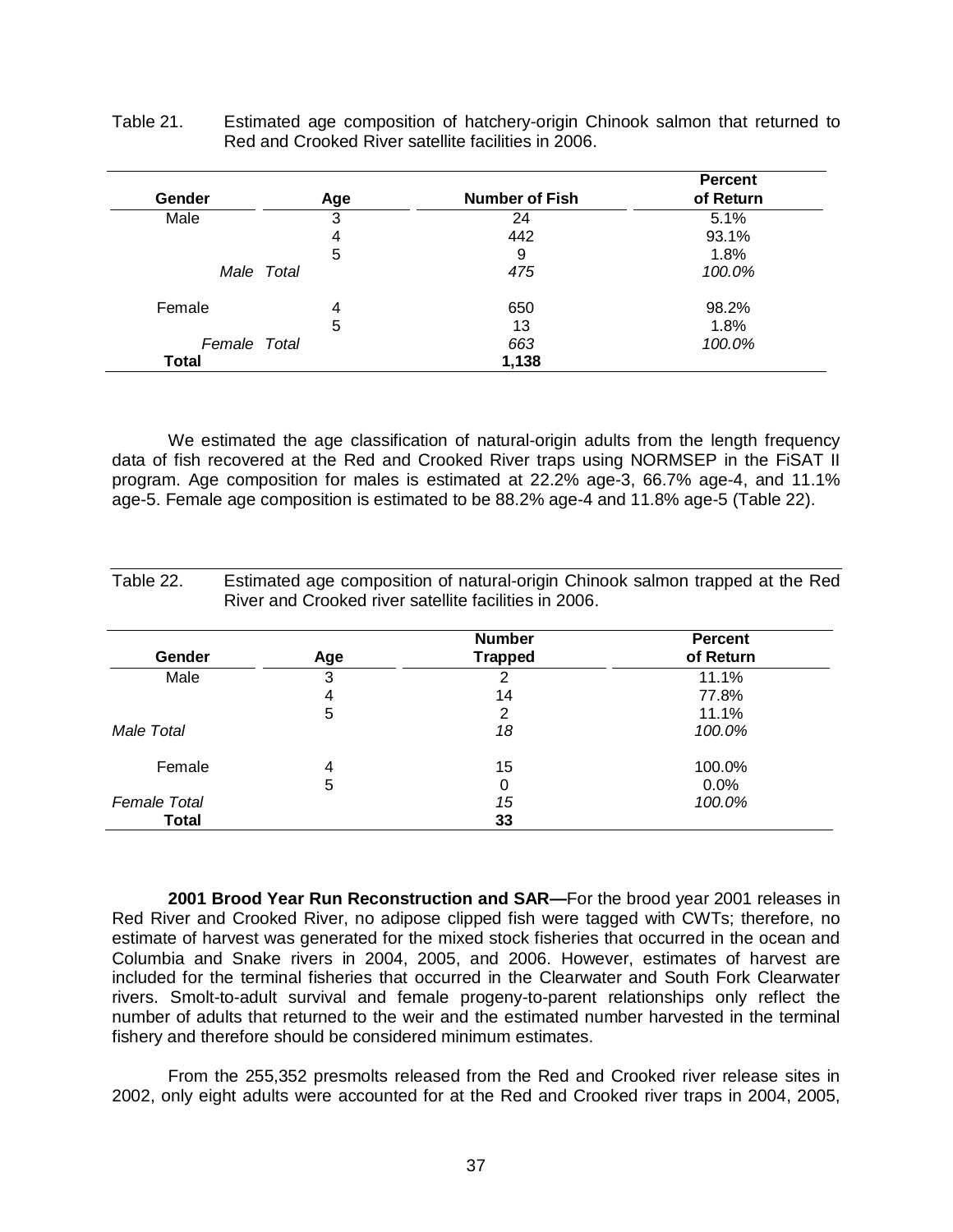and 2006 resulting in an SAR of 0.003%. This SAR of presmolts for BY2001 is 70% lower than it was for BY 2000. These fish were all ventral clipped and not subject to harvest in the mark selective terminal fishery. From the 980,753 smolts released in 2003, 491 adults were accounted for in the terminal fishery and the Red and Crooked river traps in 2004, 2005, and 2006 (Table 24) resulting in an SAR of 0.05%. These fish were all adipose clipped and subject to harvest in mark-selective fisheries. Fish released as smolts had about a 16 times better smolt-to-adult return advantage over the fish released as presmolts.

<span id="page-44-0"></span>**Female Progeny-to-Parent Ratio—**A total of 490 females were spawned in 2001 (Table 23) to create the presmolt and smolt releases in 2002 and 2003. A total of 222 adult females returned from the smolt release resulting in a female progeny-to-parent ratio of 0.45, which indicates that for BY2001, the South Fork Clearwater Stock was not above replacement.

<span id="page-44-1"></span>Table 23. Number of females spawned and survival of resultant progeny from egg to release at the Red and Crooked River release sites for brood year 2001.

| # of Females<br><b>Spawned</b> | Average<br><b>Fecundity</b> | # of Green<br>Eggs | # of Eyed<br>Eggs | # of Juveniles<br>Released <sup>a</sup> | Green Egg to<br><b>Release Survival</b>                                                        |
|--------------------------------|-----------------------------|--------------------|-------------------|-----------------------------------------|------------------------------------------------------------------------------------------------|
| 490                            | 4.100                       | 1.484.173          | 1.435.499         | 1,236,105                               | 83.3%                                                                                          |
| а                              |                             |                    |                   |                                         | Includes 255.352 presmolts released in September of 2000 and 980.753 smolts released in March- |

<sup>&</sup>lt;sup>a</sup> Includes 255,352 presmolts released in September of 2000 and 980,753 smolts released in March-April 2001.

<span id="page-44-2"></span>Table 24. Estimated escapement and harvest of brood year 2001 Chinook salmon adults from the Red and Crooked river satellite facilities in 2004, 2005, and 2006. Numbers in parentheses represent the percentage of the total for that recovery type. Estimated harvest only includes the terminal fishery on the Clearwater and South Fork Clearwater River.

| <b>Recovery Type</b>                | Age-3<br><b>Recoveries</b><br>in 2004 | Age-4<br><b>Recoveries</b><br>in 2005 | Age-5<br><b>Recoveries</b><br>in 2006 | Total<br><b>Brood Year</b><br><b>Recoveries</b> |
|-------------------------------------|---------------------------------------|---------------------------------------|---------------------------------------|-------------------------------------------------|
| Hatchery Weir                       | 56 (19.4%)                            | 210 (72.9%)                           | 22 (7.7%)                             | 288                                             |
| <b>Terminal Harvest</b>             | $7(3.4\%)$                            | 194 (95.6%)                           | $2(1.0\%)$                            | 203                                             |
| <b>Total Recoveries</b>             | 63 (12.8%)                            | 404 (82.3%)                           | 24 (4.9%)                             | 491                                             |
| Estimated # of Females <sup>®</sup> |                                       | 208 (93.7%)                           | 14 (6.3%)                             | 222                                             |
| # of Females at Weir                |                                       | 108 (89.3%)                           | 13 (10.7%)                            | 121                                             |

The fraction of total recoveries estimated to be female is based on the sex ratio of age-4 and age-5 fish observed at the hatchery weir in 2005 and 2006, respectively. In 2005, 51.4% of the age-4 hatchery fish were females. In 2006, 59.1% of the age-5 hatchery-origin fish were females.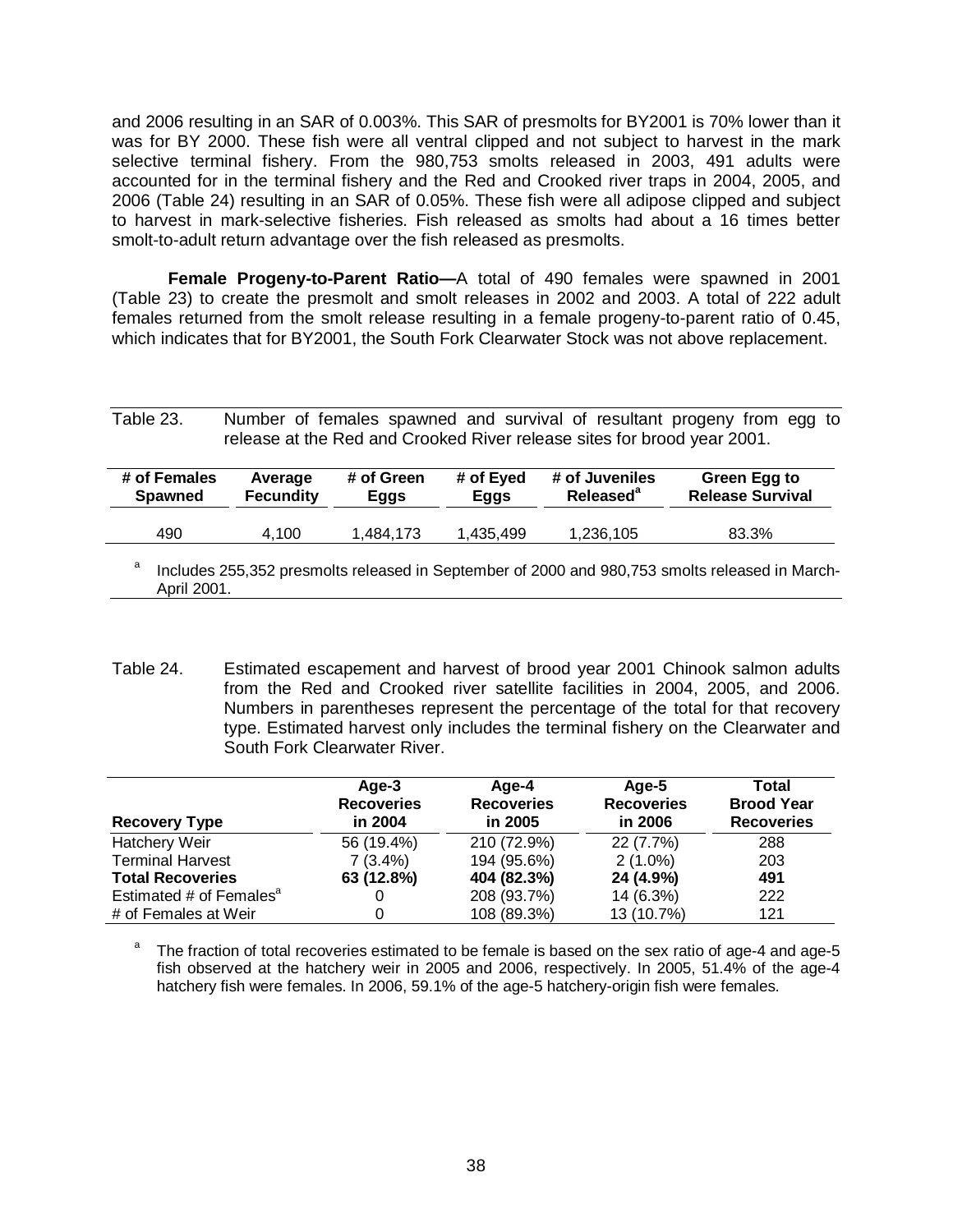#### **SUMMARY**

<span id="page-45-1"></span><span id="page-45-0"></span>Table 25. Mitigation adult return goals for Idaho LSRCP Hatcheries and actual returns and SARs for brood year 2001 Chinook salmon.

| <b>Hatchery/Stock</b>    | <b>Adult Return Goal</b> | <b>Actual 2006 Return</b> |
|--------------------------|--------------------------|---------------------------|
| McCall/S.F. Salmon       | 8,000                    | 5.508                     |
| Sawtooth/Upper Salmon R. | 12,000                   | 465                       |
| Clearwater/Powell        | 2,553                    | 822                       |
| Clearwater/South Fork    | 9,362                    | 1.228                     |

The basis of this report is to provide a summary of Chinook salmon juvenile releases and adult returns for the three IDFG LSRCP hatcheries in 2006 as well as to "close out" brood year 2001 Chinook salmon. The LSRCP mitigation goal for the three IDFG facilities is 39,360 summer/spring Chinook salmon returning to Lower Granite Dam. Original adult return goals were calculated using a SAR rate of 0.87% (U.S. Army Engineer District 1975). To facilitate the return goal, the combined annual release goal of the three facilities is roughly 4.5 million juveniles.

McCall Hatchery has an annual release goal of 1,100,000 yearling smolts that was established to return approximately 8,000 adults to LGD. Since the inception of the facility in 1979, release numbers have ranged from a low of 122,247 smolts in 1982 to a high of 1,182,666 smolts in 2006. In March of 2003, 1,054,242 brood year 2001 smolts were released above the SFSR Weir at Knox Bridge. From this release, 3,213 adults returned to the SFSR weir in 2004, 2005, and 2006 and an additional 2,295 fish were harvested or recovered as strays above LGD resulting in a return of 5,508 adults. Therefore, for brood year 2001, adult returns did not surpass the mitigation goal of 8,000 fish. Also, for return year 2006, which included fish from brood year 2001, 2002, and 2003, only 2,873 adults were trapped, harvested, or accounted for as strays above LGD indicating that for this return year, McCall Hatchery did not meet its mitigation goal. By comparison, 4,815 SFSR adults returned over LGD in 2005, 9,523 returned in 2004, 13,527 returned in 2003, 14,685 returned in 2002, and 17,021 returned in 2001.

Sawtooth Hatchery has a production goal of 1,400,000 smolts. The original smolt production goal for Chinook salmon was 2,300,000, which included 600,000 released into the East Fork Salmon River and 300,000 into Valley Creek. Due to low adult returns, broodstock collection in the East Fork Salmon River was discontinued in 1993 and no releases have ever occurred in Valley Creek. Currently, all Chinook salmon releases are conducted on site at the hatchery. The original adult return goal for Sawtooth Hatchery was 19,445 adults and included returns from juveniles released at Valley Creek and the East Fork Salmon River. To date, hatchery-origin adult returns to the Sawtooth adult trap have ranged from 10-1,535 fish in a single return year. Based on the original modeled SAR of 0.87%, expectations of adult returns from the current juvenile release goal of 1.3 million smolts would result in approximately 12,000 adults over Lower Granite Dam. In March of 2003, 1,096,739 brood year 2001 smolts were released above the Sawtooth Hatchery weir. From this release, 1,680 adults returned to the weir in 2004, 2005, and 2006 with no additional fish being recovered as strays above Lower Granite Dam resulting in a return of 1,680 fish indicating that for brood year 2001, the Sawtooth Hatchery was well below its mitigation goal. Also, for return year 2006, which included fish from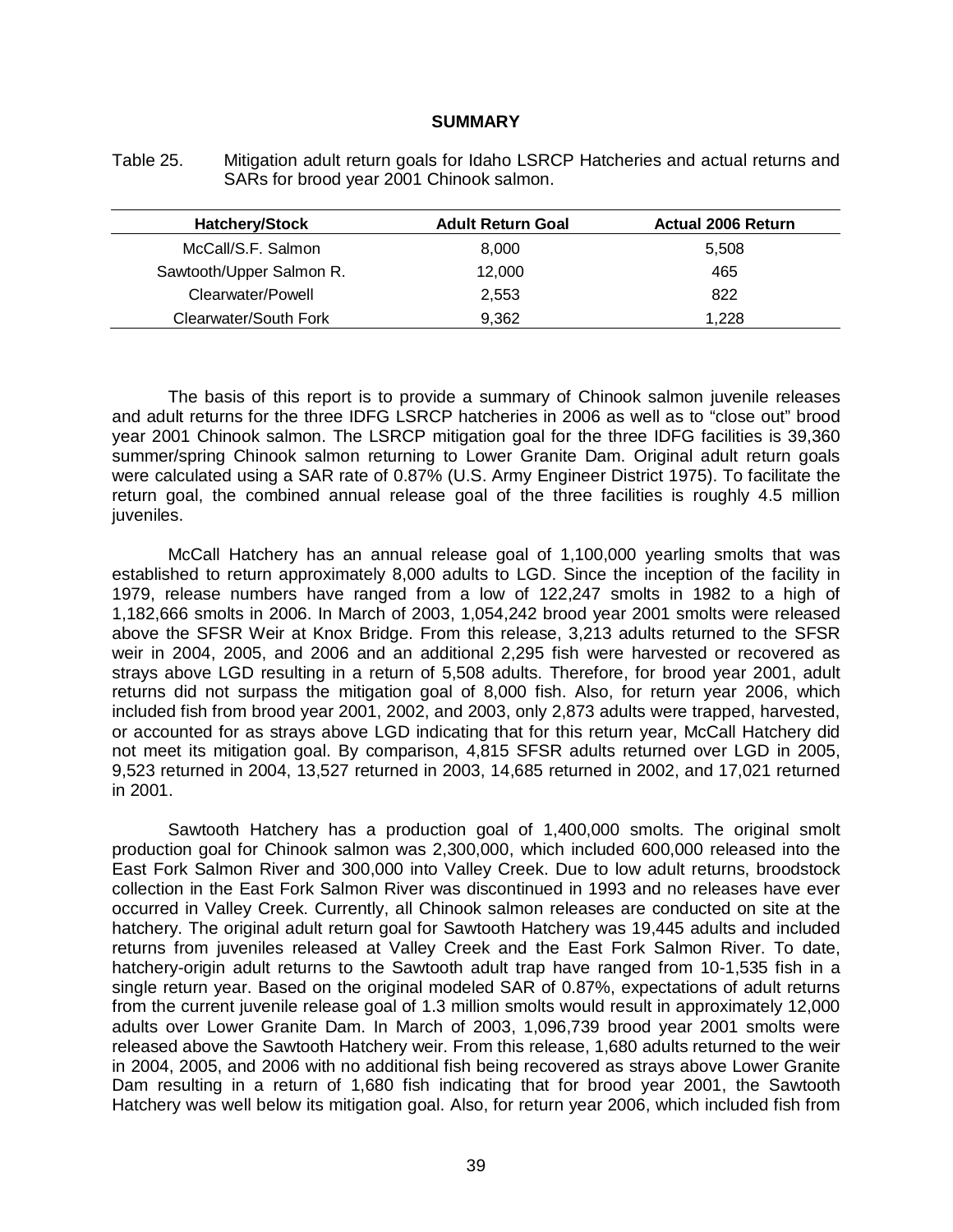brood year 2000, 2001, and 2002, only 465 adults were trapped above LGD. By comparison, in 2005, 1,280 adults returned above LGD, 1,540 adults returned in 2004, 698 returned in 2003, 923 returned in 2002, and 1,427 returned in 2001.

Clearwater Fish Hatchery has historically released Chinook salmon at various sites in the Clearwater basin and the release goals for those release sites have varied. Currently, Chinook salmon releases occur at the three Clearwater satellite facilities. Also, CFH releases about 300,000 Chinook salmon smolts and 300,000 parr into the Selway River on an annual basis. The smolt release goal for the Powell satellite is 334,000 juveniles to meet the return goal of 2,553 adults above LGD. In 2003, a total of 526,762 parr and 350,665 smolts were released from the Powell facility. From the 913,427 fish released, 210 adults returned to the hatchery weir and 160 contributed to harvest in 2004, 2005, and 2006 resulting in an overall adult return of 370 brood year 2001 adults, well below the mitigation goal for this facility. However, harvest estimates were not available for these fish because of a lack of CWT. For return year 2006, 822 Powell adults returned above LGD, well below the mitigation goal for this facility. By comparison, 400 Powell adults returned above LGD in 2005, 2,496 retuned in 2004, 1,678 returned in 2003, and 1,837 returned in 2002.

The smolt release goal of the South Fork Clearwater is 1,134,000 juveniles (800,000 fish from Crooked River and 334,000 from Red River) to meet a return goal of 9,362 adults (6,809 for Crooked River and 2,553 for Red River) above LGD. In the fall of 2002, 255,352 brood year 2001 presmolts were released from the Red and Crooked river release sites. From this release, eight adults were accounted for at the Red and Crooked river traps in 2004, 2005, and 2006. From the 980,753 brood year 2001 smolts released in 2003, 491 adults were accounted for in the terminal fishery and the Red and Crooked river traps in 2004, 2005, and 2006. Fish released as smolts showed a 16 times better smolt-to-adult return advantage over the fish released as presmolts. The total return for brood year 2001 adults for the South Fork Clearwater of 491 fish was well below the mitigation goal for this facility. For return year 2006, 1,228 South Fork adults returned above LGD. By comparison, 516 adults returned above LGD in 2005, 2,170 adults returned in 2004, 1,579 returned in 2003, and 925 returned in 2002.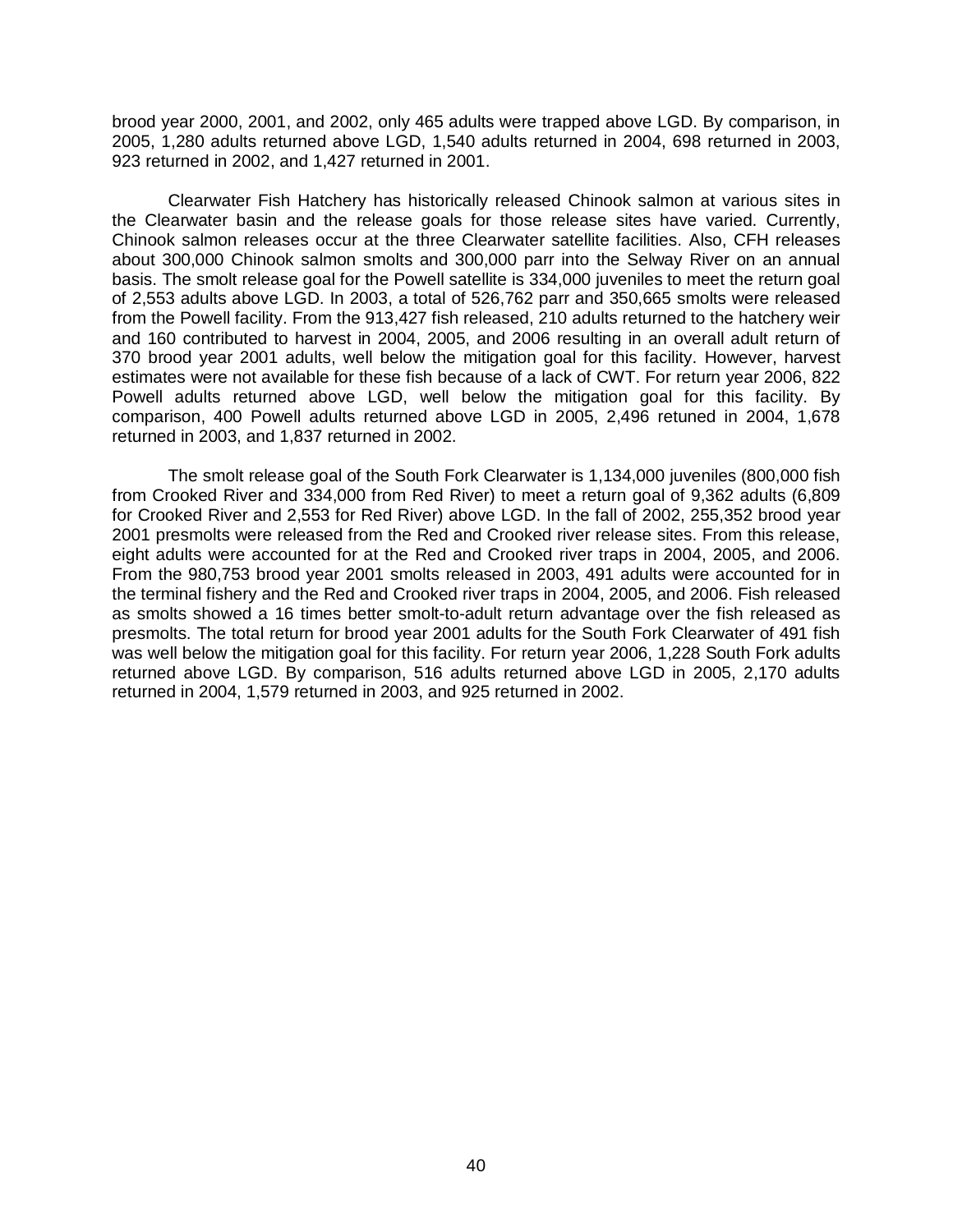# **ACKNOWLEDGMENTS**

<span id="page-47-0"></span>We would like to acknowledge the Pacific States Marine Fisheries Commission (PSMFC) for providing assistance with data collection and compilation. We thank all of the hatchery managers and their staffs for providing data. We thank Brian Leth, David Venditti, and Eric Stark for providing comments on the draft report and Cheryl Zink for providing formatting and editing.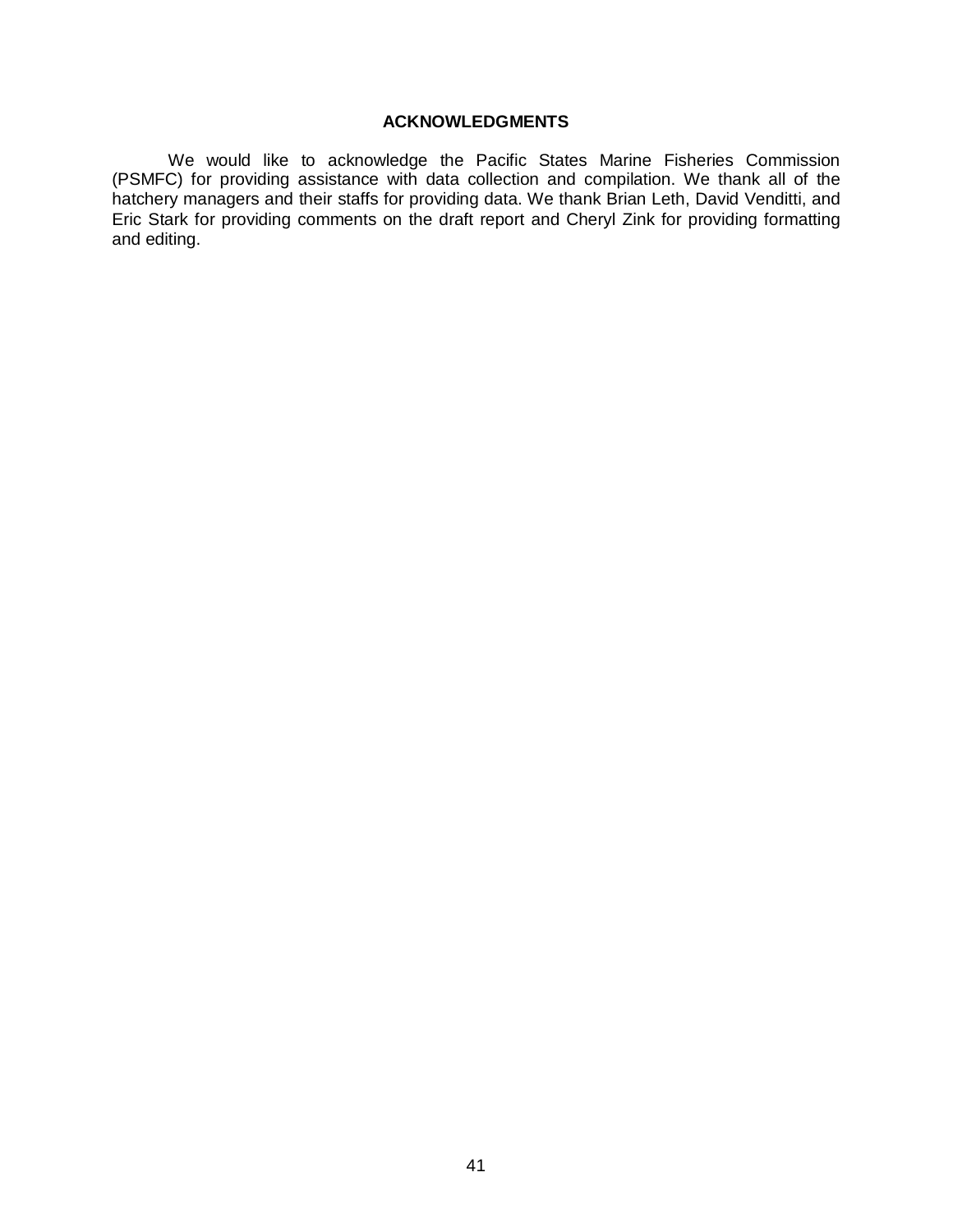#### **LITERATURE CITED**

- <span id="page-48-0"></span>Barrett, L. Draft. Clearwater, Snake, and Salmon river, Idaho Chinook salmon (*Oncorhynchus tshawytscha*) 2004 recreational fishery harvest report. IDFG Draft Report.
- Barrett, L. Draft. Clearwater, Snake, and Salmon river, Idaho Chinook salmon (*Oncorhynchus tshawytscha*) 2005 recreational fishery harvest report. IDFG Draft Report.
- Bowles, E., and E Leitzinger. 1991. Salmon Supplementation Studies in Idaho Rivers; Idaho Supplementation Studies. Technical Report, Project No. 198909800, 204 electronic pages, (BPA Report DOE/BP-01466-1).
- Burge, H. L., M. Faler, and R. N. Jones. 2008. Adult spring Chinook salmon returns to Dworshak and Kooskia Nation Fish Hatchery in 2007 and prognosis for 2008. Idaho Fishery Resource Office. Dworshak Fishery Complex. US Fish and Wildlife Service. Ahsahka, Idaho.
- Cassinelli, J., and D. Lindley. 2008 Lower Snake River Compensation Plan Chinook salmon fish hatchery evaluations-Idaho. Project progress report Oct 1, 2004 to Sep 30, 2005. IDFG Report Number 08-15.
- Cormack, R. M. 1964. Estimates of survival from the sighting of marked animals. Biometrika 51:429-438.
- Du, Juan B. Sc. 2002. Combined algorithms for constrained estimation of finite mixture distributions with grouped data and conditional data. Masters thesis. McMaster University, Hamilton, Ontario, California.
- FAO Computerized Information Series (Fisheries). 2005 No. 8, Revised version. Rome, FAO. 168 p.
- Jolly, G. M. 1965. Explicit estimates from capture-recapture data with both death and immigrations—stochastic model. Biometrika 52:225-247.
- Kiefer, S., M. Rowe, and K. Hatch. 1992. U.S. Department of Energy, Bonneville Power Administration, Division of Fish and Wildlife, Project No. 88-108, Contract No. DE-FC79- 89BP94402, 548 electronic pages (BPA Report DOE/BP-94402-4).
- Lady, J., P. Westhagen, and J. R. Skalski. 2002. SURPH 2.1 Survival under proportional hazards. User Manual. School of Aquatic and Fishery Sciences. University of Washington. Seattle, Washington.
- Leth, B., T. Petering, D. Vidergar, and P. Kline. 2004. Snake River Compensation Plan Chinook salmon fish hatchery evaluations-Idaho. Project progress report—October 1, 2000 to September 30, 2001. IDFG Report Number 04-37.
- Leth, B. 2007. Lower Snake River Compensation Plan Chinook salmon fish hatchery evaluations-Idaho. Project progress report—October 1, 2001 to September 30, 2002. IDFG Report Number 07-21.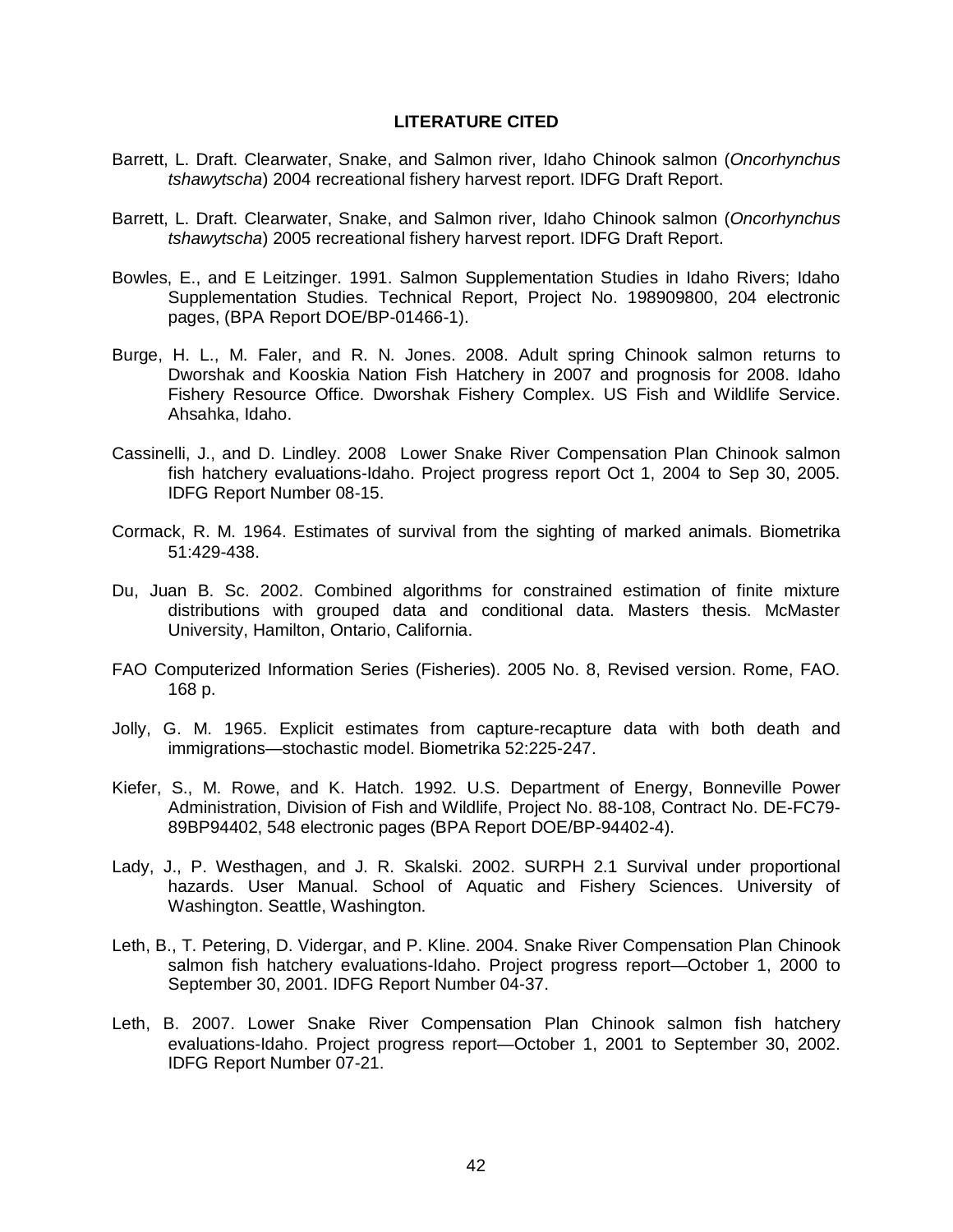- Leth, B., and D. Lindley. 2008. Lower Snake River Compensation Plan Chinook salmon fish hatchery evaluations-Idaho. Project progress report—October 1, 2003 to September 30, 2004. IDFG Report Number 08-03.
- LSRCP. 1991. Snake River hatchery review workshop. Compiled by Lower Snake River Compensation Plan Office. US Fish and Wildlife Service. Boise, Idaho.
- Macdonald, P. D. M., and T. J. Pitcher. 1979. Age-groups from size-frequency data: a versatile and efficient method of analyzing distribution mixtures. Journal of the Fisheries Research Board of Canada, 36, 987-1001.
- McGhee, J., and S. Patterson. 1999. Clearwater Fish Hatchery brood year 1997 Chinook and brood year 1998 steelhead report. Idaho Department of Fish and Game. Boise, Idaho.
- McPherson, D. E., S. Kammeyer, J. Patterson, and D. Munson. 2008. McCall Fish Hatchery 2006 summer Chinook salmon brood year report. Idaho Department of Fish and Game. Boise, Idaho.
- Moore, B. 1981. Sawtooth salmon trap annual report. Idaho Department of Fish and Game. Boise, Idaho.
- R Development Core Team. 2004. R: A language and environment for statistical computing. R Foundation for Statistical Computing, Vienna, Austria. ISBN 3-900051-07-0, URL [http://www.R-project.org.](http://www.r-project.org/)
- Seber, G. A. F. 1965. A note on the multiple recapture census. Biometrika 52:249-252.
- Snider, B. R., R. Elmore, M Hughes, H. Smith, and D. Munson. 2006. Sawtooth hatchery and East Fork satellite 2004 Chinook and 2005 steelhead brood year report. Idaho Department of Fish and Game. Boise, Idaho.
- United States Army Engineer District. 1975. Special report Lower Snake River Fish and Wildlife Compensation Plan. Department of the Army, Walla Walla District, Corps of Engineers. Walla Walla, Washington.
- US v Oregon Technical Advisory Committee. 2008. Biological assessment of incidental impacts of salmon species listed under the Endangered Species Act in the 2008-2017 non-Indian and treaty Indian fisheries in the Columbia River Basin.
- Venditti, D. A., J. Lockhart, A. Kohler, A. Brimmer, K. Apperson, B. Bowersox, and C. Bretz. 2007. Idaho Supplementation Studies Brood Year 2004 cooperative report. Idaho Fish and Game annual report to Bonneville Power Administration. Report No. 07-24. Contract Nos. 6630, 20863, 27839, 4998, 16291, 20972, 26686, 4127, 20899, 27234, 4012, and 21086.